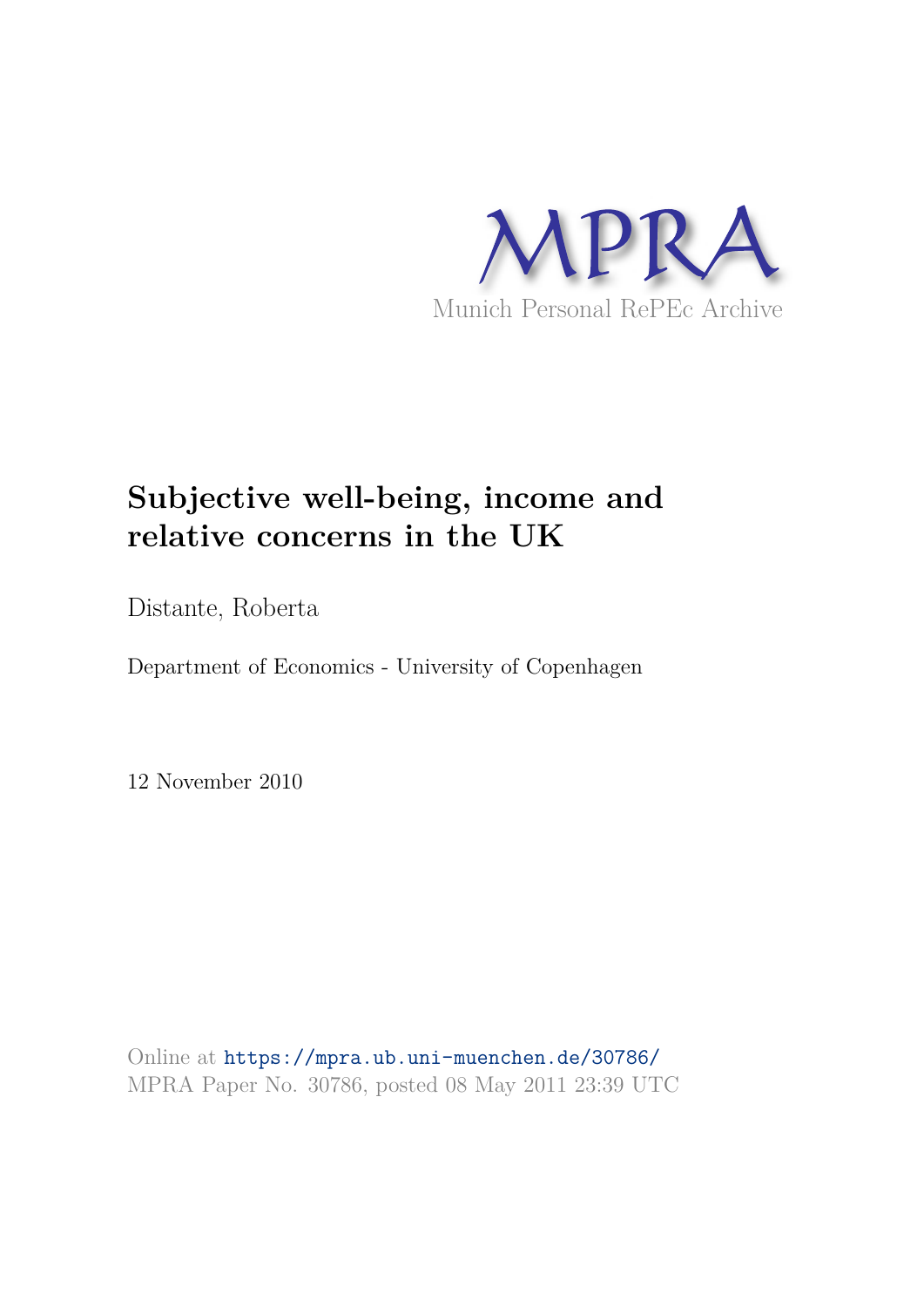# Subjective Well-Being, Income and Relative Concerns in the UK

Roberta Distante University of Copenhagen

12th November 2010

#### Abstract

We present an empirical model aimed at testing the relative income hypothesis and the effect of deprivation relative to mean income on subjective well-being. The main concern is to deal with subjective panel data in an ordered response model where error homoskedasticity is not assumed. A heteroskedastic pooled panel ordered probit model with unobserved individual-specific effects is applied to micro-data available in the British Household Panel Survey for 1996-2007. In this framework, absolute income impacts negatively on both completely satisfied and dissatisfied individuals, while relative income affects positively the most satisfied ones. Such an effect is asymmetric, impacting more severely on the relatively poor in the reference group. We argue that our results buttress the validity of the relative income hypothesis as an explanation of the happiness paradox.

Keywords: Subjective Well-being, Relative Income, Absolute Income, Deprivation, Panel Data, Discrete Choice Models.

JEL: C33, C35, D6, D31, I31

<sup>\*</sup>Department of Economics, University of Copenhagen, Øster Farimagsgade 5, Building 26, DK-1353 Copenhagen, Denmark Phone: (+45) 353-23563 Fax: (+45) 353-23085 Email: Roberta.Distante@econ.ku.dk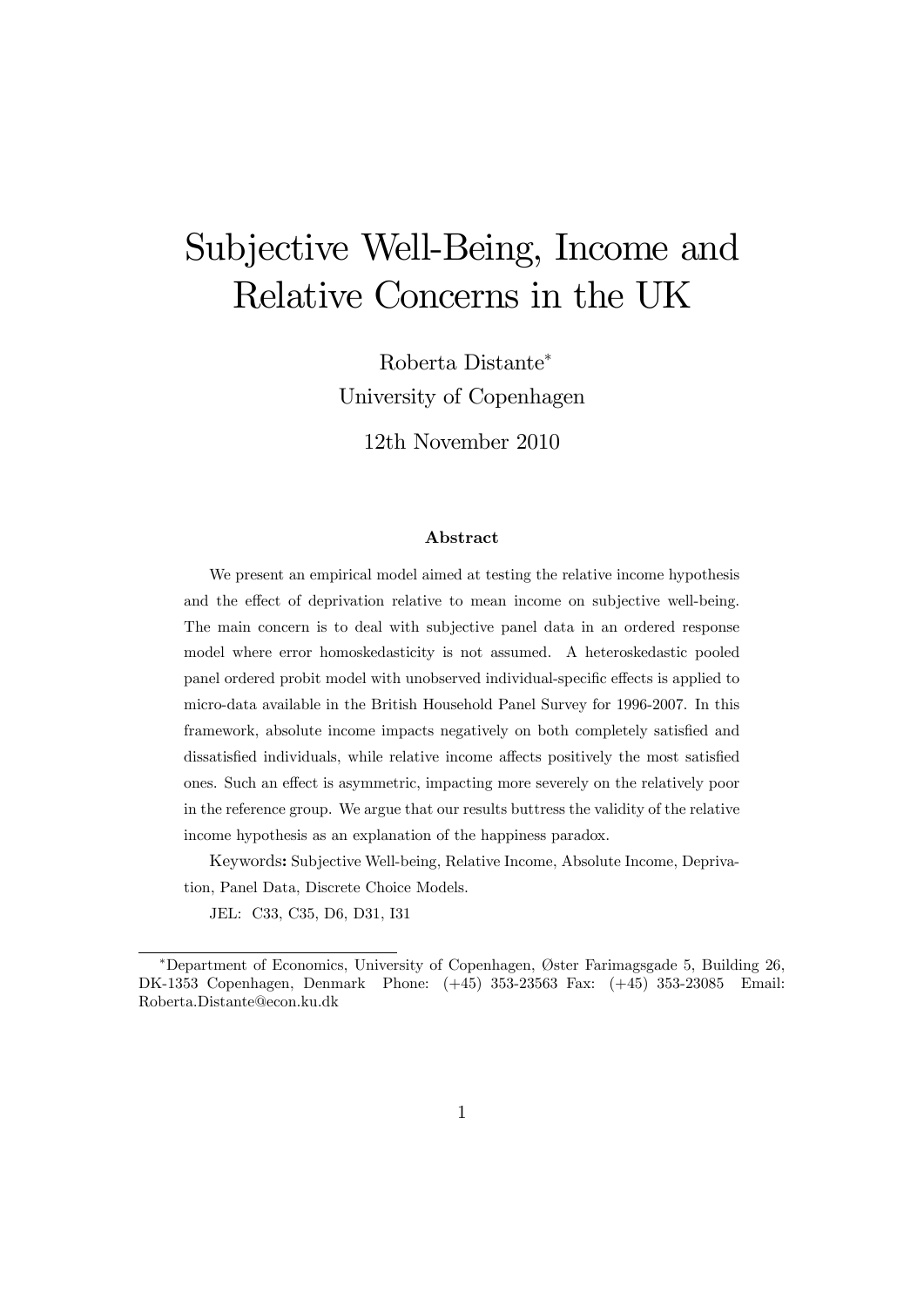## 1 Introduction

In recent years a new stream in the economic literature has boomed, which is mainly focused on explaining happiness determinants. In 1974 Richard Easterlin moved the first step towards a new conceptualization of happiness, overcoming the existing approaches built upon income-based measures of individual well-being. Indeed, research focused on the relationship existing between material goods and personal satisfaction- intended as a synonym for happiness- Önds that economic factors affect only  $10\%$  of the variation between individuals' well-being. Therefore, the 'Easterlin Paradox' or 'Happiness Paradox', i.e. the fact that in developed countries income is increasing while happiness levels are constant or decreasing, is a puzzle to unravel by complementing income-based measures of welfare with other measures, such as health, employment status, marital status and other observable characteristics of interest (e.g. demographic and sociological factors).

We aim at uncovering the Easterlin Paradox by pursuing an empirical analysis with British data, based on the intuitive consideration that individuals' happiness depends not only on personal wealth but also on neighbors<sup> $1$ </sup> material achievements.

Existing evidence suggests that income matters for happiness if compared to a benchmark (Easterlin, 1995, 2003; Blancháower and Oswald, 2004a, 2004b; Firebaugh and Tach 2000; Clark, Frijters and Shields, 2008). Easterlin (1974) envisages a consumption behavior in societies: individuals measure their own achievements in comparison to a general standard of living- the eponymous ëkeeping up with the Joneses<sup>'.2</sup> According to this view, given that both objective conditions and social status symbols vary across countries and regions, even more prosperous countries may be no happier than poorer ones.

Relative concerns on material circumstances could then constitute an explanation for the Easterlin paradox, as argued by Ferrer-i Carbonell (2005), among others, and provide a justification for our interest in estimating the effect exerted by relative income on happiness. The present study drives at contributing to the empirical literature on the importance of interdependent preferences for individual

<sup>&</sup>lt;sup>1</sup>We use the term 'neighbors' for indicating people included in the individual's reference group, i.e. people supposed to be confronted with the individual in her daily life.

<sup>2</sup>The comparison could be made against an internal benchmark, rather than against a social one, depending on personal beliefs.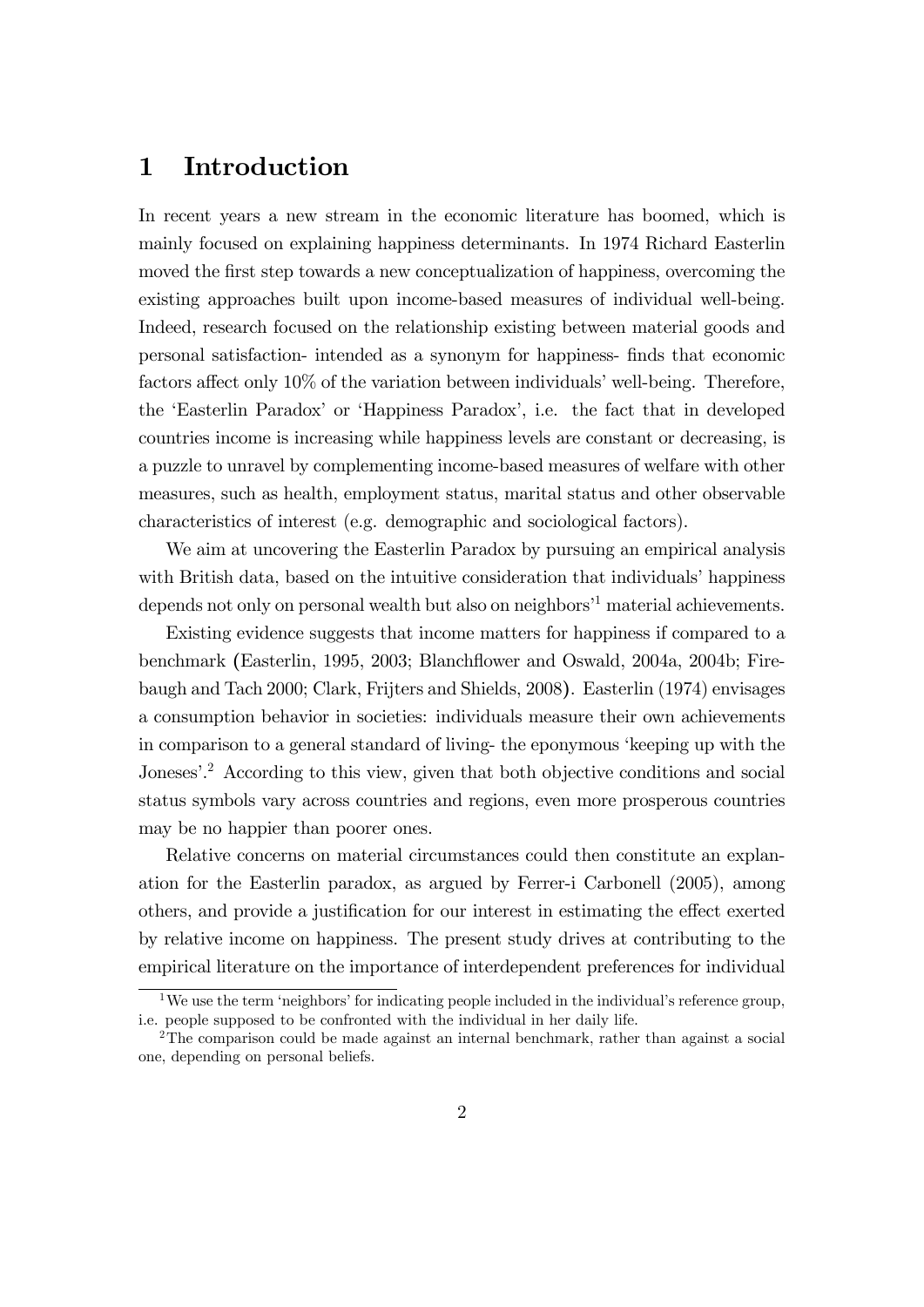well-being. Specifically, the main contributions of this paper are ascribable to testing the relative income<sup>3</sup> hypothesis, and the effect of deprivation relative to mean income on subjective well-being by using micro-panel data in an ordered probit framework when the homoskedasticity assumption is relaxed. Indeed, dealing with subjective data we see fit to control for heteroskedasticity due to heterogeneity in choices. In particular a heteroskedastic pooled panel ordered probit<sup>4</sup> (HPPOP, henceforth) augmented to control for unobserved individual-specific effects is estimated and a large number of control variables (i.e. health, both at the subjective and objective levels, marital status, having children, age, gender, and employment status) are included. This way flexibility in the analysis of marginal probability effects is gained, revealing that absolute income impacts negatively on the probability of being generally unhappy as well as on the probability of being completely happy. Relative income, instead, has a positive ináuence on self-reported well-being, meaning that comparison income is negatively related to the level of self-reported satisfaction: in each reference group the (relatively) rich and the (relatively) poor are both less satisfied if the comparison income increases. Such an effect is asymmetric. In fact, including a deprivation measure,<sup>5</sup> we find that the mean income impact is severer for the poor, ceteris paribus. Lastly, health, marital status and employment status are very influential variables in the regression, thus representing other important drivers of individual well-being.

The remainder of the present paper is laid out as follows: Section 2 provides a review of the literature, where we summarize the most significant contributions on the explanation of the happiness-income relationship; Section 3 consists of the econometric analysis; Section 4 is devoted to data description and overviews hypotheses and specification; Section 5 is dedicated to the estimation results; Section 6 concludes.

<sup>&</sup>lt;sup>3</sup>Intended as the difference between individual income and average income in a specified comparison group.

<sup>4</sup>The heteroskedastic ordered probit is also known as heterogeneous choice/ location-scale ordinal probit. We conied the term heteroskedastic pooled panel ordered probit for synthesizing the features of the model we use: an ordered probit, pooled, but still allowing more robustness than cross-sectional analyses (panel), and controlling for potential heteroskedasticity (heteroskedastic).

<sup>&</sup>lt;sup>5</sup>The deprivation measure consists of a multiplicative term which includes a dummy and relative income. The dummy takes on the unity when personal income is below the reference one.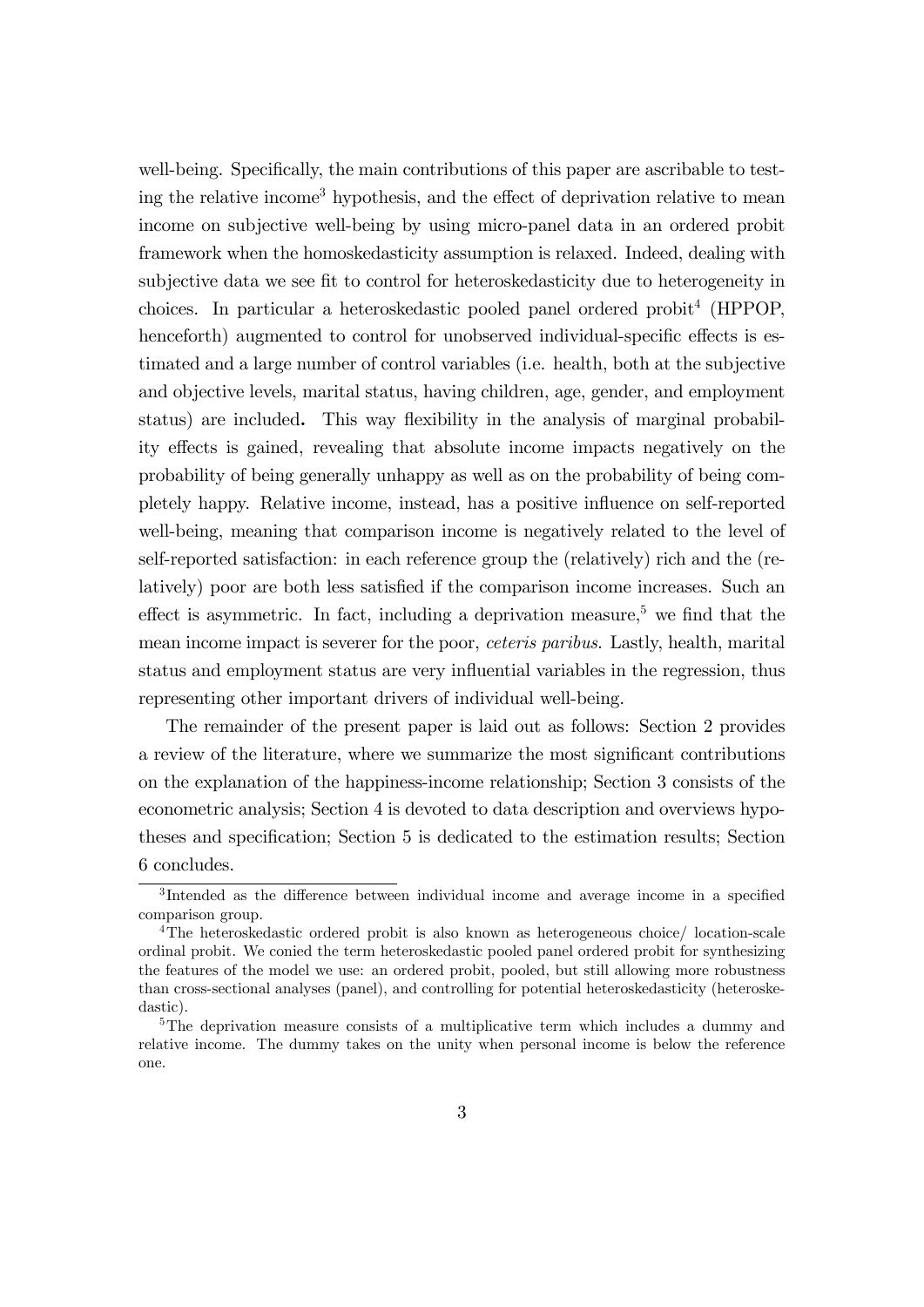## 2 Subjective Well-Being in the Economics Literature

A proved fact in the happiness-related economics literature is that the satisfaction of human greed for material goods cannot intuitively represent the sole determinant of well-being, intended as "the disposition to feel good about oneself and one's own corner of the worldî (Lykken and Tellegen, 1996). For this reason, the interest of economists has been captured by other factors supposed to be playing an important role for individual satisfaction with life, e.g. health, marital status, ethnicity, civic trust and, lately, the so called relational goods, which are referred to social aspects of life. Besides, economists are conscious that personal preferences for material goods are influenced by personal characteristics as well as by contextual effects that pertain to the social substrate and the environment individuals live in; hence similar factors cannot be ignored.

As to the designate variables capable of capturing these concepts, psychologists started using questionnaires reporting subjective well-being for studying happiness a long time ago, while it is only recently that economists have started relying on such assessments. The contributions of Senís capability approach (1995) and Kahnemanís work on objective happiness (1999) have been of crucial importance in this perspective. Their work juxtaposes to modern economics mainstream, departing from standard utility theory and welfarism. Indeed, focusing the analysis on subjective well-being surveys means taking into account preferences directly expressed by individuals rather than the canonical revealed ones, and takes us back in time to the earliest conceptions of utility.<sup>6</sup> In turn, surveying people's life satisfaction constitutes a more direct way of observing their behavior; besides, it overcomes likely discrepancies between individual wills and individual choices,

<sup>&</sup>lt;sup>6</sup>In his Introduction to the Principles of Morals and Legislation, Bentham (1789) states that utility refers to pleasure and pain, the "sovereign masters" that "point out what we ought to do, as well as determine what we shall do" and that "by utility is meant that property in any object, whereby it tends to produce benefit, advantage, pleasure, good, or happiness, (all this in the present case comes to the same thing) or to prevent the happening of mischief, pain, evil, or unhappiness to the party whose interest is considered: if that party be the community in general, then the happiness of the community: if a particular individual, then the happiness of that individual." Kahneman et al. (1997) call it 'experienced utility' as opposed to the modern ëdecision utilityí, which is inferred from observed choices and is in turn used to explain choices.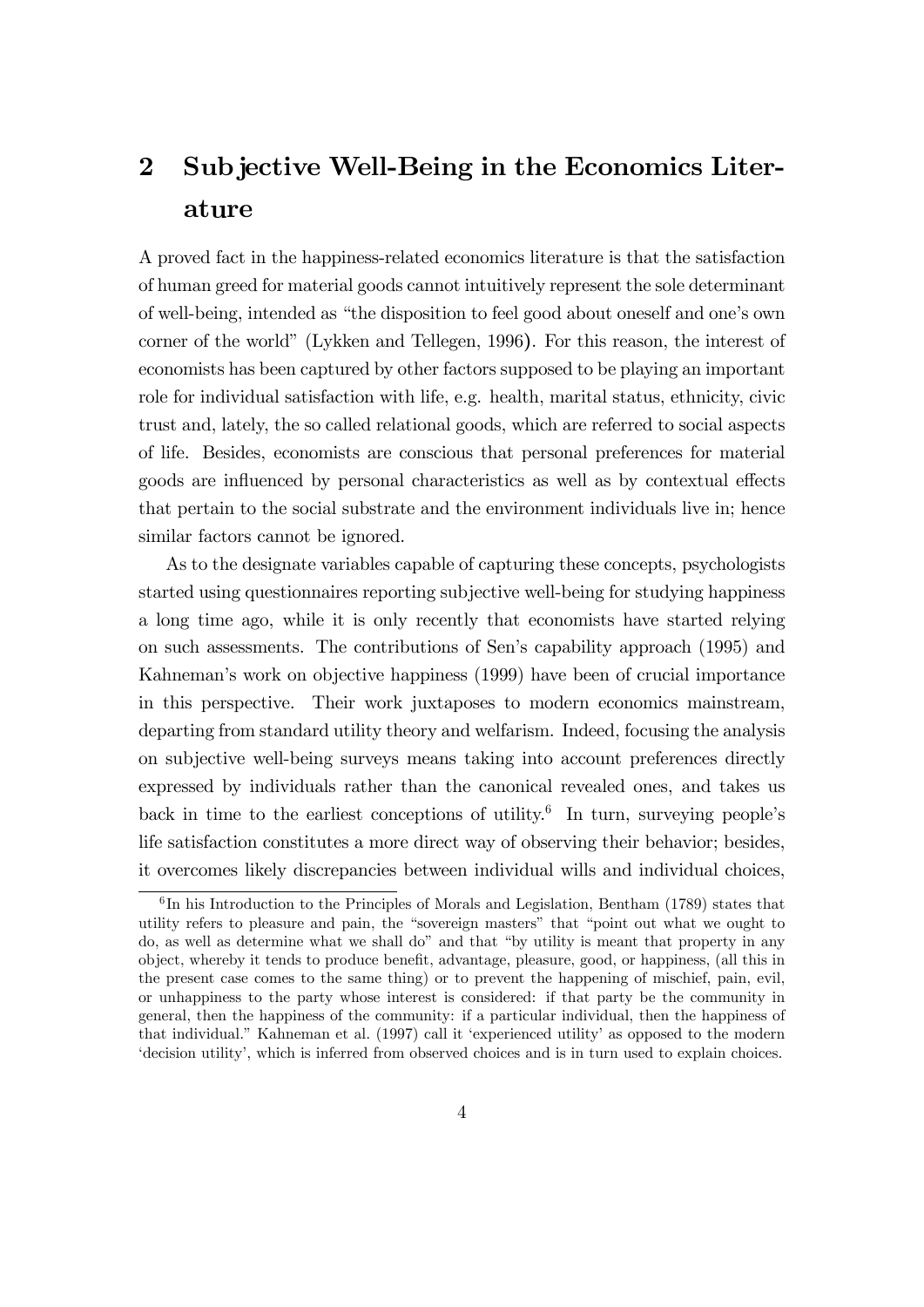the latter being possibly not perfectly related to the former because of bounded rationality.<sup>7</sup>

In general, surveys consist of questions of the type: "How satisfied (or happy) are you with your life overall?".<sup>8</sup> The range of possible responses is defined over a scale that varies between datasets (one to four, one to seven, or one to ten), the lowest grades indicating a poor level of life satisfaction. The result is an ordered assessment of individuals' life satisfaction. As to the interpretation of such answers, this is classically conducted under the following main hypotheses.

Firstly, life satisfaction is thought of as being a good proxy for welfare, a more general concept the researchers actually focus on.<sup>9</sup> Specifically, the former is assumed to be a monotonic transformation of the latter.

Secondly, life satisfaction is presumed to be ordinally comparable between individuals. Loosely speaking, we can recognize if any two individuals are better off, worse off or equally well off in terms of welfare. This implies that happiness is a concept perceived much the same way. Being life satisfaction a monotonic transformation of welfare, we are able to discern happier individuals from less happy ones.

Lastly, a cardinal comparability of life satisfaction (preferences) between individuals is assumed to be possible. This means assuming that the difference between any two consecutive scores in the satisfaction scale is the same regardless of the rank. Such a hypothesis is not very widespread for its perversity to the standard microeconomic theory. Indeed, a controversy on happiness (or utility) cardinal measurability exists in this literature. Ng  $(1996)$  argues that such a difference of

<sup>&</sup>lt;sup>7</sup>In the analysis of the link between social behavior and rationality in people's choice, Sen (1995) suggests similar arguments. He argues that there are many situations in which a choice cannot be expected to reveal a preference or to be rational, i.e. to obey the Weak Axiom of Revealed Preferences or alpha/beta properties. The resulting capability-based approach applied to the study of poverty, for instance, explains why poor people might be limitedly capable of making some kind of choices or actions.

 $8A$  word of caution is in order at this stage. Some criticism might arise about the difference between 'happiness' and 'life satisfaction'. Indeed, while meaning and comparability are arguable, some studies have shown that questions on happiness and satisfaction with life are so closely correlated that reflect the same abstract concept (Graham and Pettinato, 2002; Blanchflower and Oswald, 2004a).

<sup>&</sup>lt;sup>9</sup>Here, again, it is lapalissian that Kahneman's approach has played a fundamental role, in that welfare is based on objective happiness. In Kahnemanís theory, the construct is ëobjective happiness' and the measure is a temporal integral of moment-based happiness reports.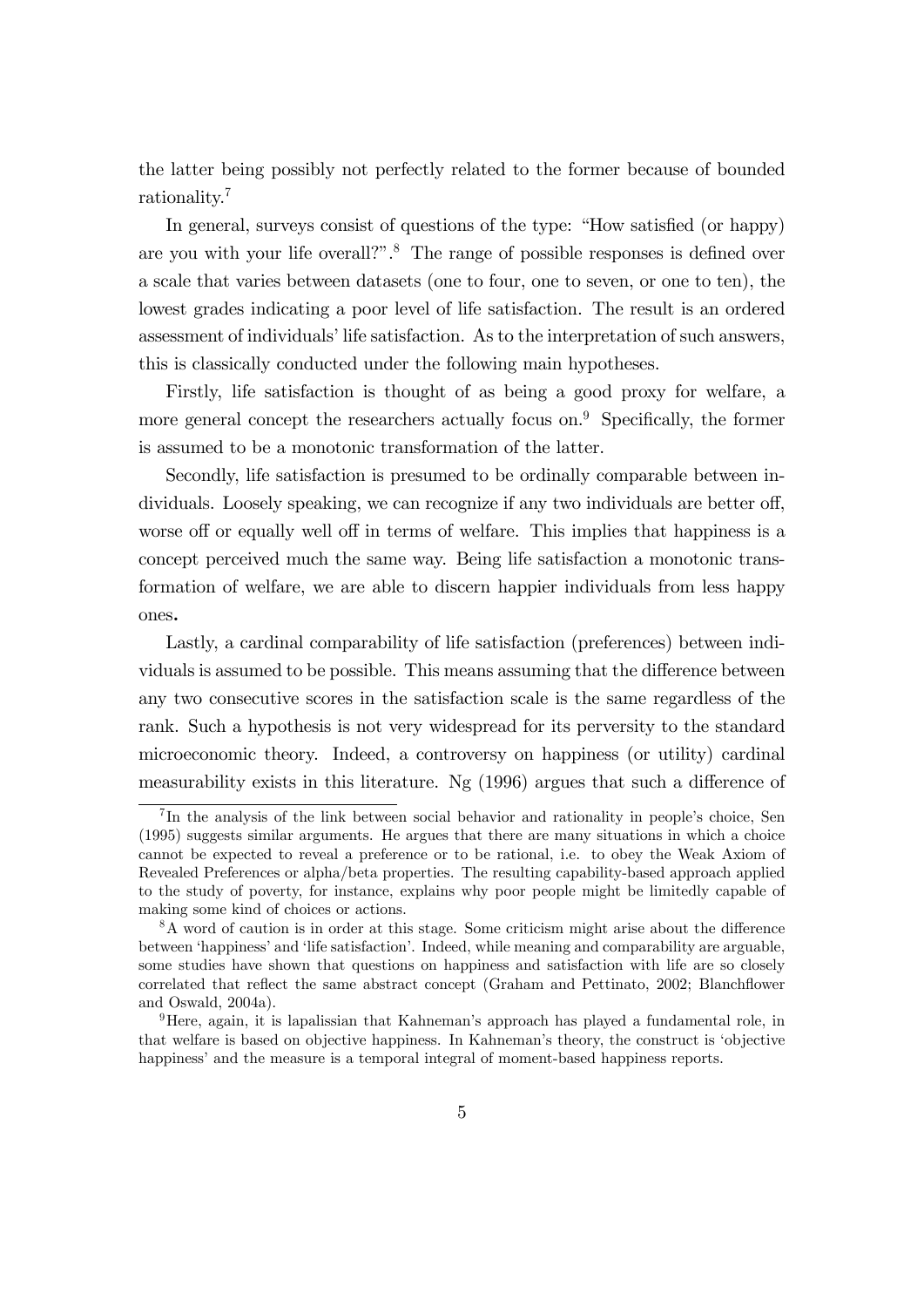opinion arises from the fact that the term ëutilityí is used to measure both individual subjective satisfaction (thought of as being cardinally measurable) and the preference rankings of an individual (where only the orderings or ordinal utility is relevant). "While the latter concept is relevant to the positive theory of consumer choice under certainty, the former is relevant for many other purposesî. Also, ìmodern economists are trained to regard utility (a measure of the degree of preference satisfaction) as only ordinally measurable. This is so because ordinal utility is sufficient for the positive analysis of behavior. A given set of indifference curves will give the same demand curves irrespective of the cardinal utilities assigned as long as the ordering is the same. Thus, for positive economics, cardinal utility is unnecessary. However, for problems of public policy or social choice[...] we do not only need to know how many individuals are made better off and how many made worse off, we also need to know better off and worse off by a lot or by only a little bit. Thus, cardinal utility is necessary." (Ng, 2008). Ferrer-i Carbonell and Frijters (2004), instead, produce evidence that the assumption of cardinality of life satisfaction scores has a negligible impact on empirical results. Indeed, we argue that such an assumption is closely related to the econometric method used for the empirical analysis, and that when ordinal discrete models are used, cardinality is not a major concern.

From a methodological viewpoint, surveys are susceptible to be biased due to several factors, such as unobservable conditions, situations or events and personal idiosyncrasies. The econometrician faces the difficult task of controlling for all these problems at once. The use of panel data, thanks to both the temporal and cross-sectional dimensions, does permit to control for the aforementioned issues, for example by including fixed effects or  $ad$  hoc dummies. Nevertheless, as we will see hereafter, few are the studies in which econometricians hazard the implementation of panel data methods in discrete choice models, especially the ordered ones.

As extensively discussed by Ferrer-i Carbonell and Frijters (2004), the econometric models under the hypothesis of ordinal comparability generally present an ordinal latent-variable speciÖcation. The error term may be assumed to be either Normal or Logistic, this leading respectively to an ordered probit or logit. This framework is the most popular (for example, ordered probit analyses are pursued, among others, by Clark and Oswald (1994); Blanchflower and Oswald (2001); Frey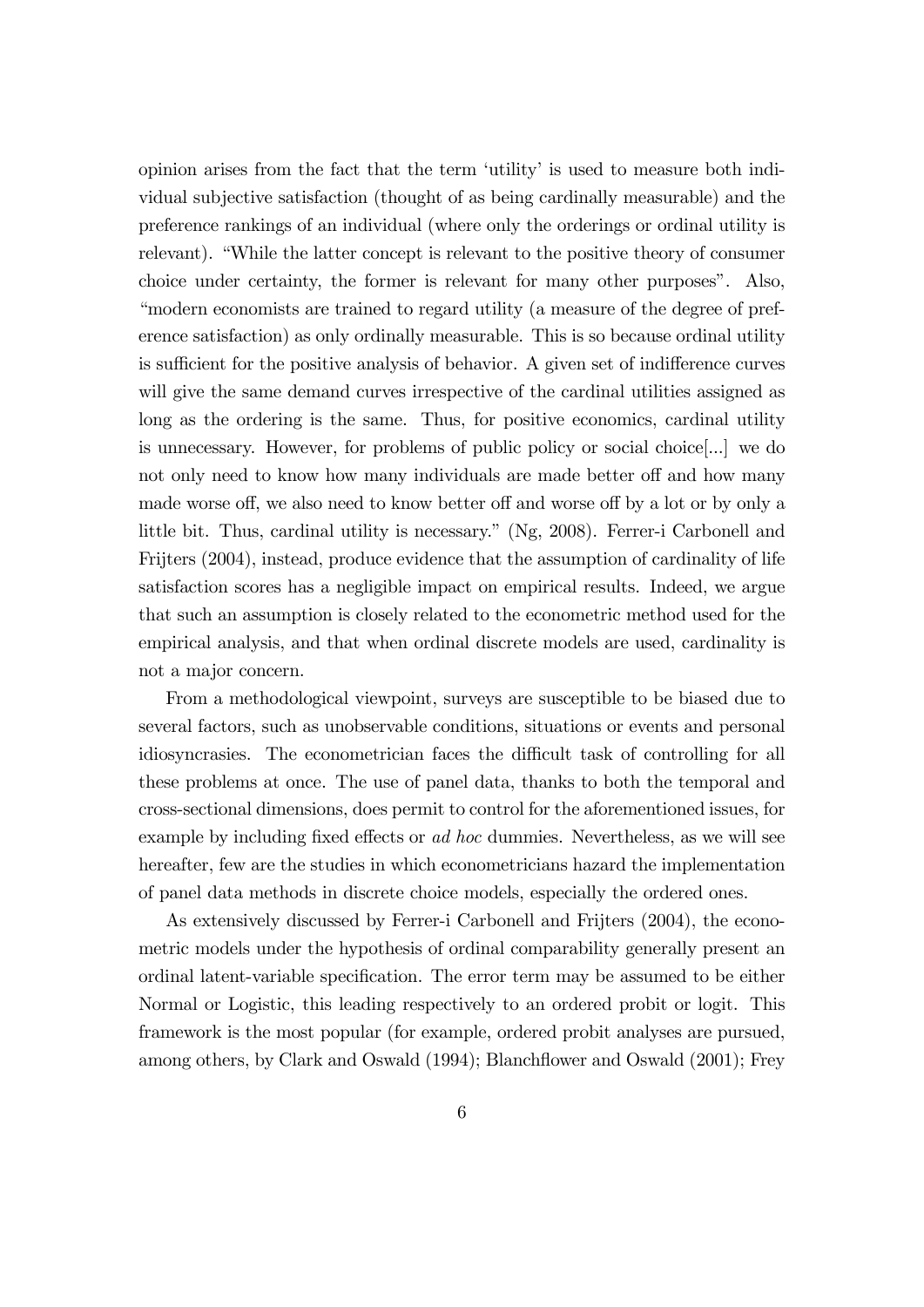and Stutzer 1999, 2000, while Winkelmann and Winkelmann (1998); Blanchflower and Oswald (2004b); Alesina et al. (2004), rely on ordered logit models). Usually fixed effects are not directly included in the regression, provided the estimates obtained are inconsistent (Maddala, 1983).

Noteworthy studies are the ones by Winkelmann and Winkelmann (1998), where a conditional maximum likelihood estimator for a fixed effects logit model is implemented dichotomizing the dependent variable, and by Ferrer-i Carbonell and Frijters (2004), who augment the Winkelmann and Winkelmann estimator with individual specific thresholds, disregarding the hypothesis of cardinal comparability between responses.

In alternative to the frameworks presented so far, other contributions assume a structural relationship existing between time-invariant variables and time-varying ones (Mundlak 1978; Chamberlain 1984- general studies) or include individual random time-invariant effects in ordered response models (Ferrer-i-Carbonell 2005). This last strand is the one we take inspiration from.

Relying on the achievements of the literature surveyed, some general guidelines can be traced for the design of future analyses on the nexus between happiness and income. In consideration of the ordinal nature of life satisfaction data, we argue that analyses based on ordered discrete choice models should provide a better fit. In addition, we think that individual fixed effects as well as heteroskedasticity in choices need to be controlled for.

### 3 The Econometric Analysis

As described in Section 2, numerous are the empirical studies exploring the happiness relationship with income. However, many of them have their pitfalls in the cross-sectional nature of the analysis, which does not allow to control for individual specific traits; some others are either specified in such a way too many observations are dropped or do not take into account fixed-effects in ordered response model settings. The use of panel data as well as the development of suitable microeconometric techniques allow us to take a further step towards the achievement of sounder evidence on the satisfaction link with income.

First of all, we presume that it is appropriate to keep the ordered structure of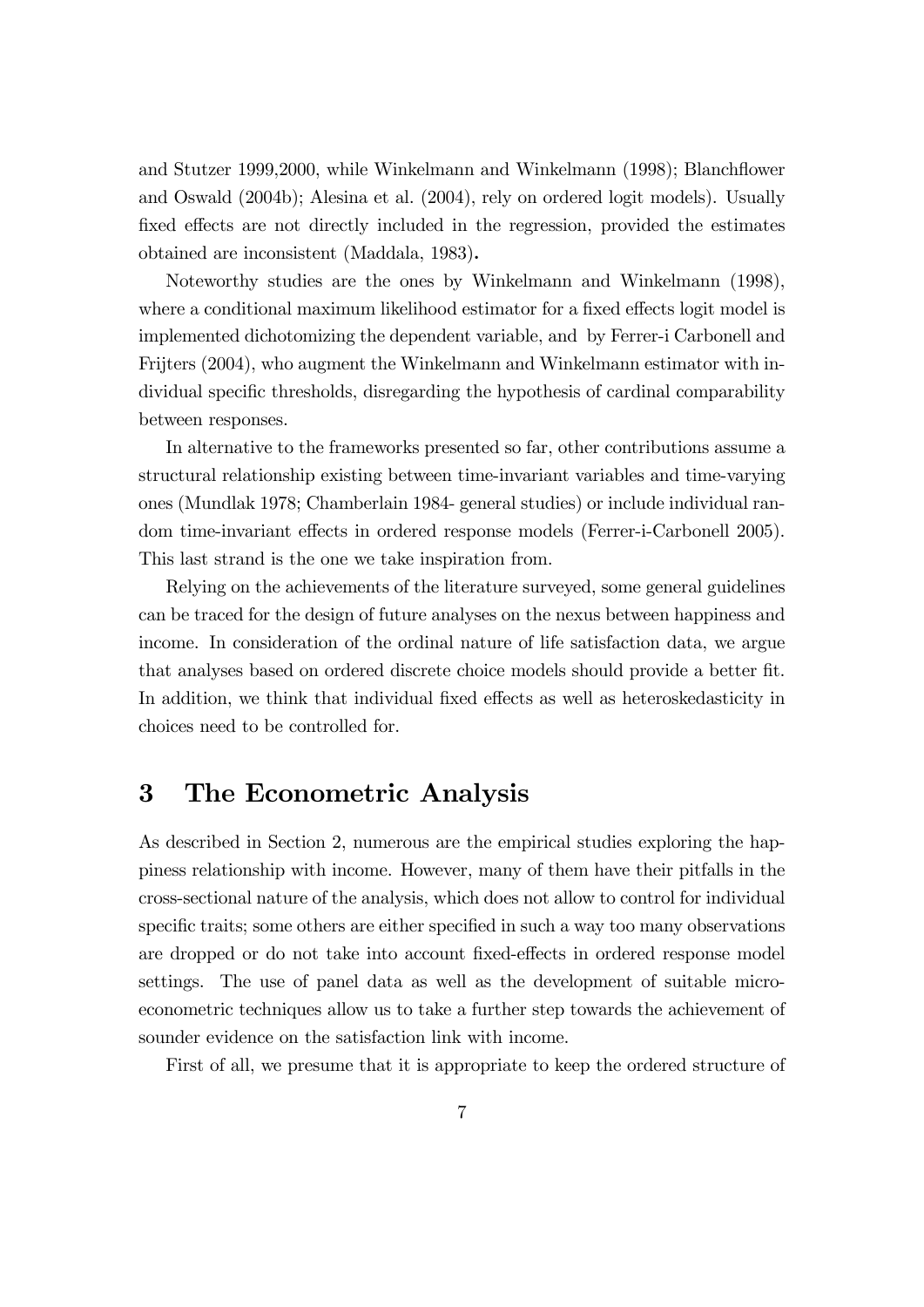the dependent variable 'Life Satisfaction', rather than conforming to other panel data analyses where the same variable is dichotomized, because ordinal variables embed more information than binary ones. Furthermore, given the strong heterogeneity of people surveyed exacerbated by the psychological nature of the question, the econometric analysis needs to account for unobservable individual effects and potential heteroskedasticity. Therefore, in the remainder we specify a HPPOP model, which is augmented to account for unobserved time-invariant individual effects. We control for unobserved effects which are neither considered as parameters to estimate nor as having a certain distribution and being independent from all covariates, accommodating the model by Mundlak (1978) to our case. In this way we do control for fixed effects, as Mundlak (1978) shows in his original article, where a modified random coefficients model leads to a 'within' estimator identical to the fixed effect estimator of the basic specification when unobserved effects are assumed to be normally distributed conditional on the covariates.

Lastly, we want to avoid the assumption that error variances are the same for all cases, which might entail biased parameter estimates. Heterogeneous choice models explicitly specify the determinants of heteroskedasticity in an attempt to correct for it, which requires the researcher to arbitrarily choose the potential sources of heterogeneity. This leads to joint estimation of the explanators of heterogeneity and the explanators associated with choices.

#### 3.1 Baseline Setting

Hereinafter, we explain the basic pooled panel ordered probit (PPOP, henceforth) in its standard form. Formally, the ordered categorical outcome for the variable life satisfaction  $S_{nt}$  is coded in a rank preserving manner:

$$
S_{nt} \in \{1, 2, ..., j, ..., J\}
$$

where we implicitly assumed repeated measurements  $(t = 1, ..., T)$  for a sample of N individuals  $(n = 1, \ldots, N)$ . The vector of covariates **x** is, say, of dimension  $(1 \times k)$ . The cumulative probabilities of the outcome are linked to a single index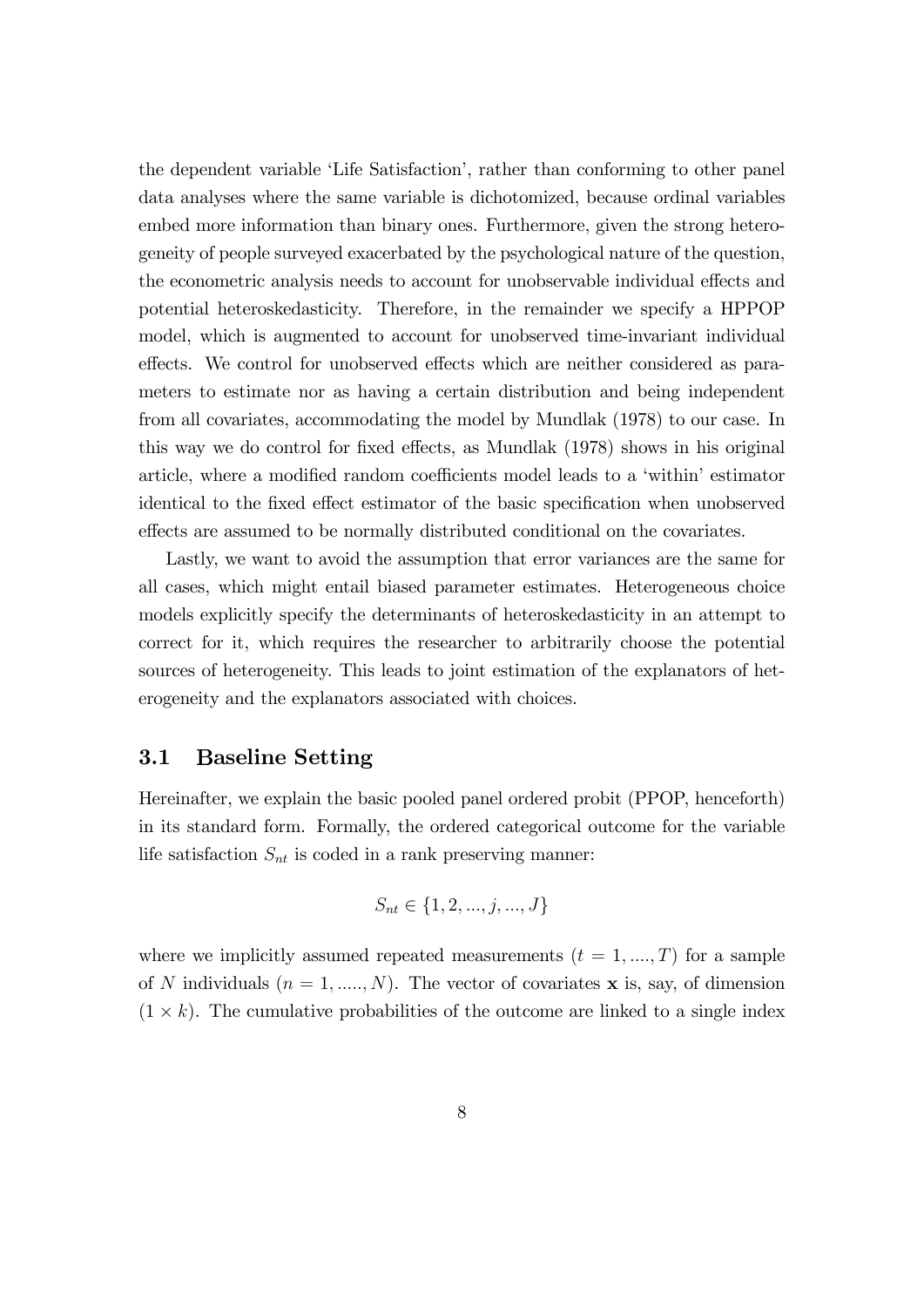of independent variables as follows:

$$
\Pr(S_{nt} \le j|\mathbf{x}_{nt}) = \Phi(\alpha_j - \mathbf{x}_{nt}\boldsymbol{\beta}),
$$

where  $\alpha_j$  and  $\beta$  are unknown parameters and  $\Phi$  is the standard normal cumulative density function.

Well-defined probabilities are ensured if  $\alpha_j > \alpha_{j-1}, \alpha_j = \infty$  such that  $\Phi(\infty) =$ 1 and  $\alpha_0 = -\infty$  such that  $\Phi(-\infty) = 0$ . Ordered response models are expressed by means of an underlying continuous latent process  $S_{nt}^*$  and a response scheme:

$$
S_{nt}^{*} = \mathbf{x}_{nt}\beta + \epsilon_{nt}
$$
  
\n
$$
S_{nt} = j \text{ iff } \alpha_{j-1} < S_{nt}^{*} = \mathbf{x}_{nt}\beta + \epsilon_{nt} < \alpha_{j}, j = 1, 2, \dots, J,
$$
\n
$$
(1)
$$

where  $S_{nt}^*$  represents the real line that is discretized in J categories by the threshold parameters  $\alpha_j$  and it is in linear relation with observables and unobservables, the latter assumed to be distributed as a standard normal,  $\Phi(\epsilon_{it})$ . The estimated parameters are to be interpreted as indicative of the sign but not the magnitude of the effect. Indeed, conditional probabilities are crucial in this kind of analyses; they read as follows<sup>10</sup>:

$$
\Pr(S = j | X = \mathbf{x}) = \Phi(\alpha_j - \mathbf{x}\boldsymbol{\beta}) - \Phi(\alpha_{j-1} - \mathbf{x}\boldsymbol{\beta}).
$$

For identifying the parameters we need to assume that  $x$  does not contain a constant, this aimed at fixing the location of the arguments in  $\Phi$  (Boes and Winkelmann, 2006b).

We are interested in understanding how a marginal variation in one covariate produces a change in the cumulative distribution of the dependent, thus a variation in all the outcome probabilities. For a continuous regressor  $x<sub>h</sub>$  the marginal effects are computed as follows:

$$
M_{jh}(\mathbf{x}) = \frac{\partial \Pr(S=j|X=\mathbf{x})}{\partial x_h} = \left[\phi(\alpha_{j-1} - \mathbf{x}\boldsymbol{\beta}) - \phi(\alpha_j - \mathbf{x}\boldsymbol{\beta})\right]\beta_h,
$$

 $10$ Henceforth in this subsection we disregard subscripts for expositional neatness; the specification refers to individual  $n$  at period  $t$ .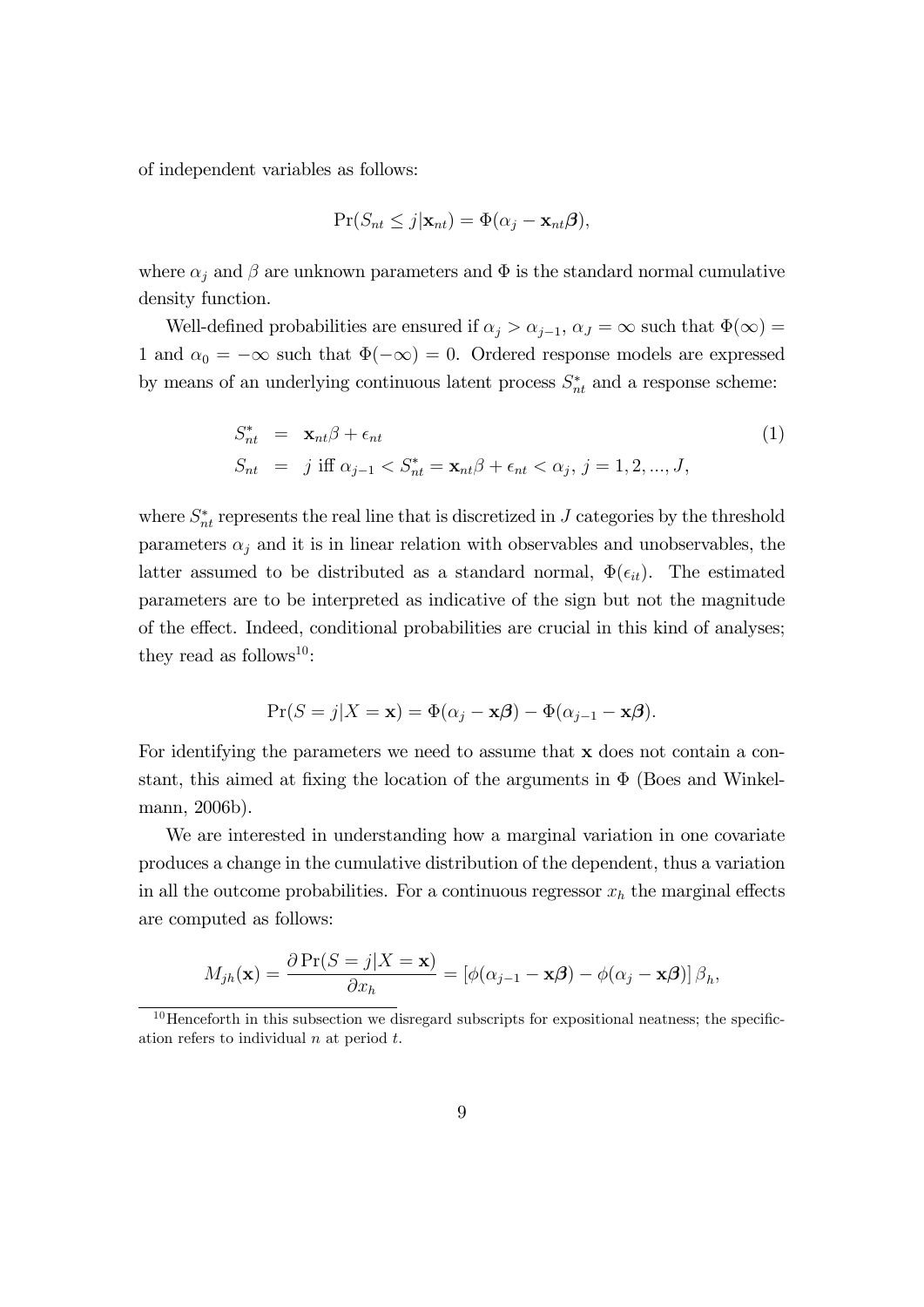where  $\phi(\cdot)$  is the standard normal probability density function. If the regressor is discrete, we compute the variation in probability before and after the discrete change:

$$
\Delta \Pr(S = j | X = \mathbf{x}) = \Pr(S = j | X = \mathbf{x} + \Delta x_h) - \Pr(S = j | X = \mathbf{x}).
$$

The size of the effects on the outcome probabilities depends on the values that the  $n^{th}$  observation takes on.

The values at which the partial effects are to be evaluated are the means of the independent variables. Theoretically, we obtain the so called ëaverage marginal effects' by computing the expected value with respect to the covariates. The way to consistently estimate the average partial effects is to replace the population parameters with the estimates obtained by maximum likelihood and compute the average over the whole sample of observations.

A note is due on the limits of the ordered response models, because the ratio between the marginal probability effects of two different continuous regressors on the same response choice remains constant across individuals. Moreover, due to the shape of the normal distribution, we observe that the sign of marginal probability effects changes only once from the lowest to the highest category, being first negative and then positive or *vice versa*. Indeed, it is difficult to understand the effects for the categories included between the first and the last.

#### 3.2 Extensions to the Baseline Setting

We operate two main adjustments to our baseline setting by introducing unobserved individual effects and controlling for potential heteroskedasticity of the errors.

Specifically, when unobserved individual specific effects are assumed to exist, the specification of the PPOP model changes as follows:

$$
S_{nt}^{*} = \xi_{n} + \mathbf{x}_{nt}\boldsymbol{\beta} + \epsilon_{nt} ,
$$
  
\n
$$
n = 1, ..., N; \quad t = 1, ..., T.
$$
 (2)

In a linear model  $\xi_n$  would be eliminated by a first difference estimation or by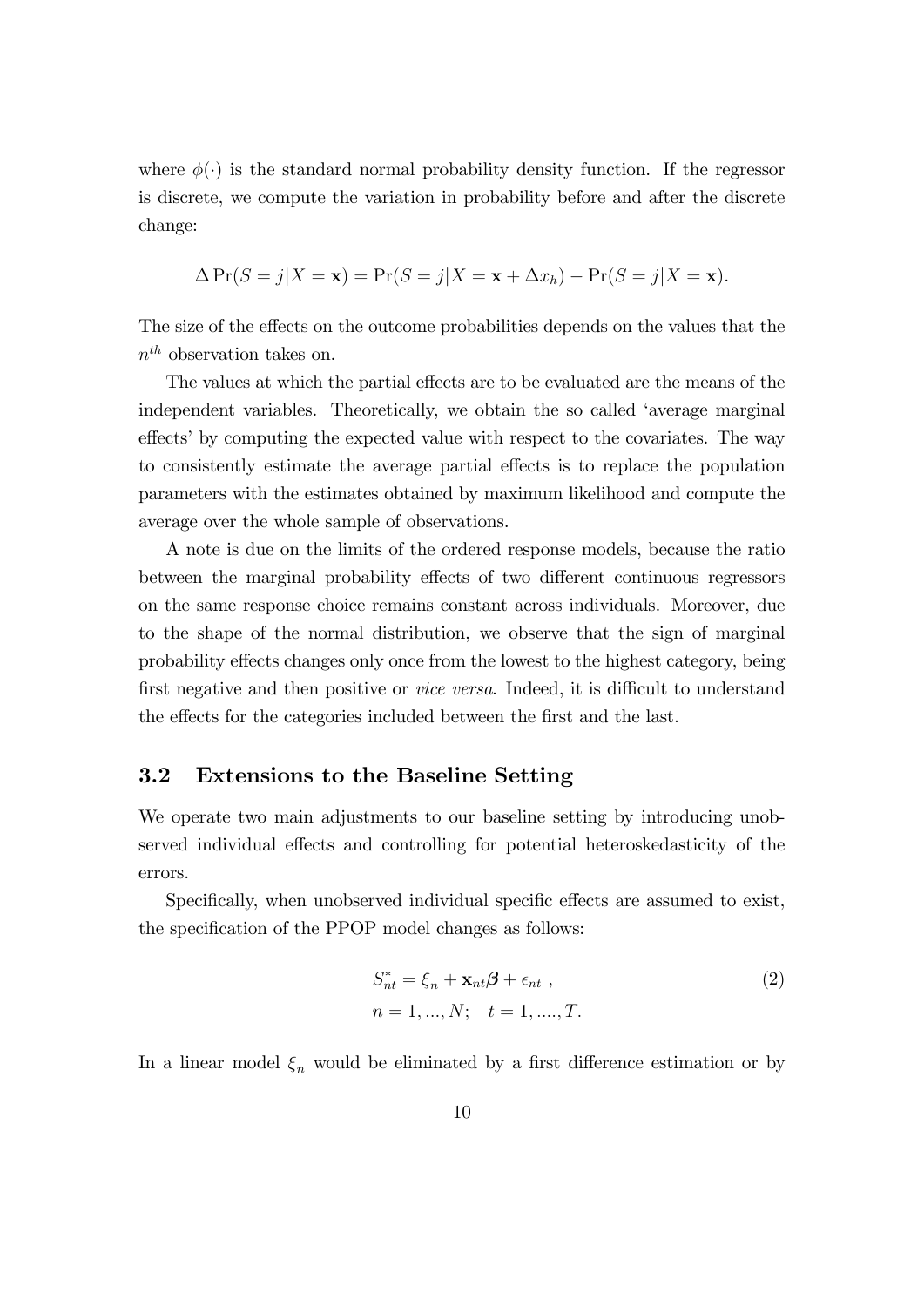a within- transformation. The ordered probit, instead, given its non-linear form, does not permit similar methods. Applying a dummy variable approach is not advisable either, mainly for two reasons: too many degrees of freedom are lost in this case and the incidental parameters  $problem<sup>11</sup>$  would lead to inconsistent estimators.

What we do for taking into account unobserved individual effects is modeling the conditional distribution of such a term with respect to the covariates:

 $\xi_n | \mathbf{x}_n \backsim N(\overline{\mathbf{x}}_n \gamma, \sigma_{\overline{\omega}}^2)$ , where  $\overline{\mathbf{x}}_n$  is the average over time of  $\mathbf{x}_{nt}$ , and  $\sigma_{\overline{\omega}}^2$  is an unknown parameter. In other terms,  $\xi_n = \overline{\mathbf{x}}_n \gamma + \overline{\omega}_n$ , where  $\overline{\omega}_n$  is an orthogonal error with  $\varpi_n \mid \mathbf{x}_n \backsim N(0, \sigma_{\varpi}^2)$ .

In practice, we extend the approach  $\dot{a}$  la Mundlak (1978) to an ordered setting. Mundlak originally proposes a modified random coefficients model in which unobserved effects are assumed to be normally distributed conditional on the mean of the covariates, thus obtaining a 'within' estimator in the random effects framework. In Mundlak's specification the error distribution is symmetrical, thus the resulting GLS estimator is identical to the fixed effect estimator of the basic specification. Therefore it is unbiased (Hsiao, 1986).

The other adjustment regards the error term. We model the error variance structure, as suggested in the literature on heterogeneous choice models, assuming that  $\epsilon_{nt}|\mathbf{x}_{nt} \backsim i i N(0, \sigma_{\epsilon}^2)$ , where  $\sigma_{\epsilon}^2 = \exp(\mathbf{z}_{nt} \boldsymbol{\vartheta})^2$ . The vector  $\mathbf{z}_{nt}$  can contain all the variables that the researcher considers as possible sources of heteroskedasticity, even variables already included in the set of regressors. Such a method should avert potential heteroskedasticity to bias our results. Heteroskedastic models like this one have been frequently used to explore heterogenous behaviors (Alvarez and Brehm, 1997, 1998, 2002; Busch and Reinhardt, 1999; Gabel, 1998; Lee, 2002; Krutz, 2005). So far, heteroskedastic probit and heteroskedastic ordered probit models are the most used tools in investigating discrete heterogenous choices. The advantage of these models is the ability to cure probit with non-homogeneous error variances or to test hypotheses about heterogenous choices that immediately relate to  $\sigma_{\epsilon}^2$  (Keele and Park, 2006).

 $11$ In fixed effects models, the number of parameters increases with the number of individuals, because we estimate them as unknown parameters. When  $n$  becomes large, but  $T$  is finite, the maximum likelihood estimator is inconsistent.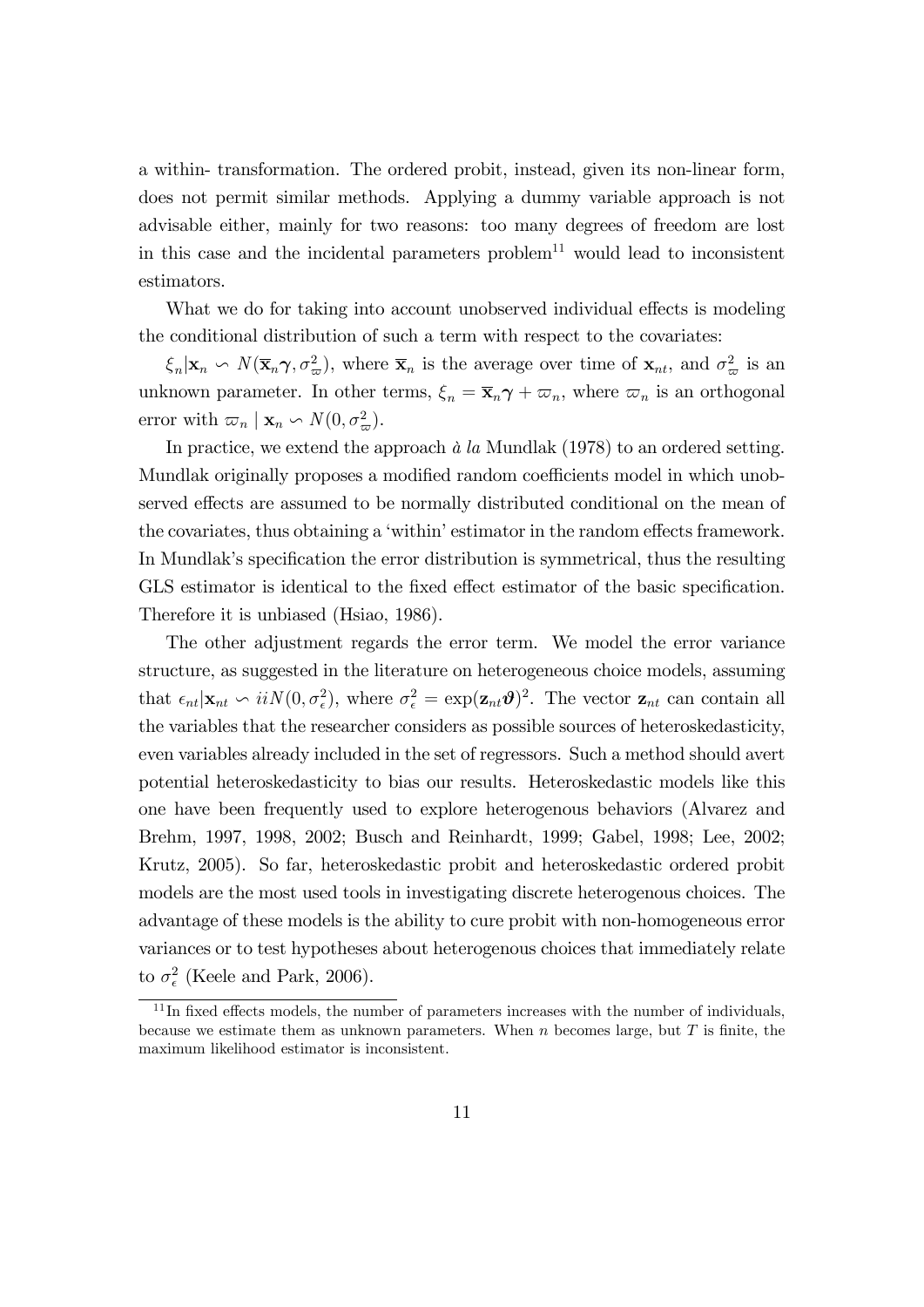Back to our model, all parameters are now scaled by

$$
(\sigma_\epsilon^2+\sigma_\varpi^2)^{-1/2}=(\exp({\bf z}_{nt}\vartheta)^2+\sigma_\varpi^2)^{-1/2}
$$

that will be denoted with  $\Omega_{nt(z)}$ . By assuming that the individual-specific effects are normally distributed conditional on the individual means of time-varying covariates, we end up with a sum of normal variables; the response probabilities for individual n at period t,  $p_j(\mathbf{x}, \mathbf{z}) = \Pr(S = j | X = \mathbf{x}, Z = \mathbf{z})$ , look like:

$$
p_1(\mathbf{x}, \mathbf{z}) = \Phi \left[ (\alpha_1 - \mathbf{x}\boldsymbol{\beta} - \overline{\mathbf{x}}\boldsymbol{\gamma}) \cdot \Omega_{(z)} \right]
$$
  
\n
$$
p_2(\mathbf{x}, \mathbf{z}) = \Phi \left[ (\alpha_2 - \mathbf{x}\boldsymbol{\beta} - \overline{\mathbf{x}}\boldsymbol{\gamma}) \cdot \Omega_{(z)} \right] - \Phi \left[ (\alpha_1 - \mathbf{x}\boldsymbol{\beta} - \overline{\mathbf{x}}\boldsymbol{\gamma}) \cdot \Omega_{(z)} \right]
$$
  
\n...  
\n
$$
p_{J-1}(\mathbf{x}, \mathbf{z}) = \Phi \left[ (\alpha_{J-1} - \mathbf{x}\boldsymbol{\beta} - \overline{\mathbf{x}}\boldsymbol{\gamma}) \cdot \Omega_{(z)} \right] - \Phi \left[ (\alpha_{J-2}\mathbf{x}\boldsymbol{\beta} - \overline{\mathbf{x}}\boldsymbol{\gamma}) \cdot \Omega_{(z)} \right]
$$
  
\n
$$
p_J(\mathbf{x}, \mathbf{z}) = 1 - \Phi \left[ (\alpha_J - \mathbf{x}\boldsymbol{\beta} - \overline{\mathbf{x}}\boldsymbol{\gamma}) \cdot \Omega_{(z)} \right].
$$

The joint distribution of  $(S_{n1},...,S_{nT})$  conditional on the explanatory variables is obtained by integrating  $\varpi_n$  out in the response probabilities:

$$
f(S_{n1},...,S_{nT})=\int_{-\infty}^{+\infty}\prod_{t=1}^T\prod_{j=1}^Jp_j(\mathbf{x},\mathbf{z})^{\mathbf{1}(S_{nt}=j)}\frac{1}{\sigma_{\varpi}^2}\phi\left(\frac{\varpi_n}{\sigma_{\varpi}^2}\right)d\varpi_n.
$$

The parameters  $\alpha, \beta, \gamma, \vartheta$  and  $\sigma_{\varpi}^2$  are estimated by maximum likelihood, the total partial log-likelihood function reading as:

$$
\ell(\boldsymbol{\alpha},\boldsymbol{\beta},\boldsymbol{\gamma},\boldsymbol{\vartheta},\sigma_{\varpi}^2\mid\mathbf{x},\mathbf{z})=\sum_{n=1}^N f(S_{n1},...,S_{nT}).
$$

Without further assumptions, a robust variance matrix estimator is needed to account for serial correlation in the scores across the time periods. Indeed, we adjust robust standard errors for clustering at the individual level, i.e. correct for correlation between responses of the same individual across time periods.

As to the marginal partial effects, it is straightforward to see how their magnitude and sign are dependent on the inclusion of a function for modeling the error variance. The first case to be considered is that of continuous variables included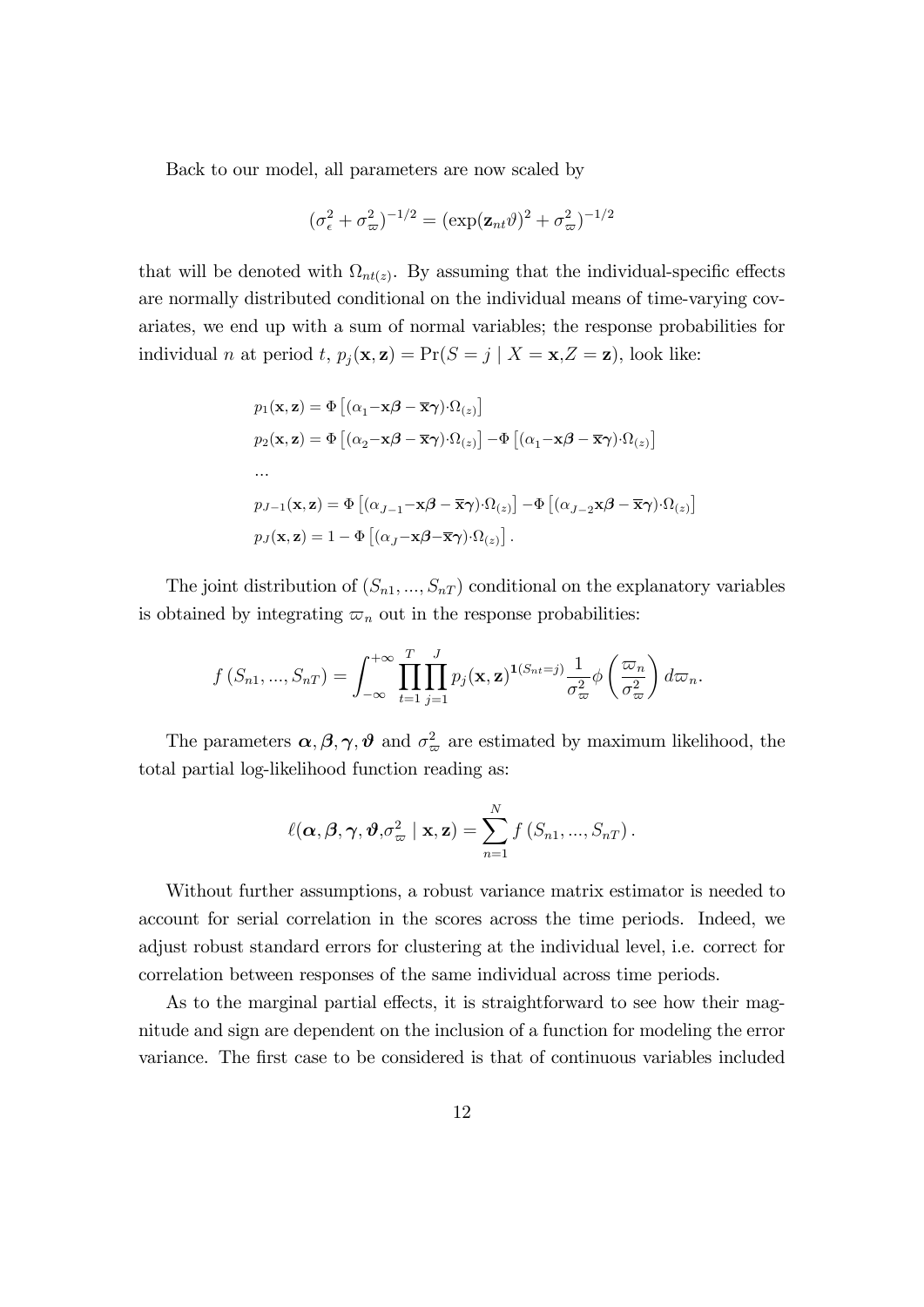in **z** when such vector is a subset of **x**. Consider the marginal effect of  $x_h \in \mathbf{z} \subseteq \mathbf{x}$ :

$$
M_{jh}(\mathbf{x}) = \frac{\partial \Pr(S=j|X=\mathbf{x},Z=\mathbf{z})}{\partial x_h} = \phi \left[ (\alpha_{j-1} - \mathbf{x}\beta - \overline{\mathbf{x}}\gamma) \cdot \Omega_{(z)} \right] \left\{ \beta_h \cdot \Omega_{(z)} + \theta_h \cdot (\alpha_{j-1} - \mathbf{x}\beta - \overline{\mathbf{x}}\gamma) \exp(\mathbf{z}\vartheta)^2 \mathbf{z}\vartheta \right\} - \phi \left[ (\alpha_j - \mathbf{x}\beta - \overline{\mathbf{x}}\gamma) \cdot \Omega_{(z)} \right] \left\{ \beta_h \cdot \Omega_{(z)} + \theta_h \cdot (\alpha_j - \mathbf{x}\beta - \overline{\mathbf{x}}\gamma) \exp(\mathbf{z}\vartheta)^2 \mathbf{z}\vartheta \right\},
$$
(3)

where the mean component for  $x_h$  is considered to be negligible. This way it is easy to understand how the structure imposed to the model allows the marginal effects to be non-trivial. Different from the basic model, the ratio of marginal probability effects of two distinct continuous covariates on the same outcome is not constant across individuals and the outcome distribution. Moreover, marginal probability effects may change their sign more than once when moving from the smallest to the largest outcome. Therefore, while the standard model precludes a flexible analysis of marginal probability effects by design, when turning our attention to the effects on the full distribution of outcomes this extension appears to be more appropriate.

For a continuous variable  $x_h$  in **x** but not in **z**, the marginal partial effect is much simpler:

$$
M_{jh}(\mathbf{x}) = \frac{\partial \Pr(S=j|X=\mathbf{x},Z=\mathbf{z})}{\partial x_h} = \left[\phi(\alpha_{j-1}-\mathbf{x}\beta-\overline{\mathbf{x}}\gamma) - \phi(\alpha_j-\mathbf{x}\beta-\overline{\mathbf{x}}\gamma)\right]\beta_h \cdot \Omega_{(z)}.
$$
\n(4)

Finally, for discrete variables in  $z$  the partial effect is easy to compute and similar to the baseline case:

$$
\Delta p_j(\mathbf{x}, \mathbf{z}) = \Pr(S = j | X = \mathbf{x} + \Delta x_h, Z = \mathbf{z} + \Delta x_h) - \Pr(S = j | X = \mathbf{x}, Z = \mathbf{z}),
$$

while for discrete variables in  $x$  but not in  $z$  the partial effect is exactly the same as in the baseline setting.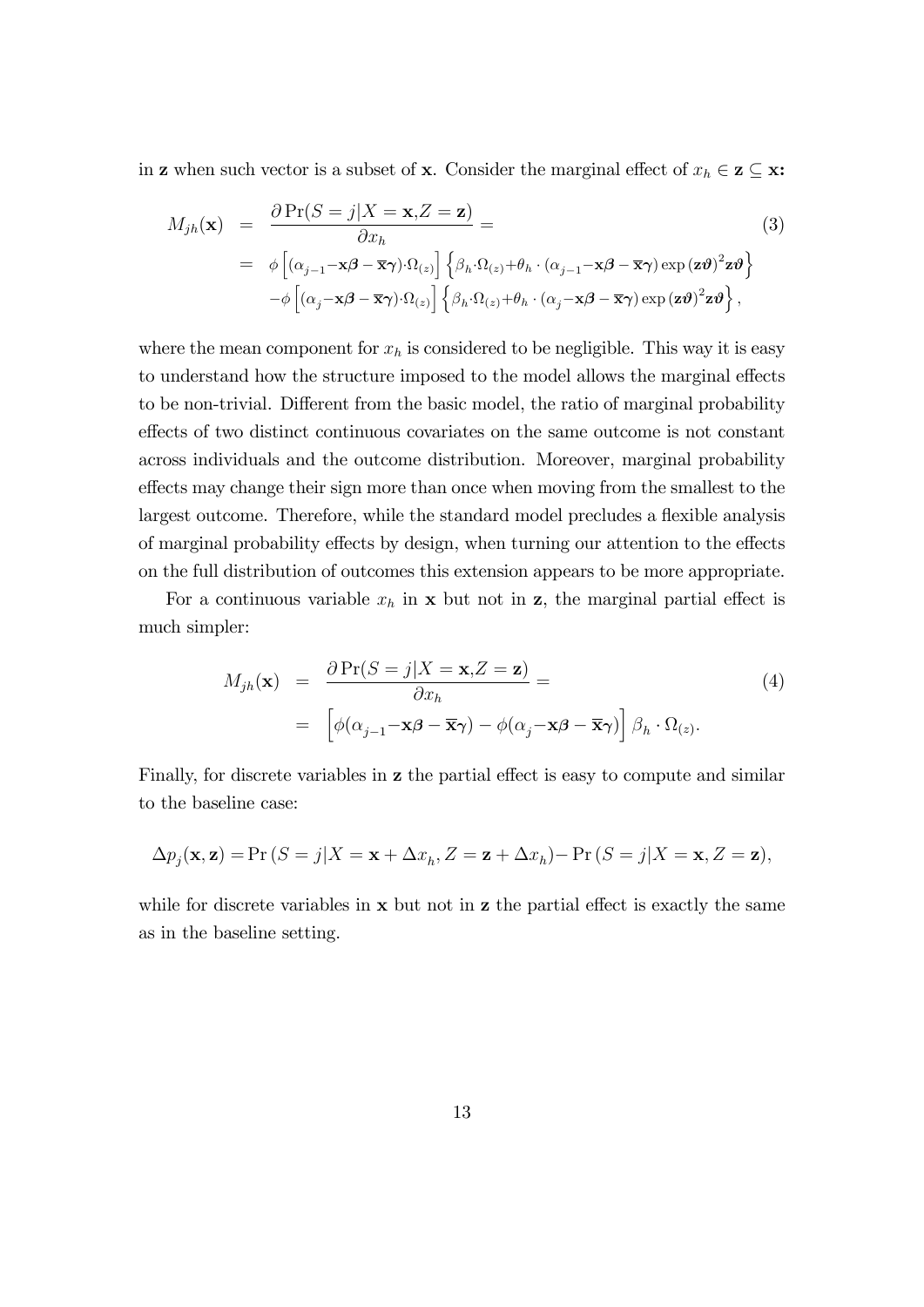### 4 Data

#### 4.1 The Life Satisfaction Variable

The BHPS is a longitudinal panel survey of households in Great Britain. The first wave of data was collected in  $1991<sup>12</sup>$ , originally including 5,500 households. Members of these households who were aged 16 years and over in 1991 have been interviewed every year, and their children included as respondents when older than 16, as well as any new member of the household. About 10,300 individuals are interviewed every year from 1996 to 2007 on the general question "How satisfied are you with life overall?".<sup>13</sup> They can choose based on an ordinal scale from 1 to 7, where 1 means 'not satisfied at all' and 7 'completely satisfied'. The dependent variable is therefore a 1 to 7 ordered response variable denoted as 'Satisfaction with Life Overall' and is meant to measure subjective well-being. By means of a single question it is possible to register individuals' self-reported level of happiness. The person surveyed makes a cognitive assessment on her own perceived quality of life, and we are driven by the belief that these data are significantly reliable for disclosing individuals' state. Studies on subjective well-being generally take two main perspectives referred to the concept they want to capture by means of the satisfaction variable: hedonism and eudaimonia. Hedonism can be expressed as the pursuit of satisfaction by self-gratification or pleasure, thus well-being is merely related to the material goods and the immediate enjoyment of such goods. Eudaimonia refers to the human desire for overall fulfillment- originally eudaimonia ( $\epsilon v \delta \alpha \mu \omega \nu \alpha$ ,  $\langle \epsilon \rangle$  happiness $\langle \epsilon \rangle$  etymologically) was a concept belonging to greek philosophy<sup>14</sup> which considered happiness as the final goal, the moral perfection of the human-being achieved by means of the Virtus, and for this reason material circumstances were conceived to be only corollary to pure happiness. By interpreting

 $12$ The number of waves an individual is surveyed may change due to several reasons, such as death, immigration and attrition or because new individuals become part of the household.

<sup>&</sup>lt;sup>13</sup>We drop all the non-full interviews. From Wave  $7(1997)$  there is oversampling of low income people for comparability with the European Community Household Panel. Moreover, many more observations have been sampled for Scotland and Wales. In order to maintain comparability with previous waves and random sampling, we keep only observations belonging to the original sample.

<sup>&</sup>lt;sup>14</sup>Socrates was the first philosopher using this term; Aristoteles and Plato contributed to develop the concept in relationship with the moral and political disciplines.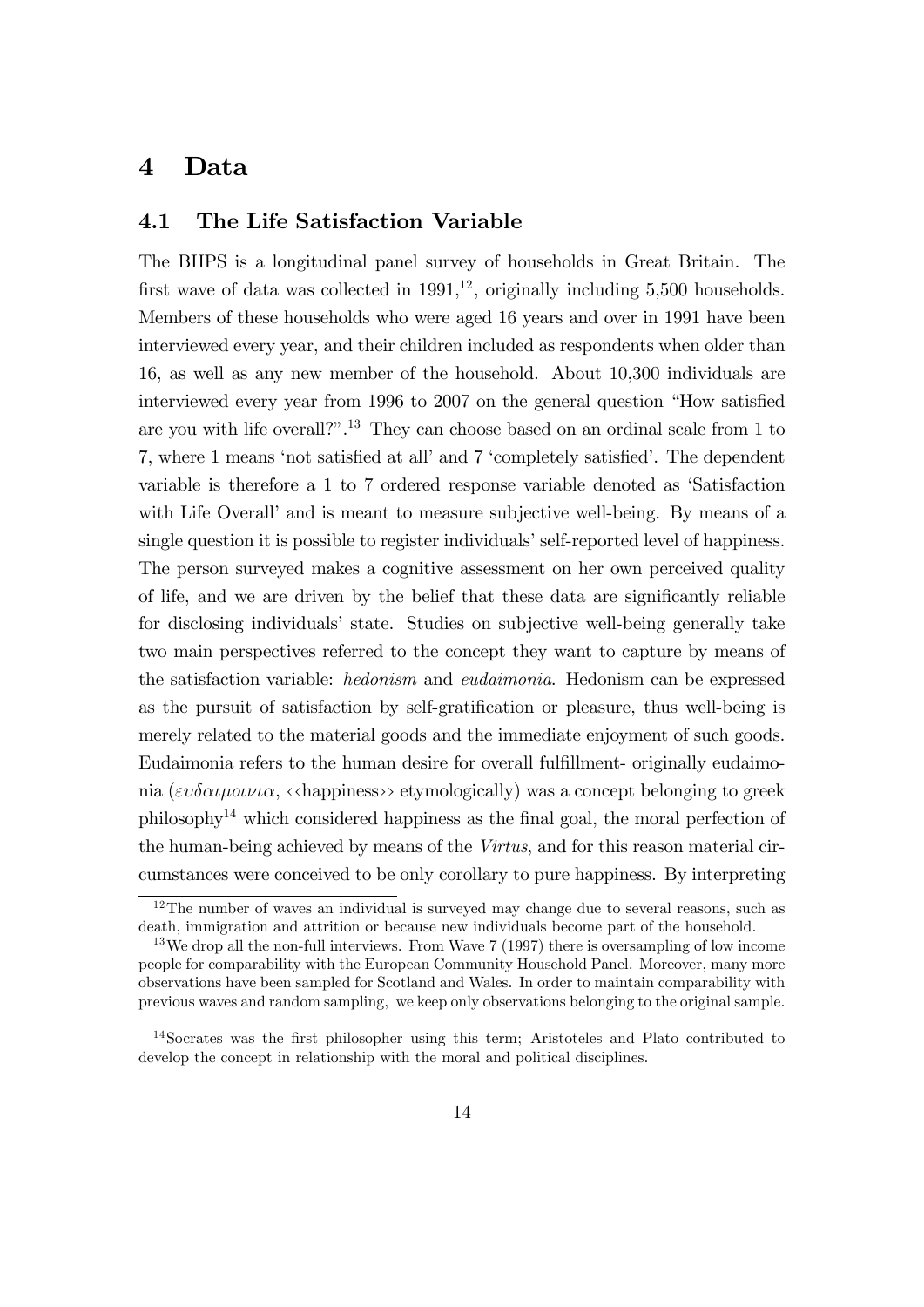the meaning of eudaimonia for the present society, we might consider it as the multidimensional actualization of the self and a commitment to socially-shared goals. Despite the fact that both are considered separately as inputs into subjective wellbeing, for the purposes of this work we focus on the concept of 'eudaimonia', given the use of variables other than income in our analysis of well-being determinants.

#### 4.2 Income, Relative Income and Deprivation

Our main interest is to assess the importance exerted by material circumstances on individual well-being. For this reason, such regressors play a crucial role in the analysis and deserve a special mention.

The variable income is meant to capture the consumption capacity of the person surveyed. It is intended as the compound of annual nominal household labour income and household non-labour income both deflated at the UK CPI<sup>15</sup> (basis year: 2005). We opt for household rather than individual income for the simple reason that life tenor depends on the familiar monetary wealth more than on the individual one.

Relative income, instead, is computed as the ratio between the real household income and the average income in the neighborhood.

In the following digression we will explain in which way relative income is thought of proxying a measure of social comparison and what is the definition of neighborhood used.

In line with the economic literature on subjective well-being, we assume that happiness responses give us a perception of individuals' preferences. In practice, we hypothesize that individuals make a cognitive assessment of their overall situation and express their self-measured level of satisfaction deriving from the utility function maximization.

Let us consider a function of the form:

$$
U_{nt} = S_{nt}^{*} [(y_{jt}), (y_{jt}/y^{*}), \mathbf{x}_{nt}],
$$
  
\n
$$
n = individual, j = household, t = time.
$$
 (5)

<sup>15</sup>Source UK National Statistics (http://www.statistics.gov.uk/hub/index.html)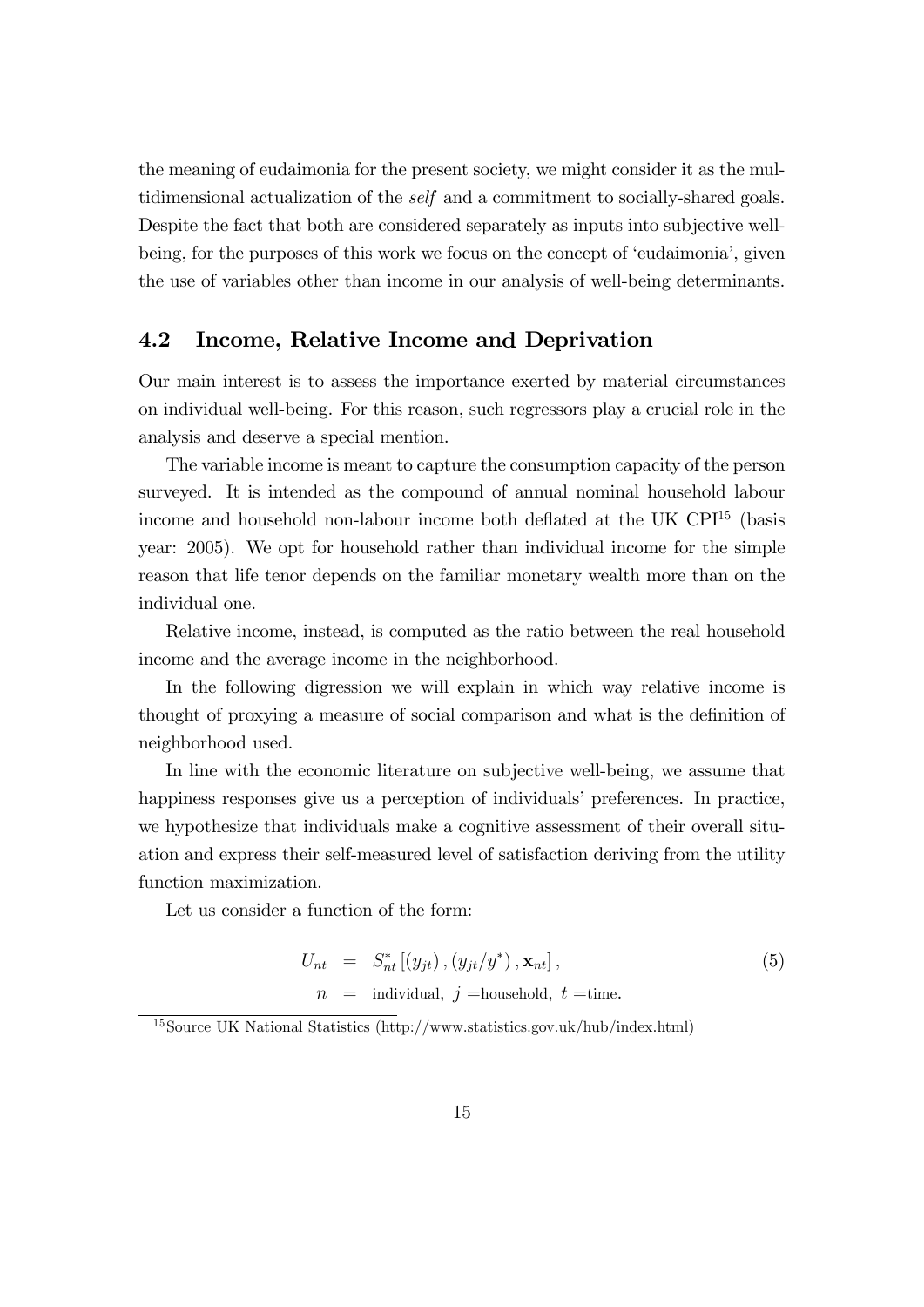where U stands for utility,  $y_{jt}$  is real household income and  $y^*$  is a specific benchmark income, also called comparison income. Finally,  $x_{nt}$  is a vector of covariatesin our case, demographic and socioeconomic variables.

The term that includes relative income expresses social comparison. Since Duesenberry (1949), the relative income hypothesis- i.e. that people care about what their income is compared to other people in the same country more than their absolute one- has been used in many speculations on individual preferences and reciprocity. Nevertheless, it is only recently that the happiness economics literature focuses on the importance of material comparison for individual well-being. In particular, neighborhood more than country effects are thought of playing a role in these regards. Neighborhood effects are in general defined as "social interactions that influence the behavior or socioeconomic outcome of an individual", Dietz (2002). They include influences on individual behavior or outcomes due to the characteristics of an individualís neighbors and neighborhood, and spatial aspects of the neighborhood (the spatial relationship is defined with respect to location of residence). However, a measure of social distance may also be appropriate. Therefore, how choosing the reference (or comparison) group is of crucial importance for measuring social and economic interdependencies correctly. The main question here is whether the size of the neighborhood, as a priori determined by the researcher, influences the conclusions of the study. At present, there are no convincing answers to such a question. In our specific case the neighborhood delineation is driven by limitations of the data set. Specifically, we select reference groups based on sub-region and age-cohort, lacking of theoretically motivated definitions of neighborhood. If this presents an estimation bias is not known with certainty, given that no studies in the neighborhood effects literature exist which empirically test the effect of different neighborhood definitions. The common sense suggests that individuals are likely to compare with people they are in contact with in everyday life, and who share similar characteristics, e.g. are same-aged and live in the same area. As regards the geographical area, two options were available using the BHPS: either considering the so called 'Primary Sampling Units' (PSU's) or UK sub-regions. The former contain, at minimum, 500 households and are stratified into an ordered listing by region and three socio-demographic variables. The latter refer to 18 sub-regions. Considering PSU's defined neighborhoods would mean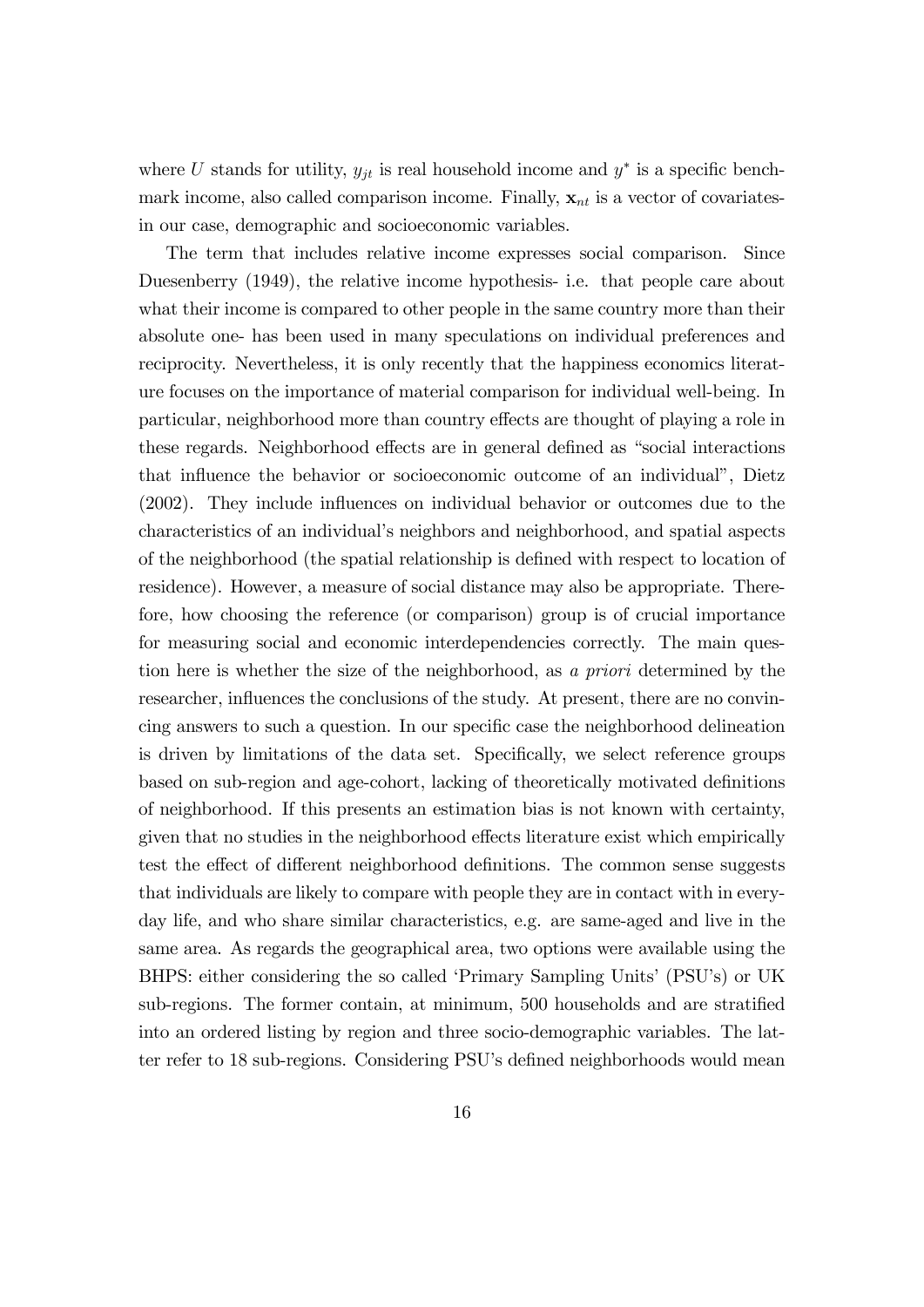having very small groups in most of the cases, as well as too much variability in the size of the different groups. That is the reason why we opt for grouping by 18 sub-region, and 6 age-cohorts, singling out 108 neighborhoods. In this last case, in fact, we increase the size of each neighborhood and minimize its within-region variability. Furthermore, we assume within neighborhood effects only, i.e. that the neighborhood has no spillover characteristics. Thus, neighborhoods with identical characteristics but dissimilar neighboring neighborhoods are considered equivalent. In attempting to embed the educational dimension into the neighborhood choice we encountered a problem of collinearity with the income variable, which is present in the estimation as well.

Finally, we imagine that income comparisons are not symmetric, affecting the poor more than the rich. For this reason a deprivation relative to mean income measure is introduced, leading the empirical function to be conceived as follows<sup>16</sup>

$$
S_{nt}^{*} = \xi_{n} + \ln(y_{jt})\beta_{1} + \ln(y_{jt}/y^{*})\beta_{2} + D \cdot \ln(y_{jt}/y^{*})\beta_{3} + \mathbf{x}_{nt}\beta_{k} + \epsilon_{nt}
$$
(6)

;

where

$$
D = \begin{cases} 1 \text{ if } y_{jt} \leq y^* \\ 0 \text{ otherwise} \end{cases}
$$

and  $S_{nt}^*$  is the conditional expected value of individual well-being. If  $\beta_2 > 0$ , and increase in the comparison income reduces the well-being of those with an income above the mean. An increase in the reference income produces a worsening in wellbeing for individuals with a given income below the mean if  $\beta_2 + \beta_3 > 0$ . Finally, if  $\beta_3 > 0$  the comparison income has a greater effect on the poor.<sup>17</sup> Gravelle and Sutton (2009) introduce the same measure for studying the relationship between perceived health and income in the UK. We find its design appropriate to our purpose as well, because we want to test for asymmetries in the impact that relative income might have on the relatively poor and the relatively rich in the comparison group.

<sup>&</sup>lt;sup>16</sup>Notice that equation (6) represents the latent random utility model, as in equation (2).

<sup>&</sup>lt;sup>17</sup>A person whose income is 20 000 GBP, and confronts herself with a reference income of 30 000 GBP, experiences the same relative deprivation of an individual having 90 000 GBP per year and a comparison income of 100 000 GBP.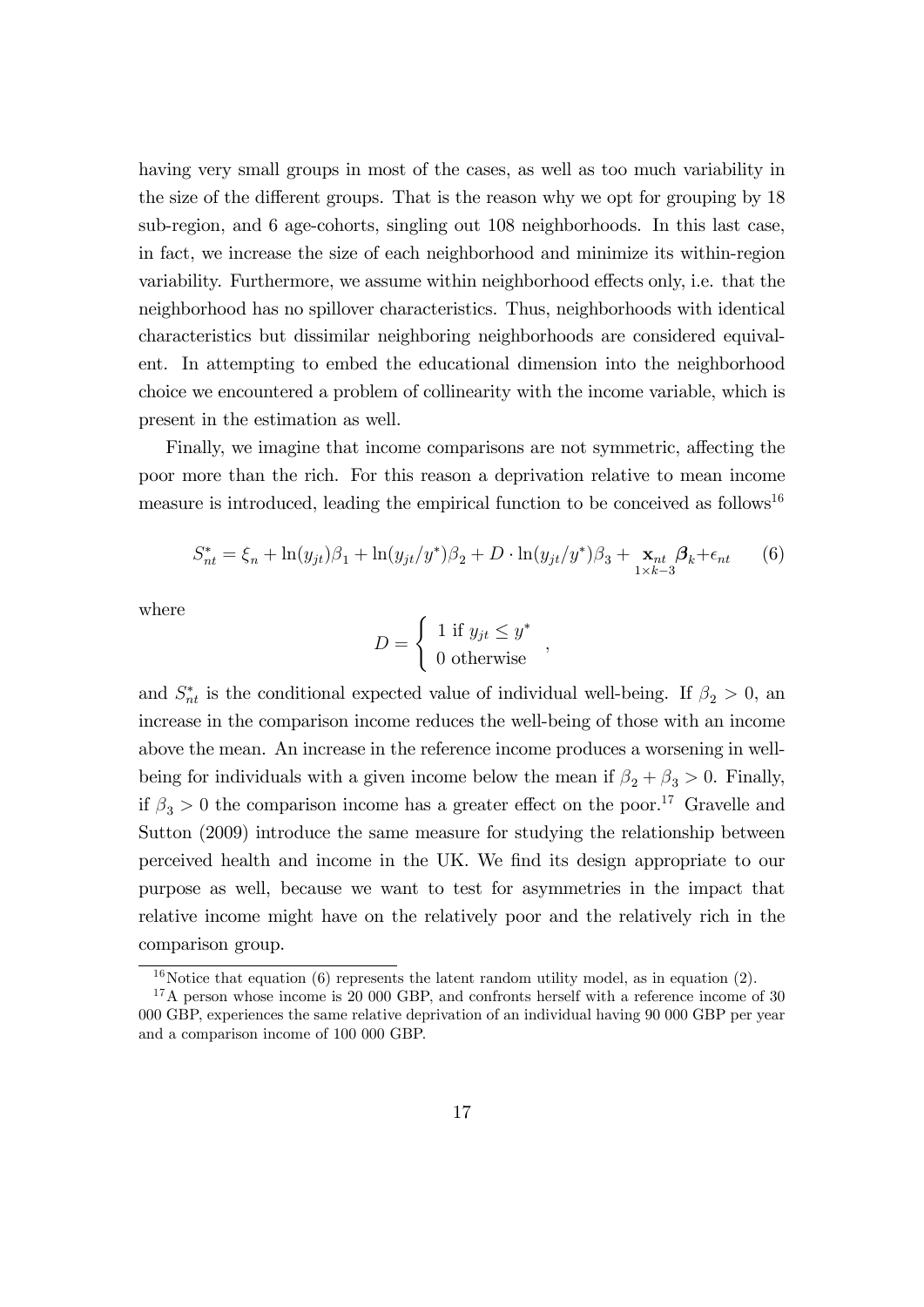#### 4.3 Control Variables

A large number of control variables is included among the regressors for rendering the analysis more robust.

First of all, we think that health status could strongly drive the happiness response. In order to capture the impact of the health status on life satisfaction, we first make use of a self-reported measure of subjective health. Data were collected by registering answers to the question "How would you define your health status over the last 12 months" on a 1-5 scale (from excellent to very poor). We dichotomize the variable by assigning it value 1 if the original were 1 and 2, and value 0 otherwise, by relying upon the median point to group responses into good or bad health status. Criticism may arise on the endogeneity of such variable: an individual saying she is happy can subjectively consider herself in a good health status and the other way around. This is why we repeat the analysis by replacing this measure for health with the variable 'Limits in Activities of Daily Life (ADL)'. This is a dichotomous variable that takes on value 1 if individuals say that a list of health problems limit their daily activities (doing the housework, climbing the stairs, getting dressed, walking more than 10 minutes, limits in type or amount of work) and 0 otherwise. We argue that in this way it is possible to synthesize individualsí health objectively, by taking into account the possible consequences of several factors, such as illness, obesity and injuries. Our aim is to check that the results obtained under a subjective measure of health status are not too dissimilar from those obtained by including a more objective proxy, which rules out possible psychological interferences.

Marital status is indicated by the binary variable 'Married'. We include both legally married and living-as-a-couple individuals, given that we are interested in the effect of sharing everyday life with someone rather than the importance of the mere relationship type. 'Children' is a dummy indicating the presence of own children in the household, while 'Employed' is a binary variable that indicates being in-paid employed.

Age is calculated from the date of birth, and is included in the regression squared and cubed, in order to control for potential non-linearities in the relation with happiness.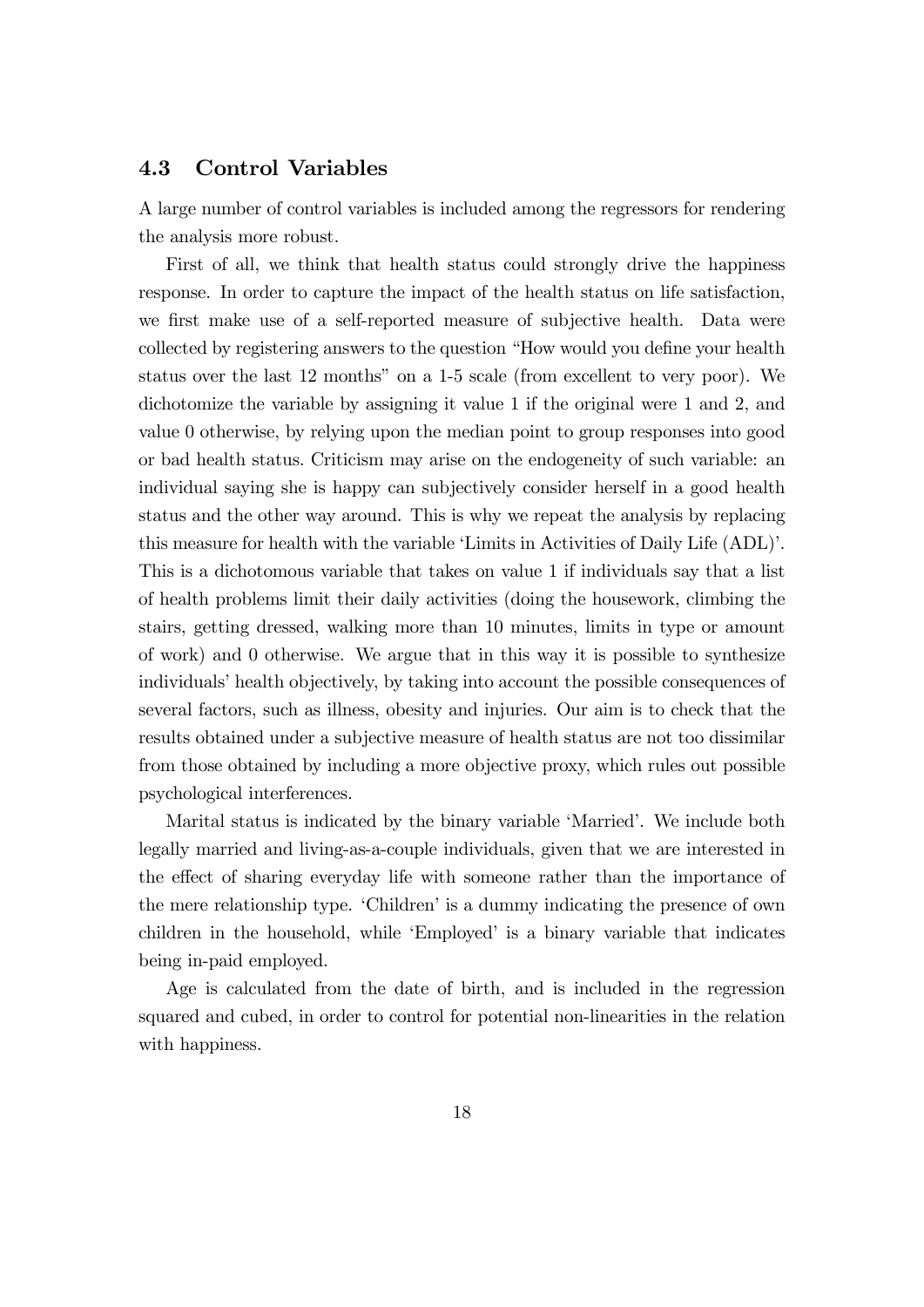Finally, we include gender, ethnicity, year and geographical dummies. In this case, compared to what we have done for computing the relative income, we group geographical regions into macro-areas: Southern England, Northern England, London, Scotland, and Wales.

Although the BHPS offers a good range of educational variables, only one suited our purposes, specifically a qualitative variable on educational attainment. Nevertheless, even when properly modified, we faced the problem of collinearity between this variable and the income one, which makes good sense if we consider income as a proxy for education. Therefore, we could not explicitly include any educational variable.

#### 4.4 Potential Sources of Heteroskedasticity

A last note is due on the choice of the variables to be included in the set of potential heteroskedasticity sources, i.e. the vector **z** in  $\sigma_{\epsilon}^2 = \exp(\mathbf{z}_{nt}\theta)^2$ . We mentioned that the vector z can contain either some or all the regressors, or variables which are not included among the explanatories, or a mixture of both. In our case, we have selected income, sex, age and ethnicity to appear in the variance structure, this leading z to be a subset of x.

Income has been chosen for taking into consideration the possibility that an increase in income has a greater impact for poor people than for rich ones. Therefore, given the high correlation between poverty and low self-reported well-being, we are driven to think that the variation in income might cause the perceived satisfaction to vary more for the poor than for the rich. Loosely speaking, a very poor person who rated herself as completely unsatisfied and experiences ameliorations in her income might change her response by one unit, for example. The same variation might not cause a similar reaction for a rich individual who rated herself as satisfied 'six' on a one-to-seven scale, simply because more income does not matter for being one score happier. A similar behavior, which is likely to bias our results, is not controllable otherwise, neither the inclusion of unobservable individual effects can assure that we properly account for it . Heterogeneity can arise due to several factors. For example, it may be the by-product of different levels of perception about a choice: certainty about if and how much satisfied one is with her life might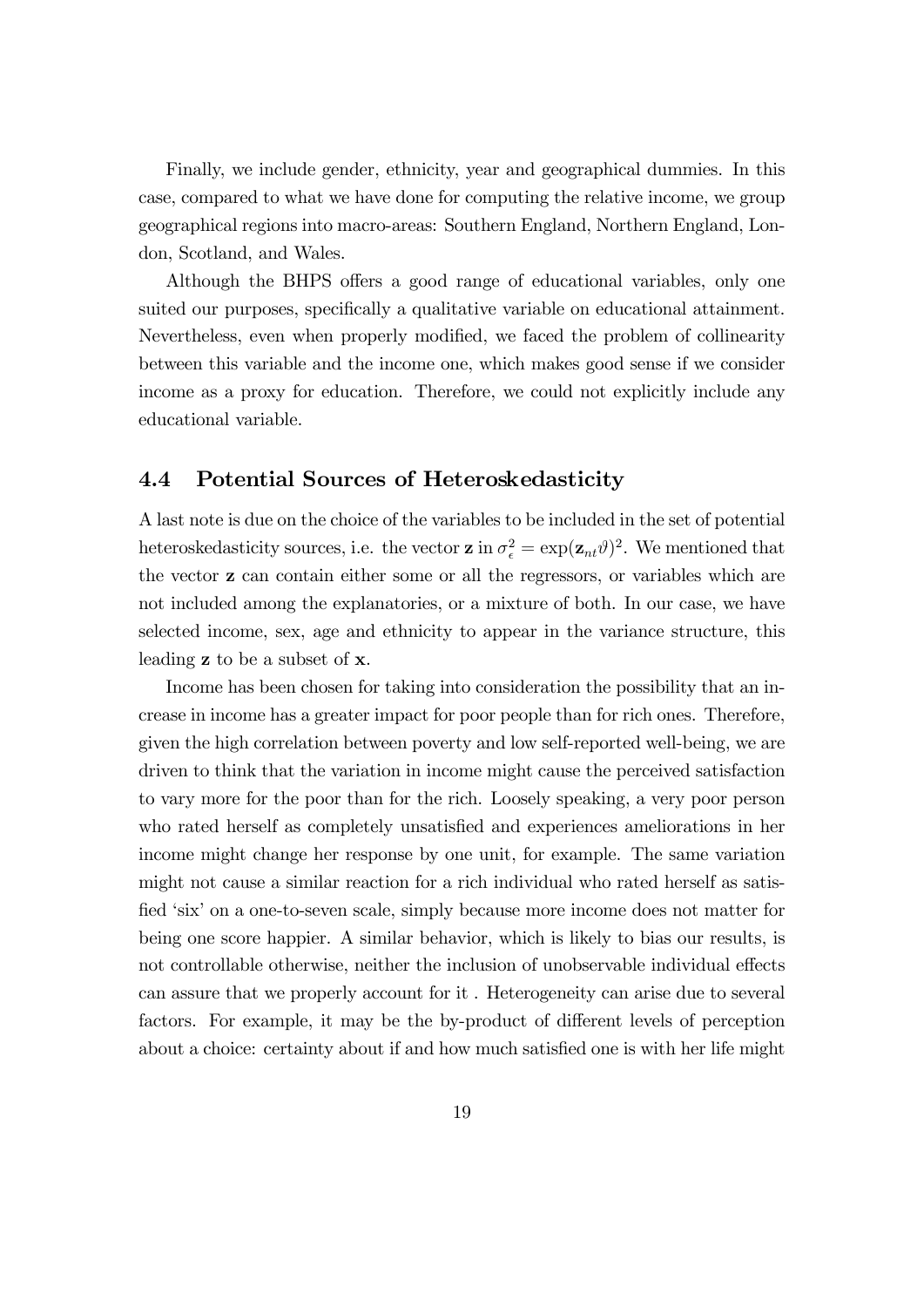depend on mental sophistication, $^{18}$  cultural heirloom, personal ambition. In fact, age, gender and ethnicity dummies are added for capturing some more variation in choices, even though we have included them also in the main regression. Again, the point is to relate heterogeneity in choices, therefore potential error heteroskedasticity, with its plausible causes, and we are persuaded that those variables are indeed good factors for explaining human complexity and heterogeneity.

#### 4.5 Descriptive Statistics

Figure 1 displays the percentage of the responses to the subjective well-being question. In accordance with the literature exploring individual well-being in western countries, about  $75\%$  of the people surveyed assert to be very satisfied (between 5) and 7).

#### Figure 1 about here

The transition matrix reported in Table 2 gives us a rather clear perception of how responses change over time. Probabilities located on the main diagonal are quite high, meaning that choosing the same response is frequent, especially for 'very satisfied' people; higher volatility is observed for responses from 1 to 3. A reasonable interpretation for this is that individuals who consider themselves very unsatisfied could find an improvement in their lives more significant than already ëhappyí individuals, as already discussed in the previous subsection.

#### Table 1 about here

As a preliminary clue on the nature of the relationship between life satisfaction and real income, let us notice that, according to Figure 2, real average household income has significantly increased while life satisfaction has been on average fairly constant. Not surprisingly, what we find in our data is adherent to what other studies on western economies have already found.

#### Figure 2 about here

 $18$ For instance, men and women have different sensibility and ambitions, as it is well-known.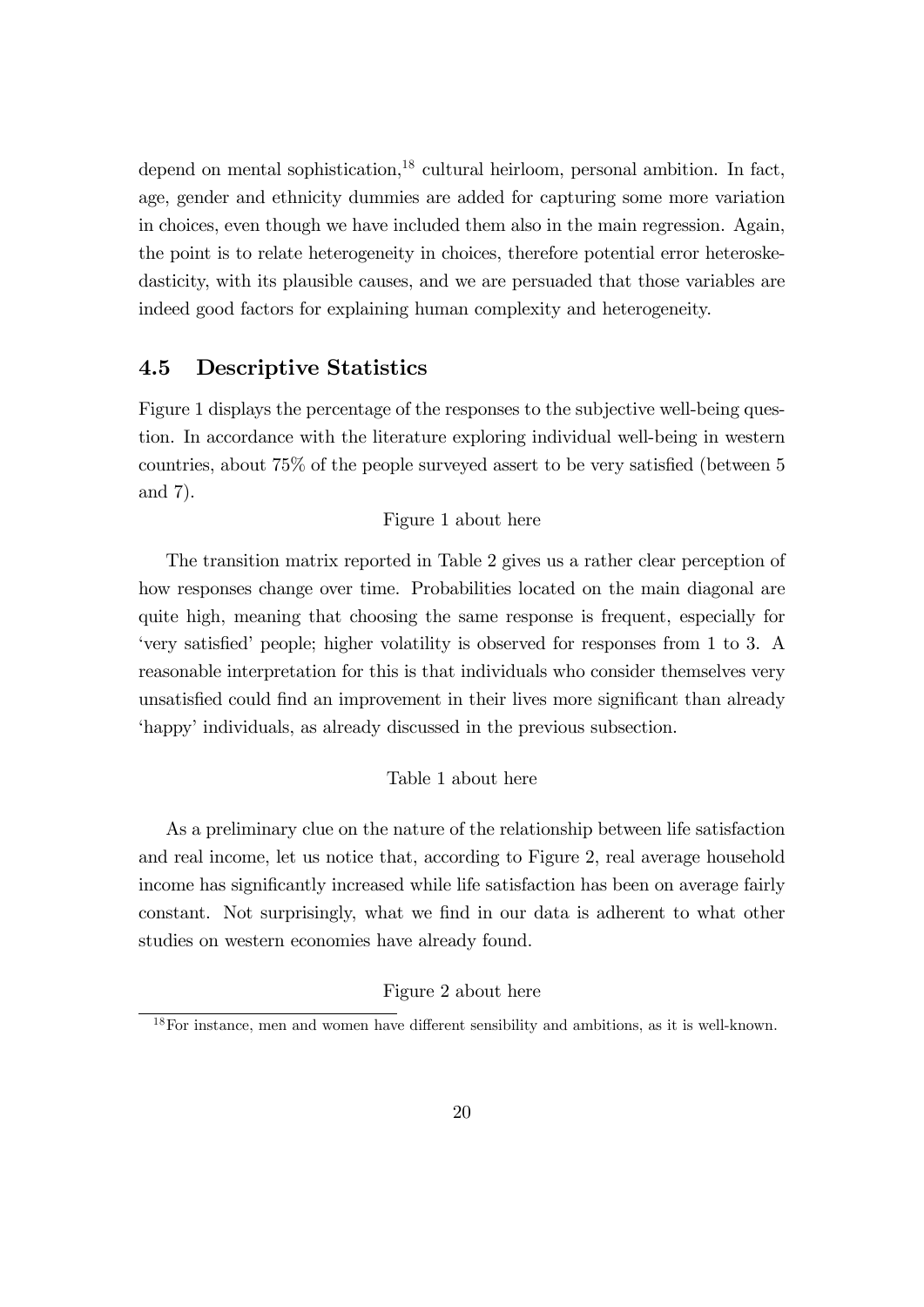Table 3 shows some descriptive statistics. Given that the regressors are mainly binary variables, we have computed the mean level of life satisfaction and how it varies when individuals surveyed are women or men, married or not, in good or bad health status, employed or unemployed, have babies or not, have an income above/below the average in their neighborhood or in the whole sample. Individuals with a good perceived health have an average satisfaction 0:61 units higher than the average of the whole sample; such a difference in the mean may be quite important. Who lives as a couple has a higher level of average satisfaction, while women and men in the sample have almost the same average level of life satisfaction. Moreover, people older than the average are happier than younger respondents.

Average life satisfaction is higher for individuals with a household income greater than the average, both in the reference group and in the whole sample, and lower for those lagging behind the others. At this first attempt, we are inclined to think that our guess on relative concerns is correct and that other factors rather than income itself are at work to determine increases in happiness.

Table 2 about here

## 5 Estimation Results

Tables 3 and 4 display the HPPOP and PPOP estimates, both with and without individual effects, using respectively a subjective health measure (Health) and a more objective one (ADL, limits in Activities of Daily Life). The first question we address is whether one of the models presented uses the information inherent in the data optimally. For this purpose, we perform information criteria comparisons between each model: a smaller value indicates a better fit while penalizing for the escalation of parameters. Akaike, Hannan-Quinn and Schwarz Bayesian criteria are reported at the bottom of both Table 4 and Table 5. It can be observed that all these criteria suggest the HPPOP model with individual-specific effects should be favored to all the others. That is why such a model is considered as the benchmark. For completeness reasons, though, the other models estimates are included in our comments.

All our results show that income and relative income are both significant, but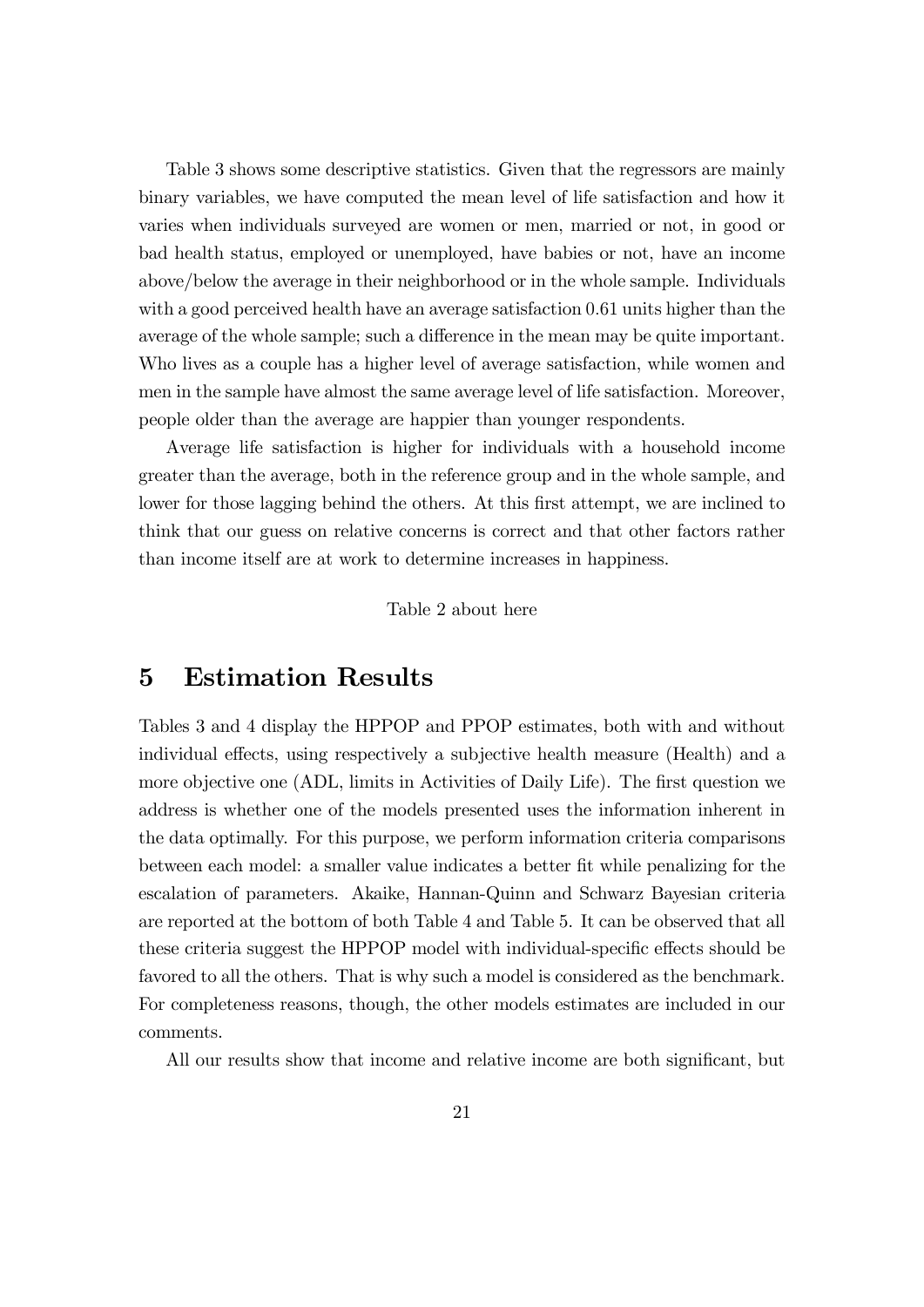they exert an opposite effect on happiness: specifically, absolute income is in negative relationship with happiness, while relative income has a positive link with it. Therefore, the total effect of absolute income, obtained by summing the coefficients of absolute and relative income, is almost null. As to the deprivation measure, when subjective health is considered, it is significant and positive in sign only in the benchmark model, i.e. in the HPPOP with unobserved individual effects. In the objective health estimation, it is instead always significant and positive. Such results mirror what conjectured: when the temporal dimension is added, absolute income matters very little for happiness, because of adaptation and income shock absorption in the long run. The positive coefficient attached to the relative income variable, instead, signals that an increase in the comparison income reduces the well-being of those with a household income above the mean. Furthermore, the sum between the relative income and the deprivation measure coefficients is positive, meaning that an increase in the reference income produces a worsening in well-being for individuals with a given income below the mean. Finally, the deprivation coefficient is positive, thus the comparison income has a greater effect on the poor than on the rich, relatively to the neighborhood they belong to. We argue that this explanation could constitute a solution to the Easterlin Paradox in that the impact of absolute income is compensated from the one of reference income, leading happiness to depend more on material social comparison than on household wealth itself. While this idea is not new in the subjective well-being literature, yet our methodological analysis renders such findings more reliable.

Not surprisingly, the most relevant variables for subjective well-being are health and marital status. As to the role played by health status, a good perceived health positively and substantially a§ects happiness. Intuitively, limits in ADL have a negative effect on life satisfaction. The marital status is found to exert a positive effect on happiness as well, while the number of children has a negative effect on the whole sample of individuals. Finally, employment status is in positive relation with happiness, but shows a smaller impact than health and marital status.

The variable age is included squared and cubed in order to determine the nature of its relation with the dependent variable and to allow for potential non-linear patterns. Our estimates suggest that age can be related to life satisfaction through a convex decreasing relationship. It is interesting to mention that several cross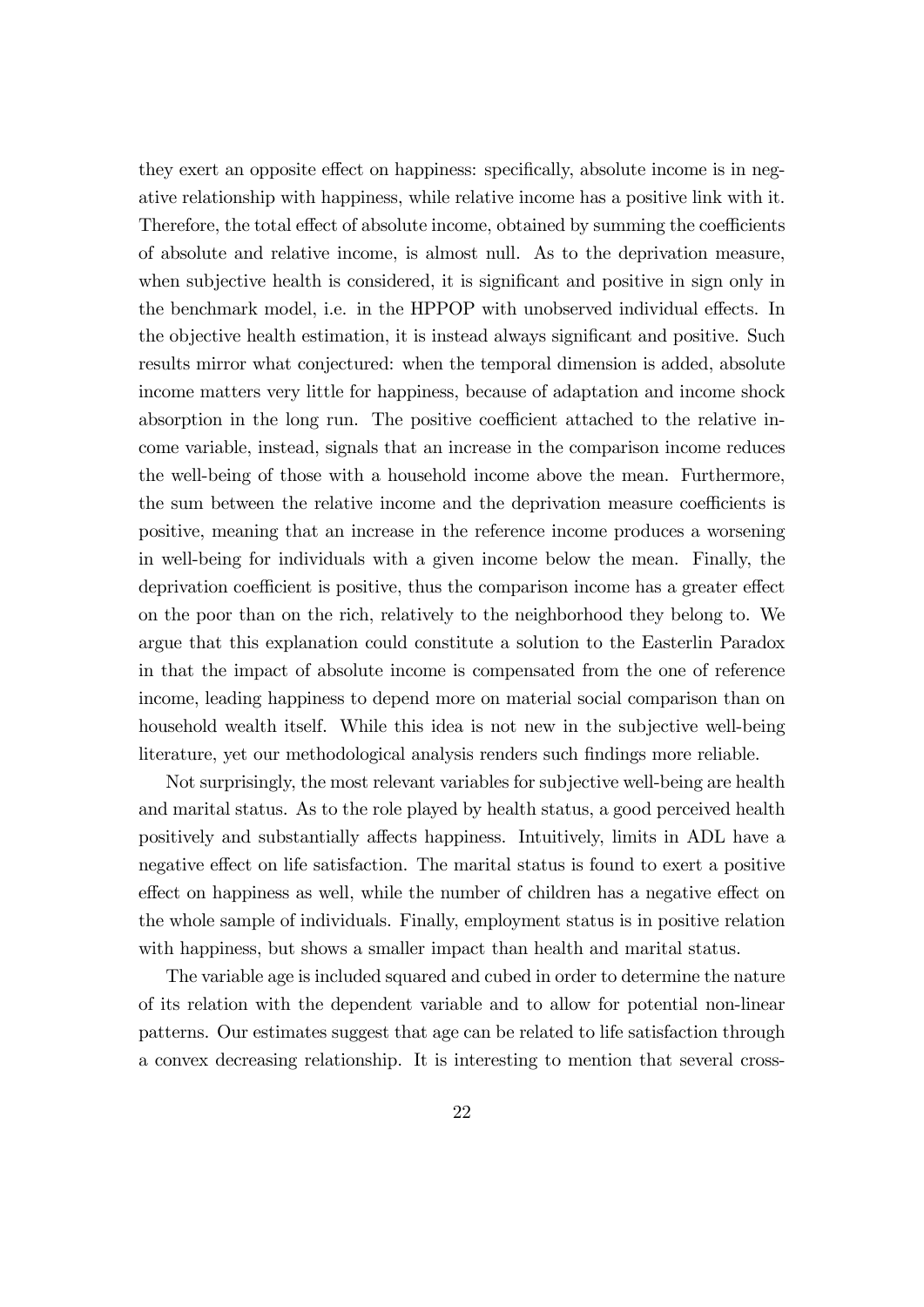sectional or random-effects analyses highlight a U-shaped pattern (e.g. Oswald, 1997; Blanchflower and Oswald, 2004a; Lelkes, 2006b). However, the marginal effect of an additional year in the age distribution is typically small.

Finally, the ethnicity dummies are significant only for white and black individuals, essentially because they are the most numerous groups. The magnitude of the impact on the response probabilities is approximately the same.

Notice how the individual-specific time-invariant effects standard errors are smaller when the variance is structured as described in the previous sections. This means that, although the coefficients relative to the  $z$  variables are meaningless *per* se, still we are able to capture some more error variation and, perhaps, to correct upward/downward biases. Besides, it is only in the HPPOP with individual effects that the deprivation measure shows significance in the main model specification (with subjective health).

In order to better understand the magnitude of the effect that such variables exert on life satisfaction, as well as to know how the impact changes across categories, we now turn our attention to average marginal probability effects of the income variables on happiness (Tables 5 and 6).

First of all, let us focus on the absolute household income variable in Table 5.<sup>19</sup> The interpretation of, for example, first column  $MPE_5 = 0.0414$  is that a one-percent increase in log-income raises the probability of life satisfaction  $= 6$  by approximately 0:0414 percentage points. A quite striking result of our benchmark model (column 1) is that of a negative marginal partial effect for both low happiness responses and the highest one, meaning that an increase in absolute income actually reduces the probability of being completely satisfied as well as of being generally dissatisfied. Looking at the magnitude of the effects, we can observe that the negative impact on the individuals who rated themselves as the happiest is about  $-4\%$ , while for the low categories the percentage is on average  $-0.45\%$ . This would signal that absolute income is not the key variable driving happiness. Only the individuals who perceive themselves as moderately happy (4 and 5 responses) show a positive income impact. Performing the same estimation with no fixed effects (column 2) simply leads to an underestimation of the magnitude for the dissatisfied individuals and an overestimation of the impact on the highest

 $19$ Marginal partial effects computed as in (3)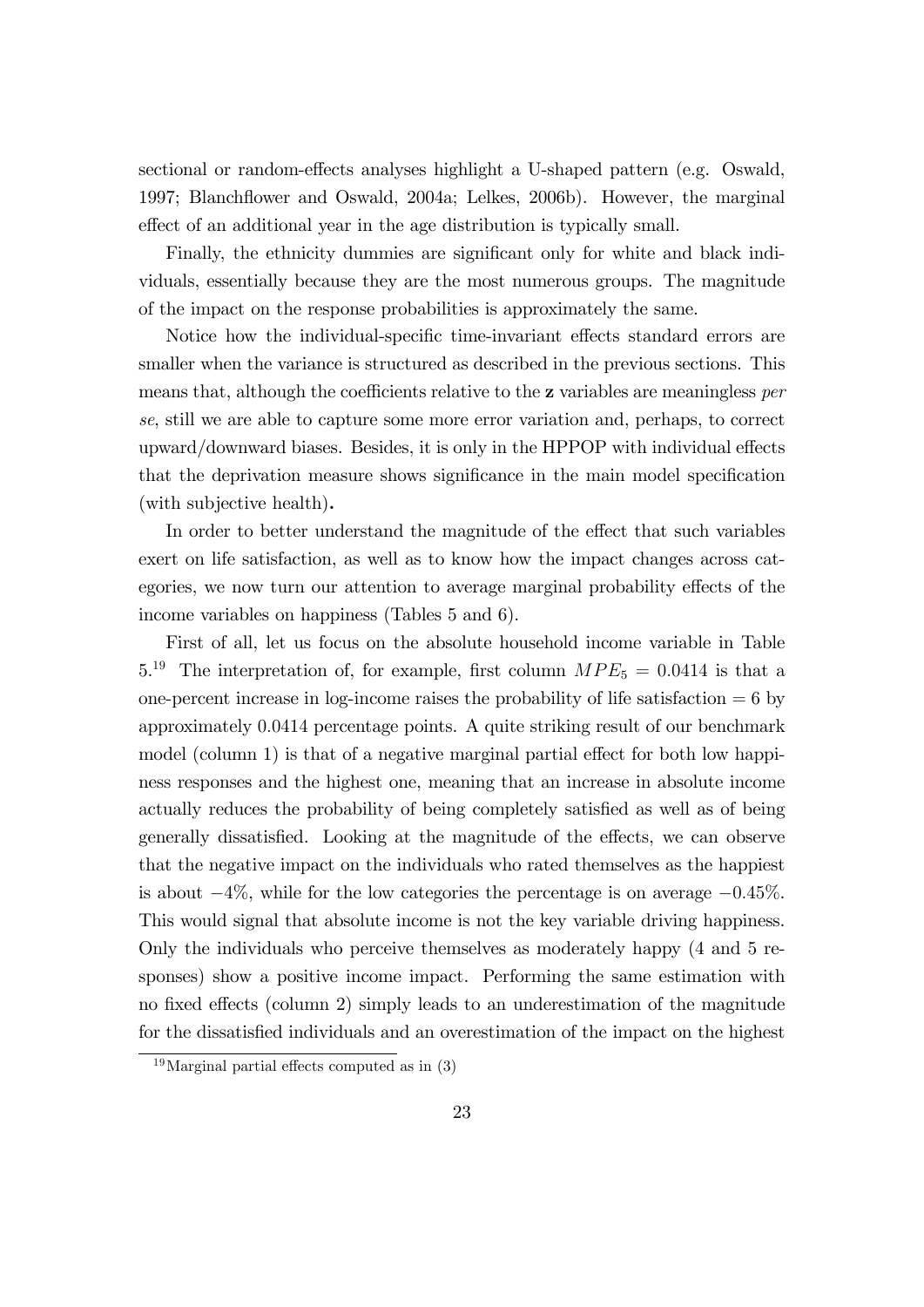categories.

The same behavior cannot be inferred from the PPOP (column 3 and 4), where the effects' sign is allowed to change only once by design. Indeed, the somewhat perverse result in this model is that the high responses are associated to a negative sign and the others to a positive one.

On the contrary, the results are unambiguous regarding relative income:  $^{20}$  a positive variation in this variable due to either an increase in absolute income, or a decrease in reference income, or both, increases the probability of rating oneself very happy or completely happy of about 0:9% and decreases the probability of being dissatisfied or moderately happy of approximately  $2\%$  on average. Such a result is confirmed for all the models, where accounting for fixed effects allows to avoid, again, overestimation.

Finally, variations in the deprivation variable follow, intuitively, those in relative income, and have to be interpreted as "getting less deprived" increases the probability of being very/completely happy , while decreasing the one of being less happy. Fixed effects are crucial to have significant results, for both HPPOP and PPOP.

The results displayed in Table 6 mimic those pertaining Table 5 just commented, confirming that using a subjective measure of health instead of an objective one does not spoil the basic variable relationships.

## 6 Conclusions

In the last 30 years research in economics has experienced a booming in the exciting field of happiness and well-being studies. Many are the unsolved questions about what determines life satisfaction, and economists started focusing on the role of money in people's happiness. The well-known Easterlin Paradox, the economics of happiness milestone, finds that increasing trends in income are associated with flat average levels of life satisfaction in western countries. In a first instance this signals that in developed societies money does not necessarily bring the contentment we might think, thus other factors might be at work. When accounting for other

 $^{20}$ Marginal partial effects computed for HPPOP as in (4).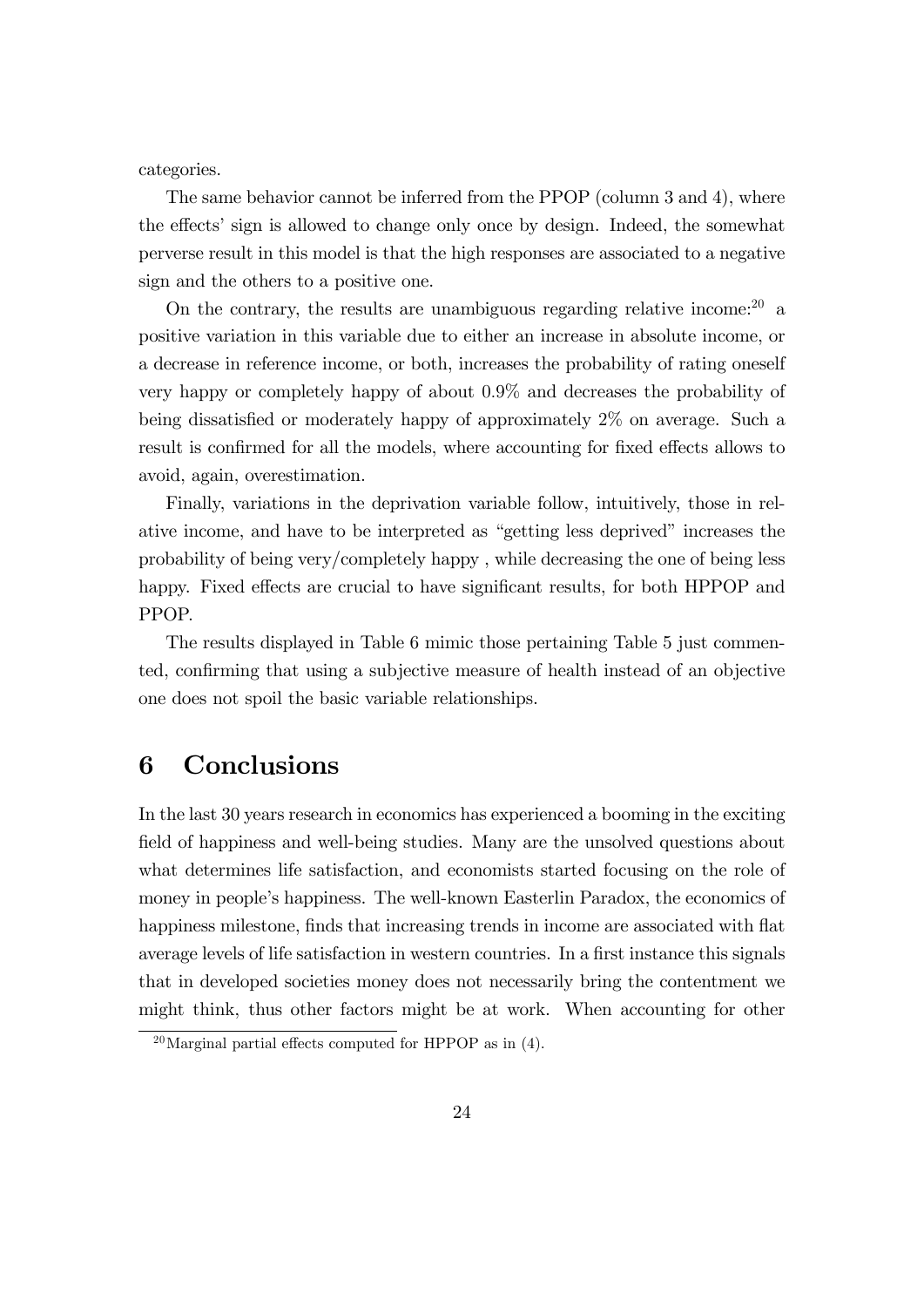determinants such as a good health and family status, cultural and civic trust as well as age and sex, the effect of absolute income may be even negative. At the light of this evidence, research has recently moved its interest towards the effect exerted by relative rather than absolute income. Given the phenomenon of adaptation, individuals are thought of being only temporarily ináuenced by variations in their income, even when highly positive. This might explain why, despite the significative increase in income, people rate themselves as being as happy as always. The relative position in the social ladder, proxied by relative income, could explain the existence of frustrated achievement or constant selfreported levels of happiness corresponding to higher incomes.

Our work investigates the role of relative income for satisfaction with life making use of frontier econometric methods. Indeed, our primary concern is to perform an analysis tailored on the data at hand, as robust as possible, and taking into due consideration the possible problems arising from subjective micro-data on personal well-being. Furthermore, we try to compute the reference income embedding two distance dimensions between individuals, namely age-cohort and geographical sub-region.

Whether the happiness paradox can be explained by the relationship between relative income and satisfaction is still an open debate. Nevertheless, we argue that a further step is moved towards the comprehension of people's psychology and their perception of what money can buy, based on the conviction that the strategy used is very appropriate for the treatment of such data. With this purpose in mind, we implement an heteroskedastic pooled panel ordered probit with 'quasi-fixed' effects, extending the method  $\dot{a}$  la Mundlak (1978) to a non-linear setting where the homoskedasticity assumption is relaxed. Our analysis is based on the assumption that self-reported life satisfaction is a valid measure for well-being, and that current happiness predicts future behavior. In accordance to a number of studies pursued for other countries, we find that health, employment and marital status are very important predictors of well-being. On the one hand, happiness appears to be decreasing in absolute income, even for people that rate themselves as completely satisfied with their life. On the other hand, relative income, i.e. the ratio between household income and average household income in the neighborhood, seems to impact positively on the probability of the self-rated happiest categories. The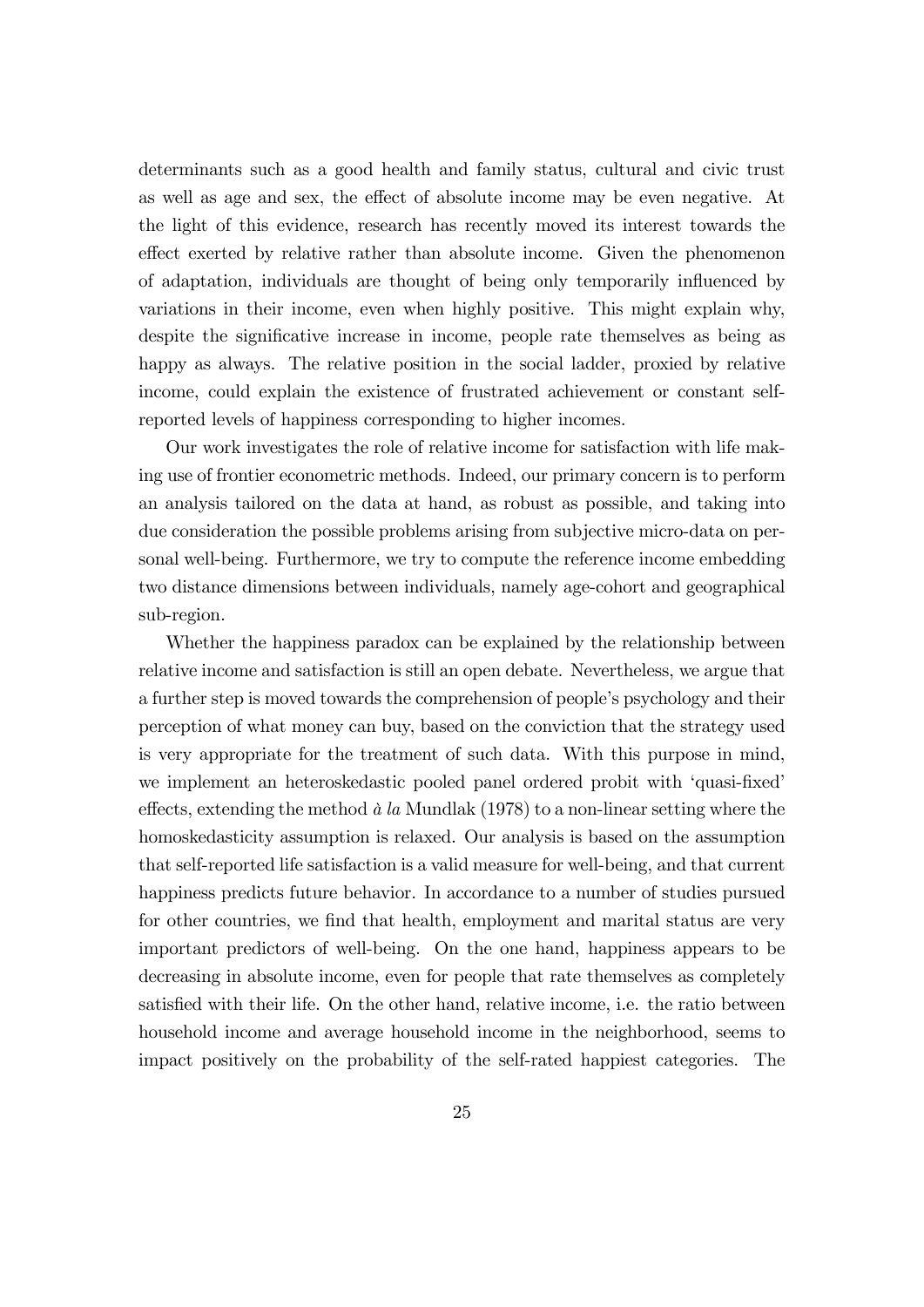relative size of their effects is positive, this meaning that the positive impact of an increase in one's income with respect to the reference one overcomes the effect exerted by absolute income. Furthermore, the effect is asymmetric affecting the poor more than the rich.

Our results lead to conclude that relative income should be accounted for when exploring what actually affects people's behavior and their perception of life satisfaction. This could represent a key for the solution of the happiness paradox.

Further analyses could be carried on in the future based on more advanced micro-econometric and time series techniques, for example allowing household income lags to be embedded into the main regression for understanding whether habits have a stronger impact than social comparison.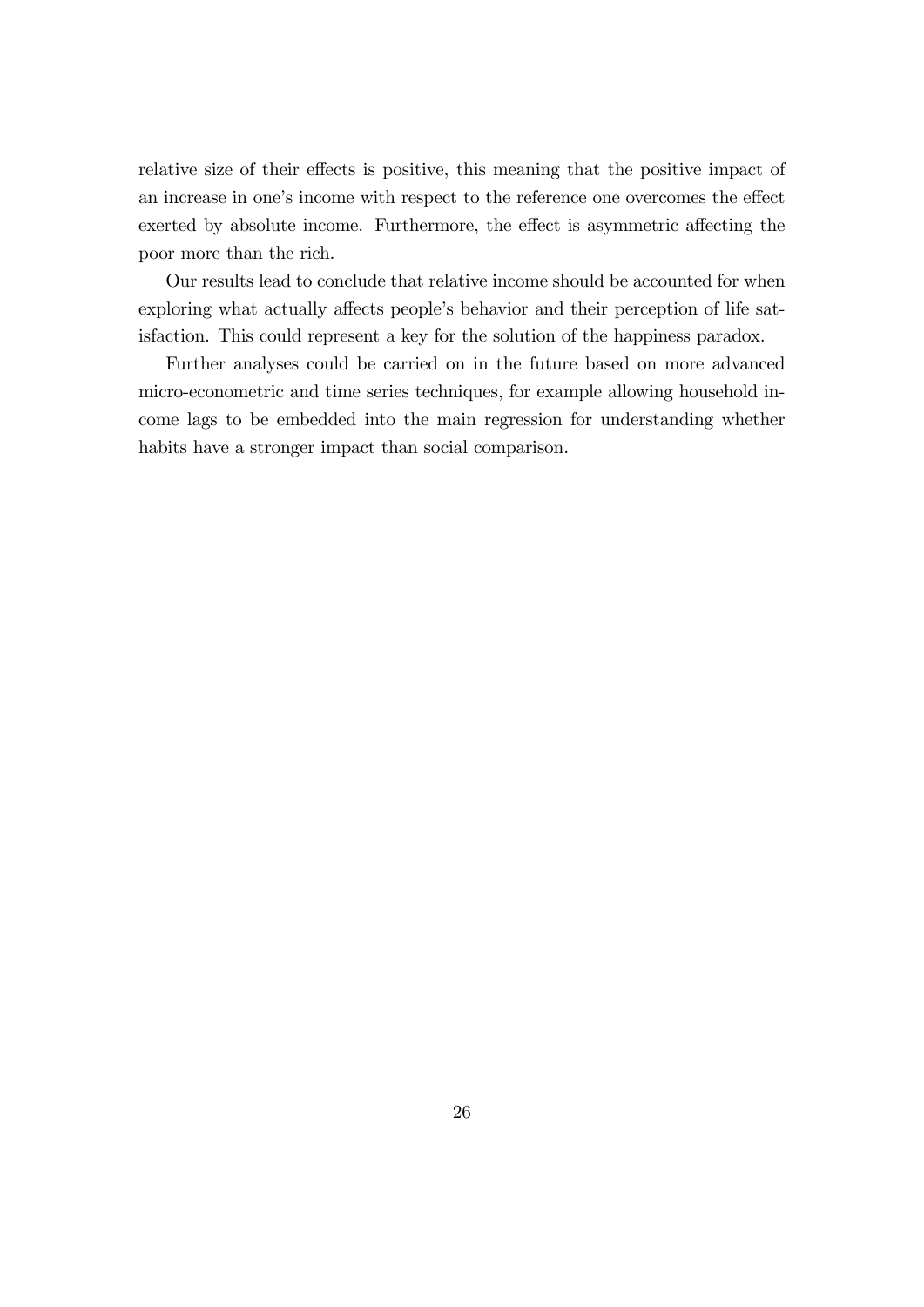## Appendix. Dataset Features and Statistical Package

Quoting the official BHPS web site "The British Household Panel Survey began in 1991 and is a multi-purpose study whose unique value resides in the fact that:

- it follows the same representative sample of individuals  $-$  the panel  $-$  over a period of years;
- it is household-based, interviewing every adult member of sampled households;
- it contains sufficient cases for meaningful analysis of certain groups such as the elderly or lone parent families.

The wave 1 panel consists of some 5,500 households and 10,300 individuals drawn from 250 areas of Great Britainî. From Wave7 (1997), there is oversampling of low income people for comparability with ECPH. "Moreover, many more observations have been sampled for Scotland and Wales. Additional samples of 1,500 households in each of Scotland and Wales were added to the main sample in Wave9 (1999), and in 2001 a sample of 2,000 households was added in Northern Ireland, making the panel suitable for UK-wide research<sup>"</sup>.

Data in each wave are organized in different macro-groups: INDSAMP includes all sampled individuals (either respondents or not), INDALL is an individual level record for all members of the household, corresponding to the household grid, INDRESP includes responding individuals only. The same applies to householdspecific data, collected into HHSSAMP, HHSAMP and HHRESP. Hence, when extracting the individual interview outcome (IVFIO) from INDSAMP/HHSAMP, we are taking more observations than those that we have in INDRESP/HHRESP. They are dropped when dropping according to IVFIO (we drop all the observations where the interview outcome was not 1, i.e. all the non-full interviews). Also, in order to maintain comparability with previous waves and random sampling, we keep only observations belonging to the original sample (MEMORIG=1 for INDRESP and HHORIG=1 for HHRESP), disregarding the data added from 1997, 1999 and 2001 mentioned before.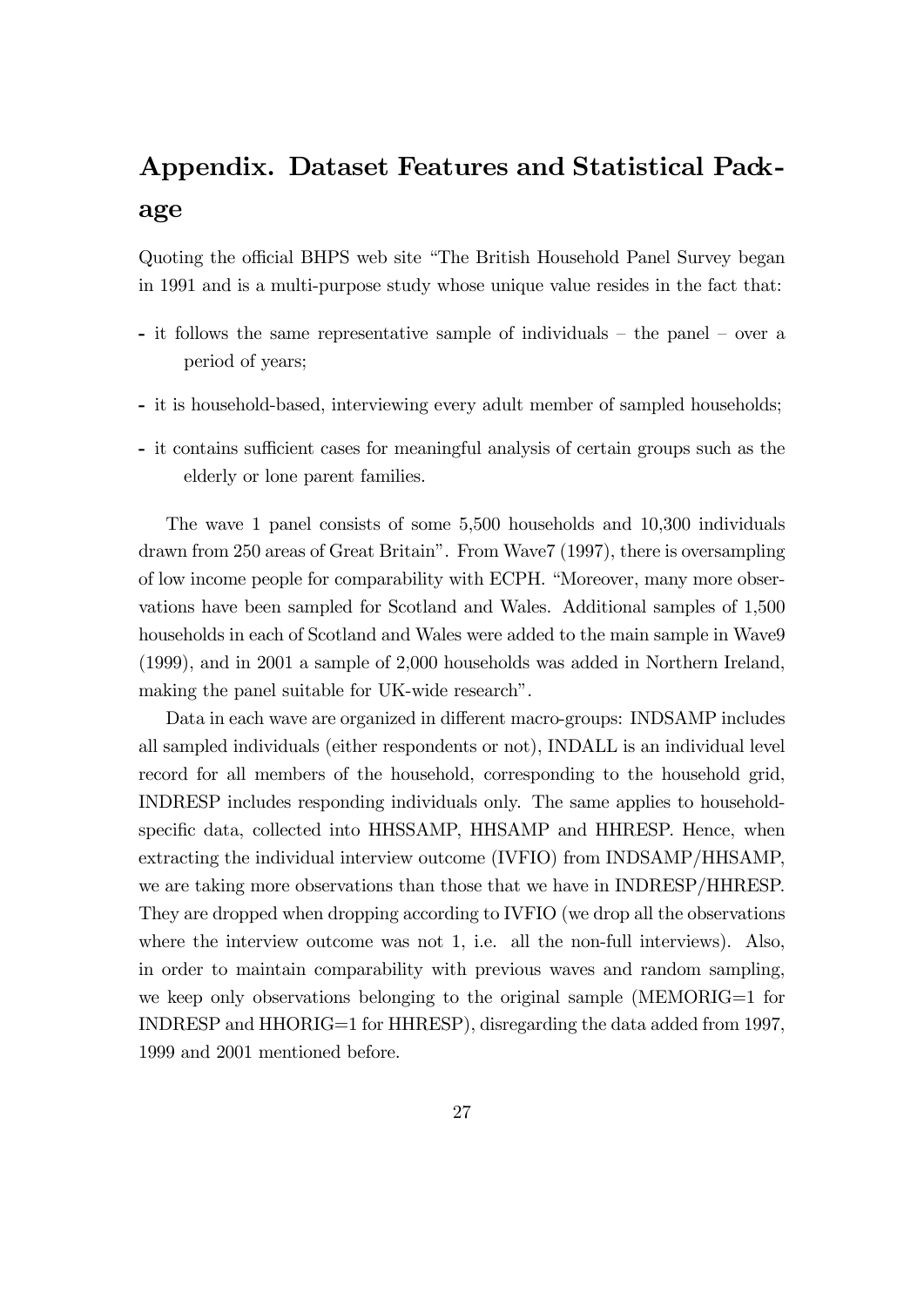| Raw Data                    |                                     |               |                   |  |  |  |  |
|-----------------------------|-------------------------------------|---------------|-------------------|--|--|--|--|
|                             |                                     |               |                   |  |  |  |  |
| age                         | age from birth                      | biographic    | continuos         |  |  |  |  |
| fihhyl                      | annual household labor income       | derived       | continuous        |  |  |  |  |
| fihhynl                     | annual household non-labor income   | derived       | continuous        |  |  |  |  |
| hgemp                       | In paid employment - household grid | self-reported | binary            |  |  |  |  |
| hllte                       | health no indrance daily activities | self-reported | binary            |  |  |  |  |
| hlstat                      | health over last 12 months          | self-reported | 1-5 ordered       |  |  |  |  |
| <i><u><b>Ifsato</b></u></i> | satisfaction with life overall      | self-reported | 1-7 ordered       |  |  |  |  |
| mastat                      | marital status                      | biographic    | 5 different stati |  |  |  |  |
| nchild                      | number of own children in household | biographic    | continuous        |  |  |  |  |
| race                        | ethnicity                           | biographic    | 5 different races |  |  |  |  |
| region                      | region / metropolitan area          | biographic    | 18 UK sub-regions |  |  |  |  |
| sex                         | gender                              | biographic    |                   |  |  |  |  |

Here follows a list of BHPS codes for the raw variables used in our analysis, in alphabetical order:

By means of STATA, the PPOP model has been estimated using the standard command oprobit. For the HPPOP model, instead, we have made use of a STATA module by Williams (2006), known as oglm.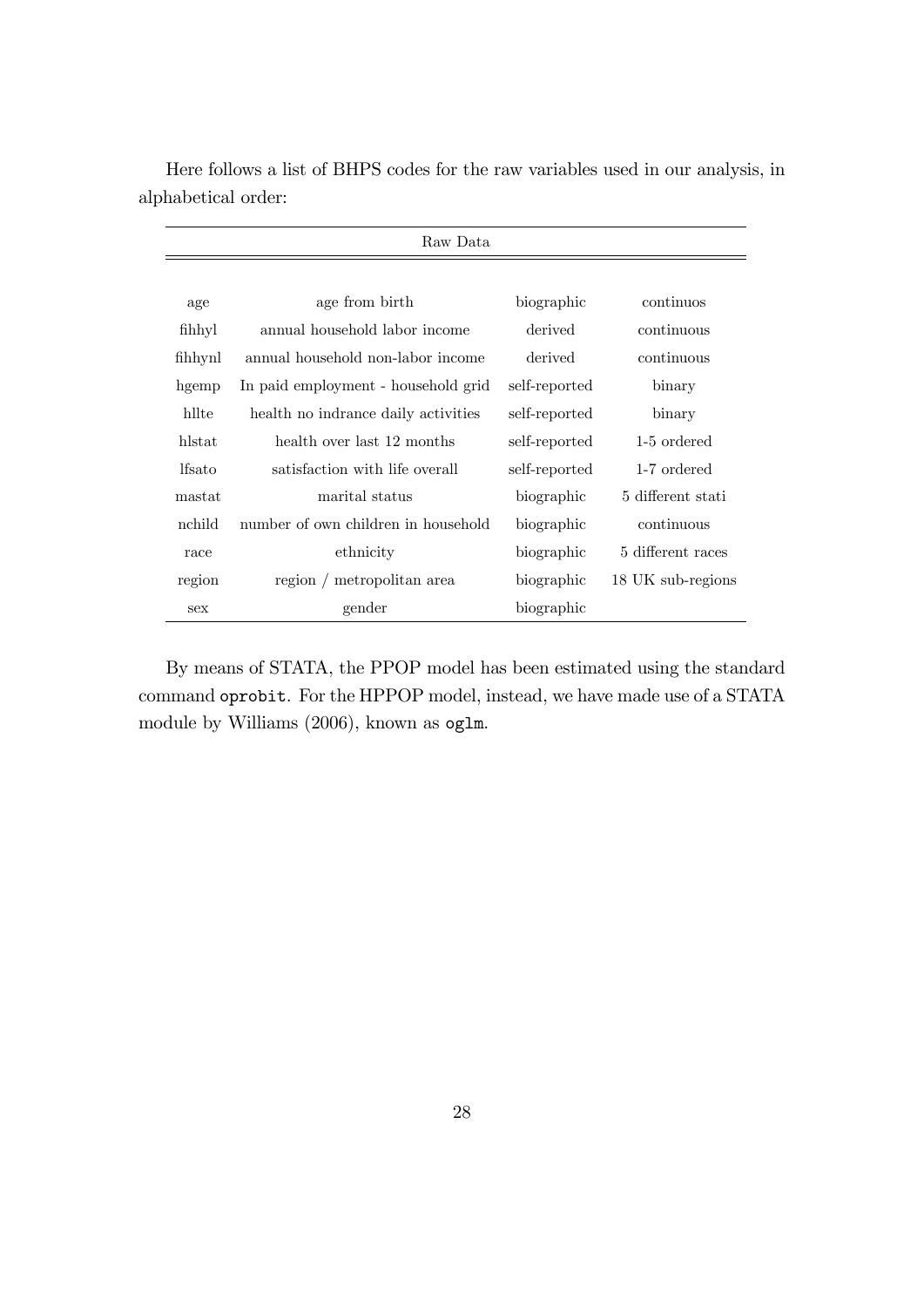## References

- Alesina, A., R. Di Tella, and R. MacCulloch (2004). Inequality and happiness: Are europeans and americans different? Journal of Public Economics  $88(9-10)$ , 2009-2042.
- Alvarez, R. and J. Brehm (1997). Are americans ambivalent towards racial policies. American Journal of Political Science  $\mu$ 1, 345–374.
- Alvarez, R. and J. Brehm (1998). Speaking in two voices: American equivocation about the internal revenue service. American Journal of Political Science 42, 418-452.
- Alvarez, R. and J. Brehm (2002). Hard Choices, Easy Answers. Princeton, NJ: Princeton university Press.
- Aslam, A. and L. Corrado (2007). No man is an island: The inter-personal determinants of regional well-being in europe. Cambridge Working Papers in Economics 0717, Faculty of Economics, University of Cambridge.
- Becchetti, L., L. Corrado, and F. Rossetti (2008). Easterlin-types and frustrated achievers: The heterogeneous effects of income changes on life satisfaction. CEIS Research Paper 127, Tor Vergata University, CEIS.
- Bentham, J. (1789). Introduction to the Principles of Morals and Legislation. London: Clarendon Press.
- Blanchflower, D. and A. Oswald (2001). Well-being over time in britain and the usa. The Warwick Economics Research Paper Series (TWERPS) 616, University of Warwick, Department of Economics.
- Blanchflower, D. and A. Oswald (2004a). Money, sex and happiness: An empirical study. Scandinavian Journal of Economics  $106(3)$ , 393-415.
- Blanchflower, D. and A. Oswald (2004b). Well-being over time in britain and the USA. Journal of Public Economics 88, 1359–1386.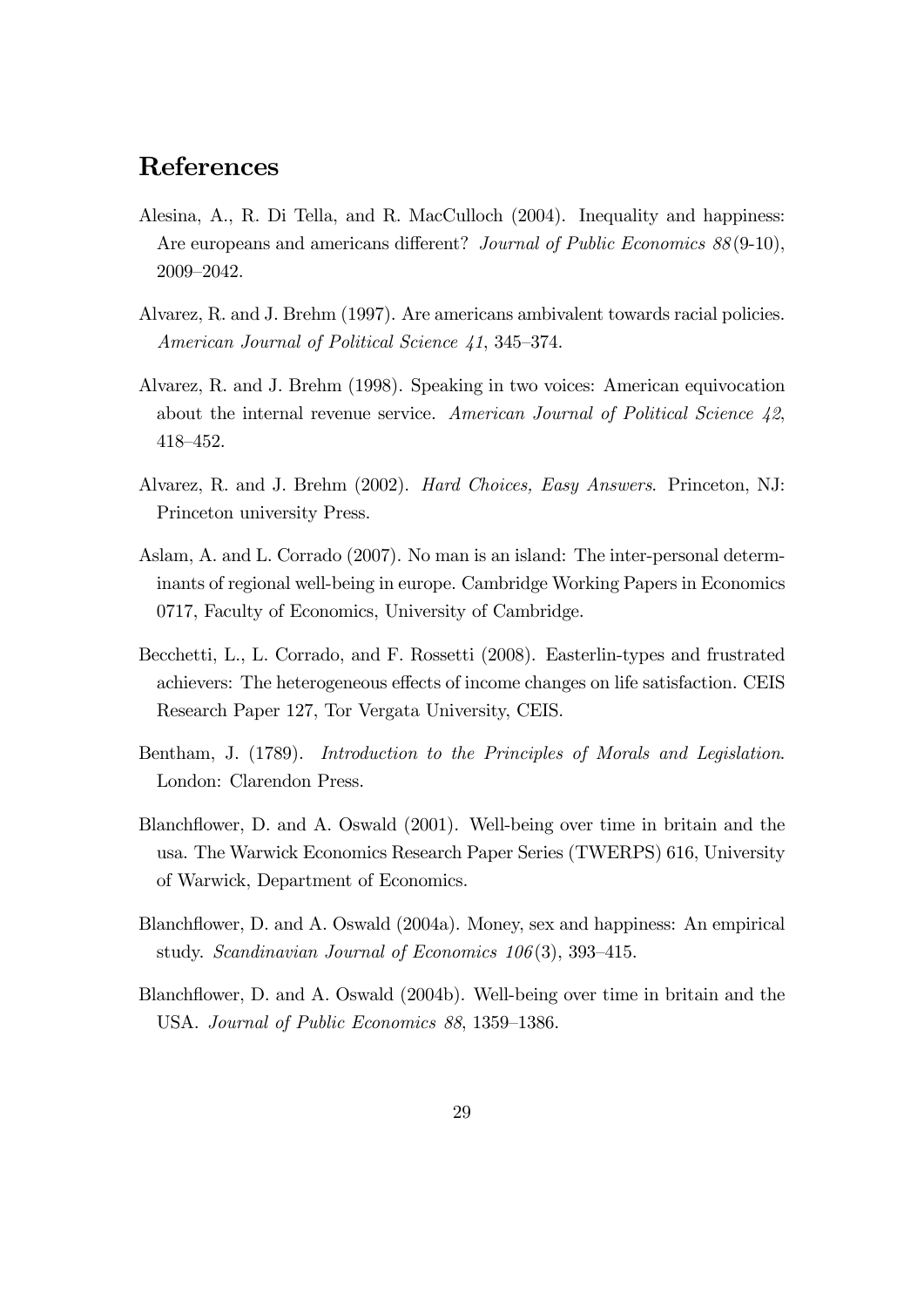- Boes, S. and R. Winkelmann (2006a, May). The effect of income on positive and negative subjective well-being. Working Papers 0605, University of Zurich, Socioeconomic Institute.
- Boes, S. and R. Winkelmann (2006b). Ordered response models. AStA, Advances in Statistical Analysis  $90(1)$ , 167–181.
- Busch, M. and R. Reinhardt (1999). Industrial location and protection: The political and economic geography of u.s. nontariff barriers. American Journal of Political Science  $43, 1028-1050$ .
- BÈnabou, R. and J. Tirole (2006). Belief in a just world and redistributive politics. The Quarterly Journal of Economics  $121(2)$ , 699–746.
- Chamberlain, G. (1980). Analysis of the covariance with qualitative data. Review of Economic Studies  $47, 225-238$ .
- Chamberlain, G. (1984). Panel data. In Z. Griliches and M. Intriligator (Eds.), Handbook of Econometrics, Volume 22, Amsterdam, pp. 1247–1318. North Holland.
- Clark, A., P. Frijters, and M. Shields (2008). Relative income, happiness, and utility: An explanation for the easterlin paradox and other puzzles. Journal of Economic Literature  $46(1), 95-144.$
- Clark, A. and A. Oswald (1994). Unhappiness and unemployment. Economic Journal  $104(424)$ , 648–59.
- Dietz, R. D.  $(2002)$ . The estimation of neighborhood effects in the social sciences: An interdisciplinary approach. Social Science Research 31, 539–575.
- Duesenberry, J. S. (1949). Income, Savings and the Theory of Consumer Behavior. Cambridge, MA: Harvard University Press.
- Easterlin, R. A. (1974). Does economic growth improve the human lot? some empirical evidence. In P. A. David and M. W. Reder (Eds.), Nations and Households in Economic Growth: Essays in Honor of Moses Abramowitz, New York and London. Academic Press.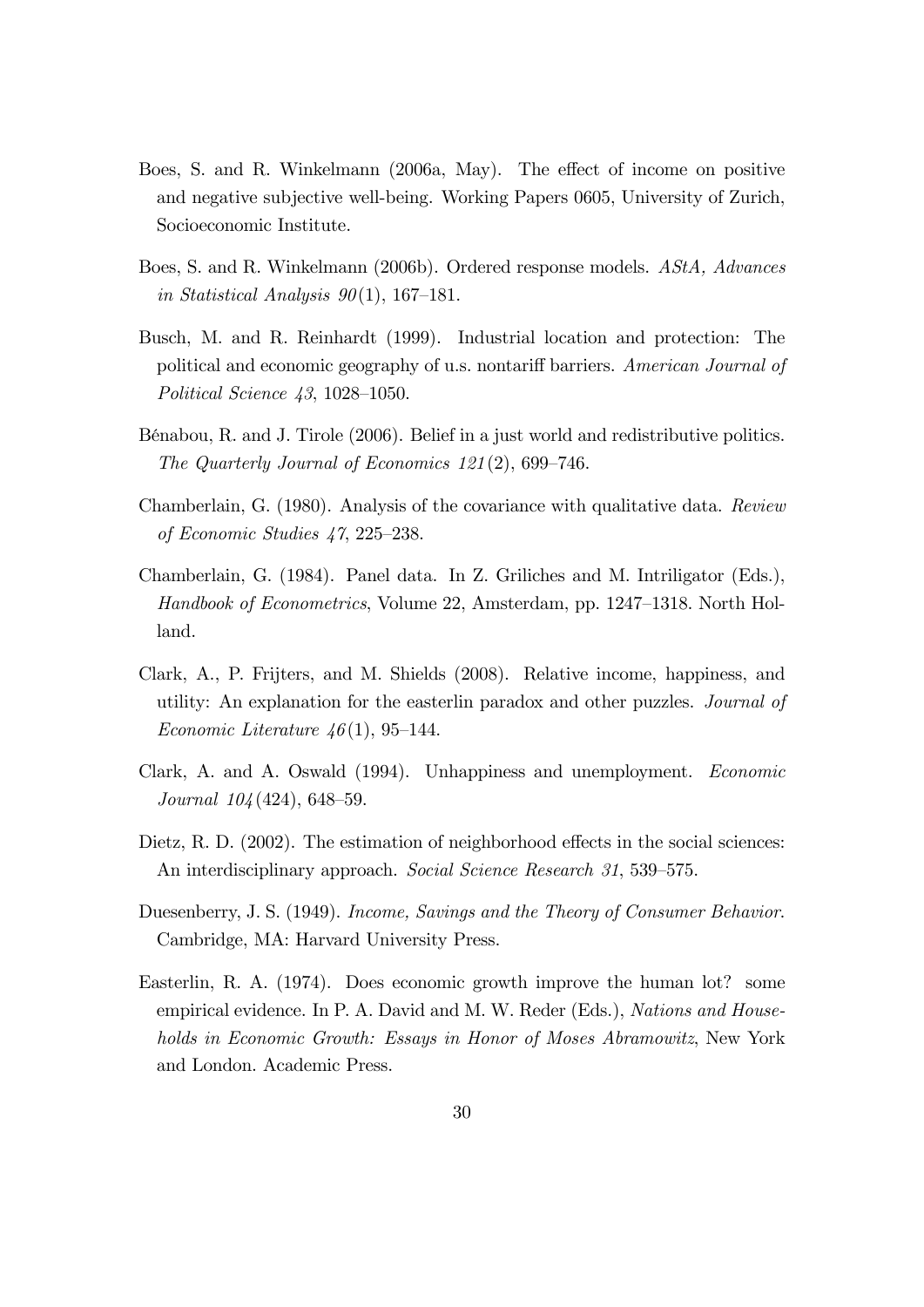- Easterlin, R. A. (1995). Will raising the incomes of all increase the happiness of all? Journal of Economic Behavior and Organization  $27, 35-48$ .
- Easterlin, R. A.  $(2001)$ . Income and happiness: Towards a unified theory. The  $Economic\ Journal\ 101, 465-484.$
- Easterlin, R. A. (2003). Explaining happiness. Proceedings of the National Academy of Sciences  $100, 11176 - 11183$ .
- Easterlin, R. A. (2005). A puzzle for adaptive theory. Journal of Economic Behavior and Organization 56, 513–521.
- Ferrer-i Carbonell, A. (2005). Income and well-being: An empirical analysis of the comparison income effect. Journal of Public Economics  $89(5-6)$ , 997-1019.
- Ferrer-i Carbonell, A. and P. Frijters (2004). How important is methodology for the estimates of the determinants of happiness? Economic Journal  $11/4$  (497), 641-659.
- Firebaugh, G. and L. Tach (2000). Income and happiness in the united states. Technical report, Harvard University.
- Frey, B. and A. Stutzer (1999). Measuring preferences by subjective well-being. Journal of Institutional and Theoretical Economics (JITE)  $155(4)$ , 755–778.
- Frey, B. and A. Stutzer (2000). Happiness, economy and institutions. Economic Journal  $110(466)$ , 918–38.
- Frey, B. and A. Stutzer (2002a). The economics of happiness. World Economics  $3(1)$ , 25–41.
- Frey, B. and A. Stutzer (2002b). What can economists learn from happiness research? IEW Working Papers 80, Institute for Empirical Research in Economics.
- Frey, B. and A. Stutzer (2004). Reported subjective well-being: A challenge for economic theory and economic policy. Schmollers Jahrbuch : Journal of Applied Social Science Studies / Zeitschrift für Wirtschafts- und Sozialwissenschaften  $124(2)$ , 191–231.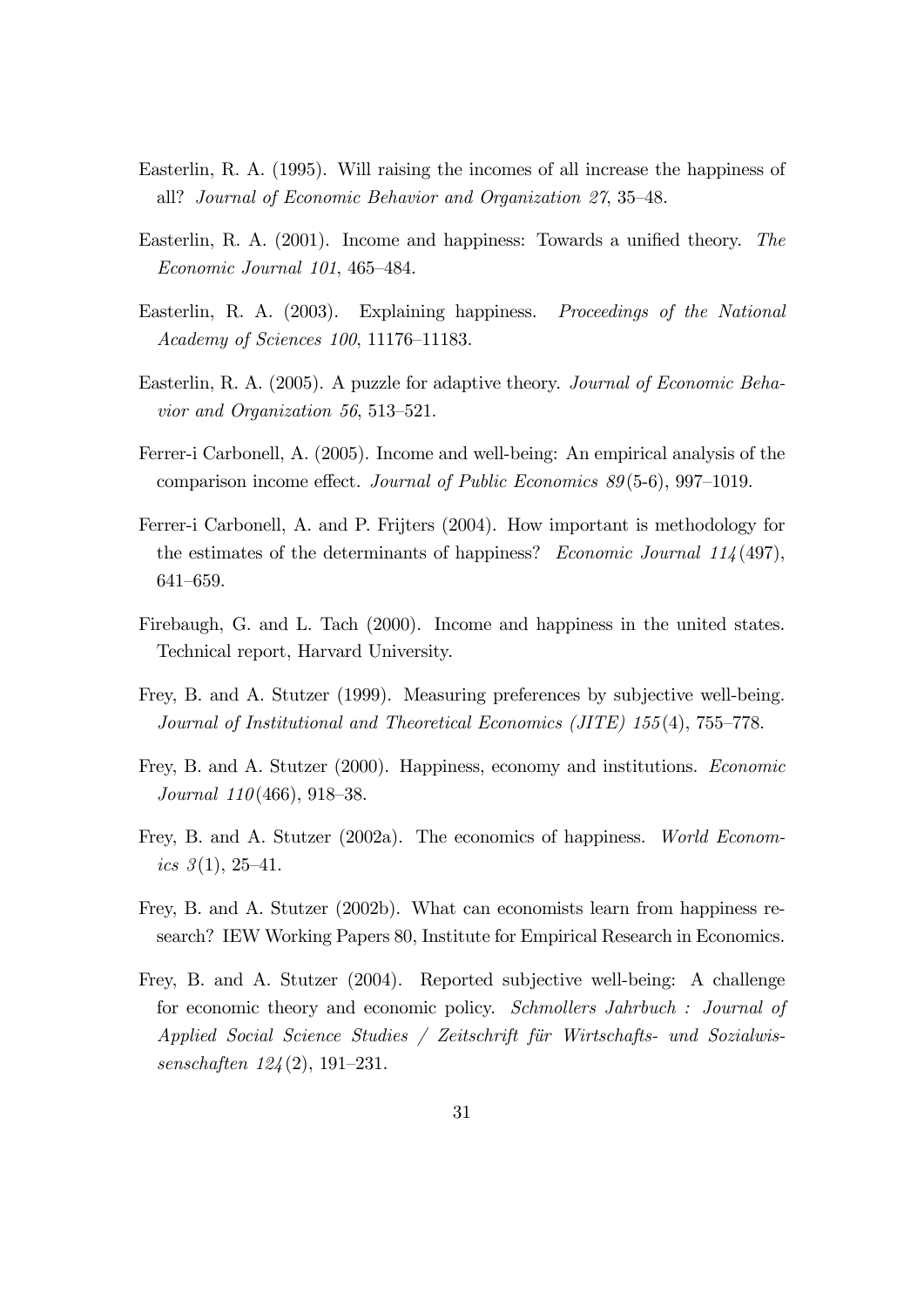- Gabel, M. (1998). Economic integration and mass politics: Market liberalization and public attitudes in the european union. American Journal of Political Science 42, 936–953.
- Graham, C. and S. Pettinato (2002). Happiness and Hardship: Opportunity and Insecurity in New Market Economies. Washington, DC: The Brookings Institution.
- Gravelle, H. and R. Sutton (2009). Income, relative income, and self-reported health in britain 1979-2000. Health Economics  $18$ , 125–145.
- Hsiao, C. (1986). Analysis of Panel Data. Cambridge, USA: Cambridge University Press. Econometric Society Monograph.
- Kahneman, D., E. Diener, and N. Schwarz (1999). Well-being: The Foundations of Hedonic Psychology. New York: Russel Sage.
- Kahneman, D. and A. Krueger (2006). Developments in the measurement of subjective well-being. Journal of Economic Perspectives  $20(1)$ , 3–24.
- Kahneman, D., A. Krueger, D. Schkade, N. Schwarz, and A. Stone (2004). Toward national well-being accounts. American Economic Review  $94(2)$ , 429–434.
- Kahneman, D., P. Wakker, and R. Sarin (1997). Back to bentham? explorations of experienced utility. The Quarterly Journal of Economics 112(2), 375-405.
- Keele, L. and D. Park (2006). Ambivalent about ambivalence: A re-examination of heteroskedastic probit models. Technical report.
- Krutz, G. (2005). Issues and institutions: Winnowing in the u.s. congress. American Journal of Political Science  $49,436-447$ .
- Lee, T. (2002). Mobilizing Public Opinion: Black Insurgency and Racial Attitudes in the Civil Rights Era. Chicago: University of Chicago Press.
- Lykken, D. and A. Tellegen (1996). Happiness is a stochastic phenomenon. Psychological Science  $7(3)$ , 186–189.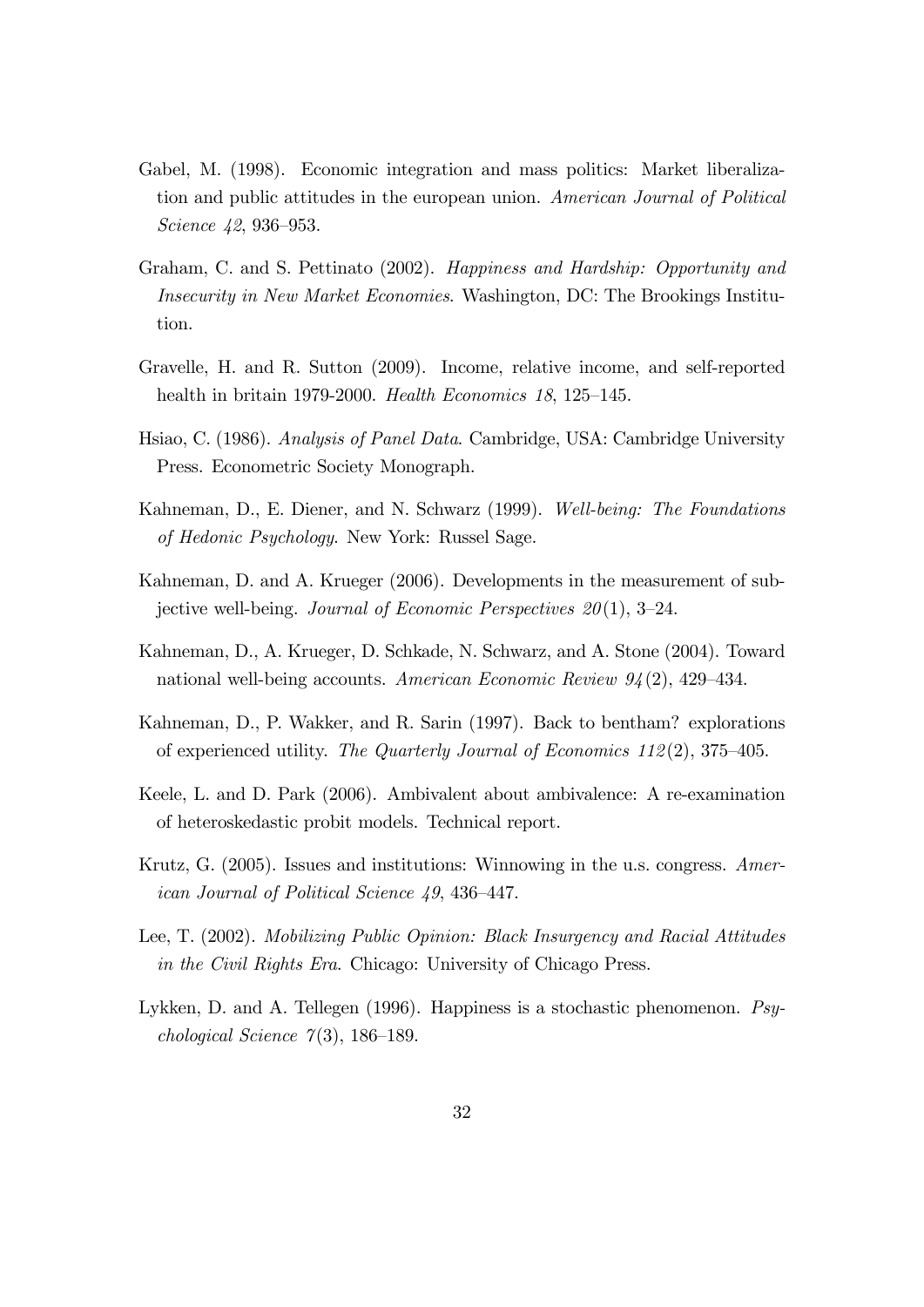- Maddala, G. (1983). Limited Dependent and Qualitative Variables in Econometrics. Cambridge: Cambridge University Press.
- Mundlak, Y. (1978). On the pooling of time series and cross section data. Econometrica  $46, 69-85.$
- Ng, Y.-K. (1996). Happiness surveys: Some comparability issues and an exploratory survey based on just perceivable increments. Social Indicators Research  $38(1)$ , 1-27.
- Ng, Y.-K. (2008). Happiness studies: Ways to improve comparability and some public policy implications. The Economic Record  $84(265)$ , 253–266.
- Pugno, M. (2005). Capabilities, the self, and well-being: A research in psychoeconomics. Department of Economics Working Papers 0518, Department of Economics, University of Trento, Italia.
- Sen, A. (1995). Rationality and social choice. American Economic Review 85(1),  $1 - 24$ .
- Vikander, N. (2007). Kahnemanís objective happiness and senís capabilities: A critical comparison. Technical report, Tinbergen Institute, Erasmus Universiteit Rotterdam, The Netherlands.
- Williams, R. (2006). Oglm: Stata module to estimate ordinal generalized linear models. Statistical Software Components, Boston College Department of Economics.
- Winkelmann, L. and R. Winkelmann (1998). Why are the unemployed so unhappy? evidence from panel data. *Economica*  $65(257)$ , 1–15.
- Wooldridge, J. (2002). Econometric Analysis of Cross Section and Panel Data. Massachussets Insitute of Technology, Cambridge: The MIT Press.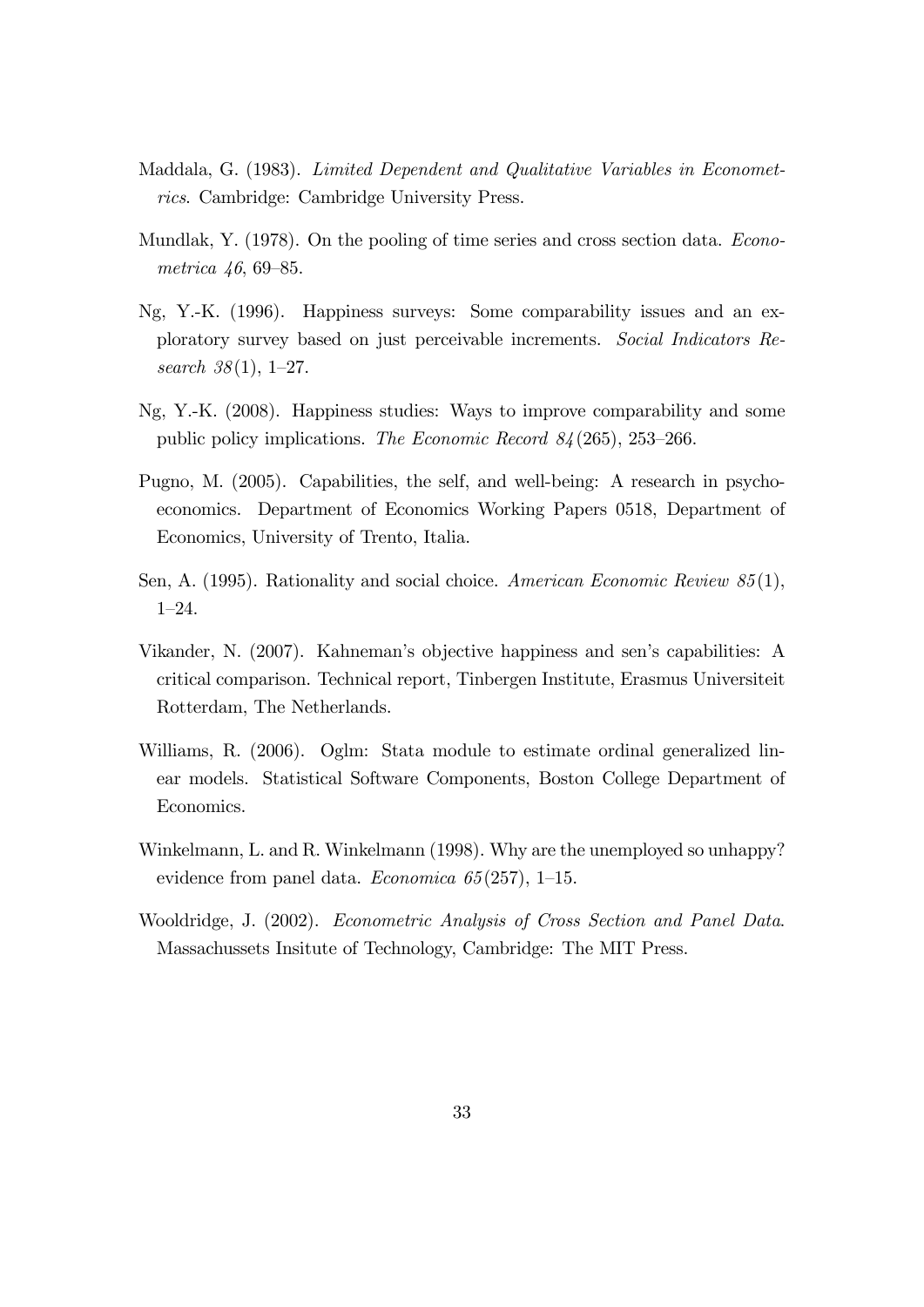

Figure 1: Density of Life Satisfaction Responses



Figure 2: Average Real Household Income and Life Satisfaction Series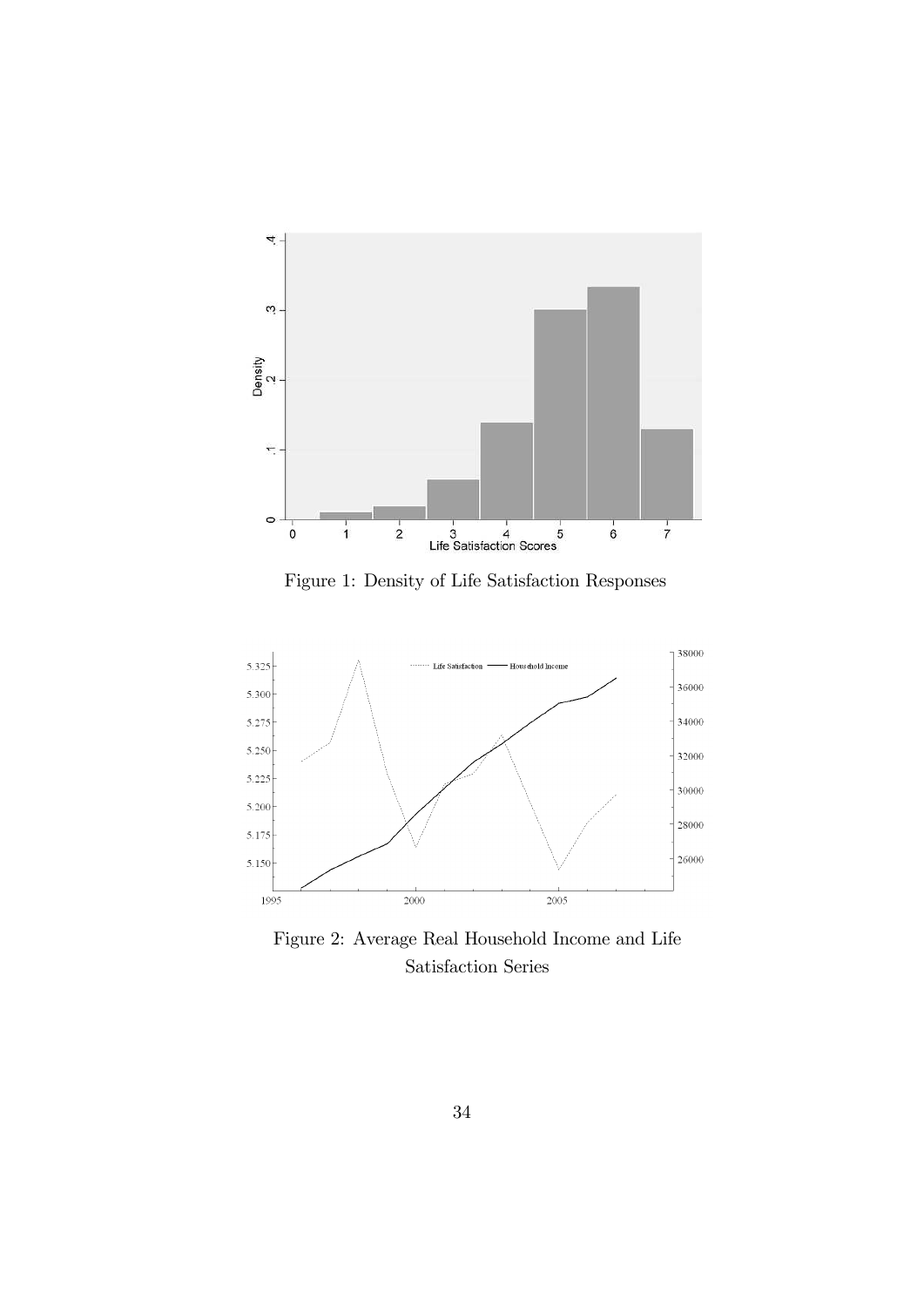| Transition Matrix                                               |                                                                              |         |       |       |       |       |       |       |       |
|-----------------------------------------------------------------|------------------------------------------------------------------------------|---------|-------|-------|-------|-------|-------|-------|-------|
| Life Satisfaction in $t$                                        |                                                                              |         |       |       |       |       |       |       |       |
| 3<br>5<br>6<br>$\boldsymbol{2}$<br>$\overline{\mathbf{4}}$<br>7 |                                                                              |         |       |       |       |       |       |       | Total |
|                                                                 | 1                                                                            | 30.16   | 14.43 | 15.52 | 14.86 | 12.68 | 6.56  | 5.79  | 100   |
|                                                                 | $\boldsymbol{2}$<br>18.86<br>20.97<br>2.82<br>8.40<br>25.79<br>15.65<br>7.50 |         |       |       |       | 100   |       |       |       |
| Life Satisfaction in $t-1$                                      | 3                                                                            | 2.81    | 9.20  | 25.38 | 29.39 | 21.89 | 9.11  | 2.21  | 100   |
|                                                                 | 4                                                                            | 1.68    | 3.17  | 12.22 | 32.21 | 34.12 | 13.40 | 3.18  | 100   |
|                                                                 | 5                                                                            | 0.36    | 1.07  | 4.58  | 15.64 | 46.36 | 28.19 | 3.79  | 100   |
|                                                                 | 6                                                                            | 0.24    | 0.44  | 1.57  | 5.89  | 26.15 | 54.93 | 10.78 | 100   |
|                                                                 | 7                                                                            | 0.68    | 0.43  | 1.27  | 3.83  | 9.81  | 30.28 | 53.70 | 100   |
|                                                                 | Total                                                                        | $1.2\,$ | 2.05  | 5.94  | 13.96 | 30.57 | 33.66 | 12.61 | 100   |

Table 1: Transition Matrix for Life Satisfaction, 1996-2007

| Descriptive Statistics                                            |       |          |          |  |  |  |  |
|-------------------------------------------------------------------|-------|----------|----------|--|--|--|--|
| Variable                                                          | Obs   | Mean     | St.Dev.  |  |  |  |  |
| Life Satisfaction                                                 | 91494 | 5.22     | 1.25     |  |  |  |  |
| Household Income                                                  | 93145 | 30345.45 | 22830.35 |  |  |  |  |
| Age                                                               | 92870 | 45.07    | 18.51    |  |  |  |  |
| Life Satisfaction if income $\geq$ average in the neighborhood    | 38259 | 5.36     | 1.12     |  |  |  |  |
| Life Satisfaction if income $\langle$ average in the neighborhood | 52675 | 5.13     | 1.33     |  |  |  |  |
| Life Satisfaction if income $>$ average in the sample             | 37462 | 5.29     | 1.10     |  |  |  |  |
| Life Satisfaction if income $\langle$ average in the sample       | 54032 | 5.18     | 1.35     |  |  |  |  |
| Life Satisfaction if younger than average                         | 48722 | 5.17     | 1.18     |  |  |  |  |
| Life Satisfaction if older than average                           | 40923 | 5.30     | 1.33     |  |  |  |  |
| Life Satisfaction if good health status                           | 58284 | 5.45     | 1.08     |  |  |  |  |
| Life Satisfaction if bad health status                            | 33163 | 4.84     | 1.43     |  |  |  |  |
| Life Satisfaction if employed                                     | 57654 | 5.24     | 1.12     |  |  |  |  |
| Life Satisfaction if unemployed                                   | 33840 | 5.20     | 1.46     |  |  |  |  |
| Life Satisfaction if woman                                        | 49450 | 5.22     | 1.29     |  |  |  |  |
| Life Satisfaction if man                                          | 42040 | 5.23     | 1.21     |  |  |  |  |
| Life Satisfaction if married or living-as-couple                  | 60601 | 5.31     | 1.19     |  |  |  |  |
| Life Satisfaction if divorced, widowed or single                  | 30654 | 5.05     | 1.36     |  |  |  |  |
| Life Satisfaction if have children                                | 26167 | 5.12     | 1.20     |  |  |  |  |
| Life Satisfaction if do not have children                         | 65367 | 5.26     | 1.27     |  |  |  |  |

Table 2: BHPS Descriptive Statistics, 1996-2007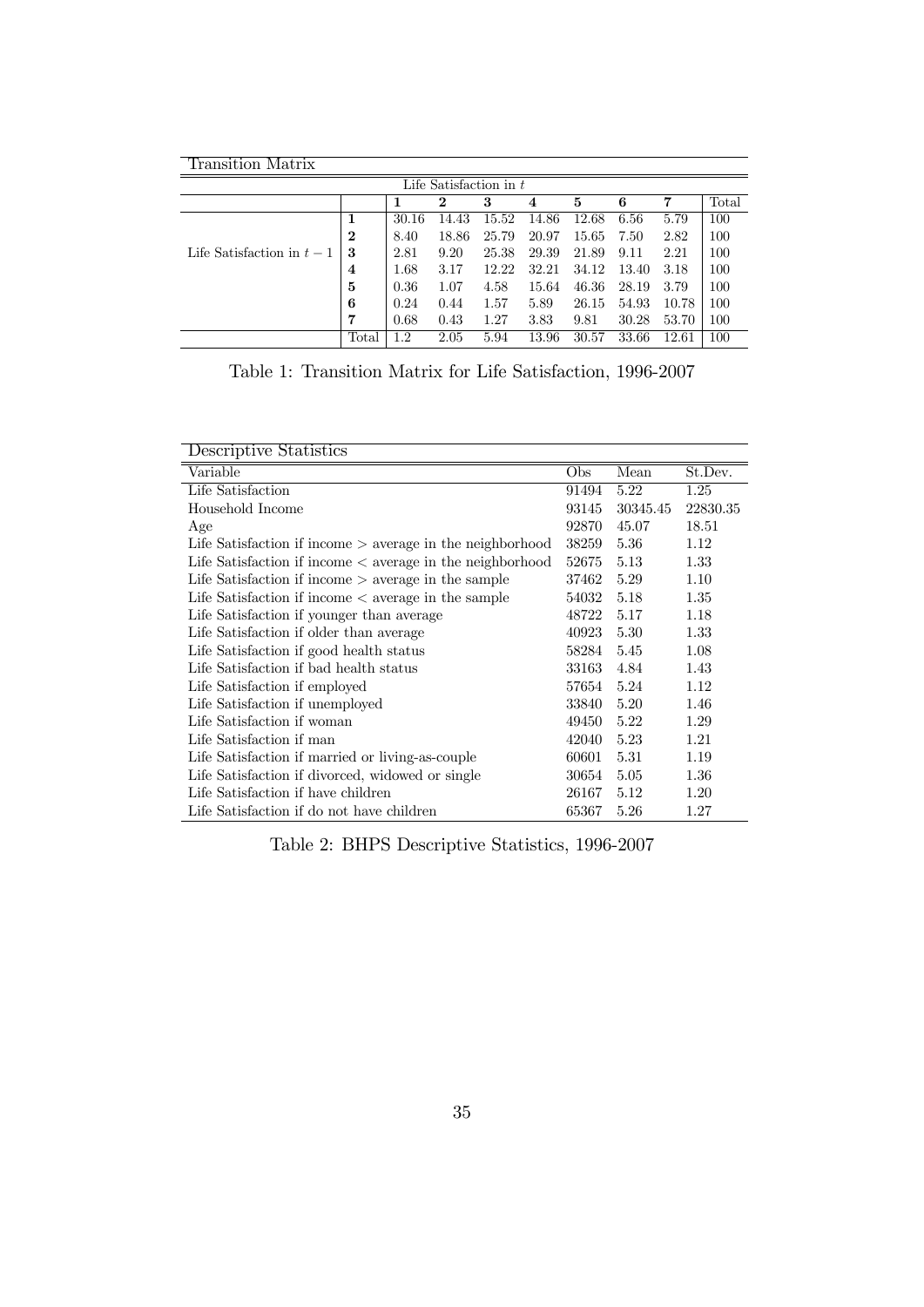#### Notation in Tables 3, 4, 5 an 6:

- HPPOP= Heteroskedastic Pooled Panel Ordered Probit; PPOP= Pooled Panel Ordered Probit.
- Dependent Variable LIFE SATISFACTION naturally coded; score 1=very unsatisfied, score 7=completely satisfied.
- $\bullet$  'hhincome' refers to household labor and non-labor income.
- $\bullet$  'comparison income' is determined by age-cohort (16-25, 26-35, 36-45, 46-55, 56-65, 66-75, 75>), and sub-region (Inner London, Outer London, Rest of South East, South West, East Anglia, East Midlands,West Midlands Conurbation,Rest of West Midlands, Greater Manchester, Merseyside, Rest of North West, South Yorkshire, West Yorkshire, Rest of Yorks & Humberside, Tyne & Wear, Rest of North, Wales, Scotland).
- Deprivation' is  $D\cdot \ln(\text{hhincome}/\text{comparison income})$ , where

$$
D = \begin{cases} 1 \text{ if } \text{hhincome} \le \text{comp. income} \\ 0 \text{ otherwise} \end{cases}
$$

- \*Sigma= $\exp(\mathbf{z}_{nt}\boldsymbol{\vartheta})$ .
- AIC= Akaike Information Criterion; HQ= Hannan-Quinn Information Criterion; SC= Schwarz Information Criterion.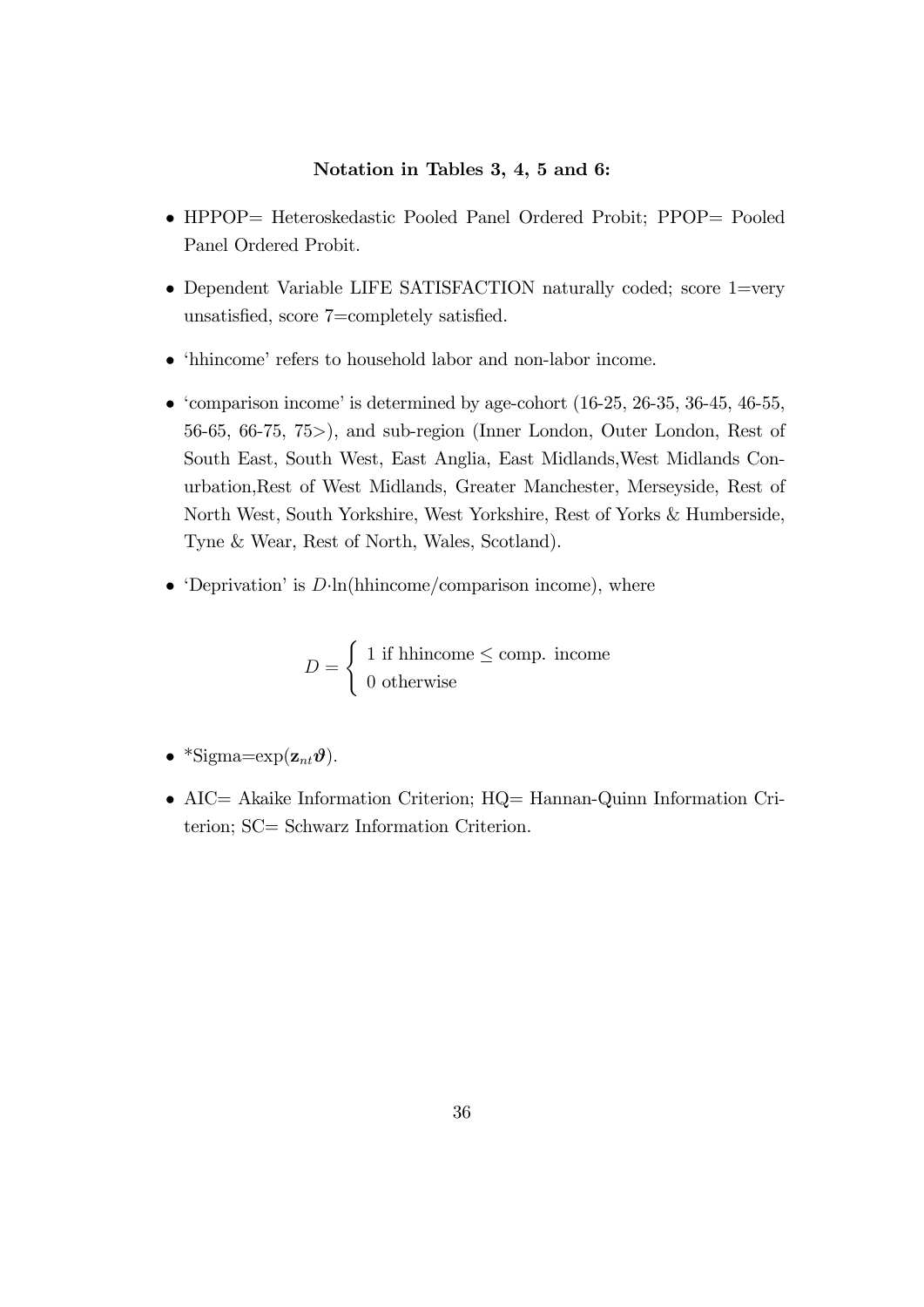| Life Satisfaction in the UK, 1996-2007                                                                                                                                  |                             |                                                                         |                             |                            |                           |                           |  |  |
|-------------------------------------------------------------------------------------------------------------------------------------------------------------------------|-----------------------------|-------------------------------------------------------------------------|-----------------------------|----------------------------|---------------------------|---------------------------|--|--|
|                                                                                                                                                                         | <b>HPPOP</b><br><b>PPOP</b> |                                                                         |                             |                            |                           |                           |  |  |
| Individual Effects<br>Total Std. Deviation                                                                                                                              | YES<br>0.3674               |                                                                         | NO                          |                            | YES<br>1.0124             | NO                        |  |  |
| ln(hhincome)                                                                                                                                                            | $-0.0275***$                |                                                                         | $-0.0649***$                |                            | $-0.0681***$              | $-0.190***$               |  |  |
| $ln(hhincome/comparison\ income)$                                                                                                                                       | (0.00821)<br>$0.0157*$      |                                                                         | (0.0104)<br>$0.0916***$     |                            | (0.0226)<br>$0.0475*$     | (0.0282)<br>$0.278***$    |  |  |
| Deprivation                                                                                                                                                             | (0.00949)<br>$0.0207**$     |                                                                         | (0.0131)<br>$-0.00563$      |                            | (0.0265)<br>$0.0416**$    | (0.0342)<br>-0.0404       |  |  |
| Health                                                                                                                                                                  | (0.00806)<br>$0.0973***$    |                                                                         | (0.00946)<br>$0.222***$     |                            | (0.0208)<br>$0.274***$    | (0.0267)<br>$0.651***$    |  |  |
| Married                                                                                                                                                                 | (0.00721)<br>$0.0746***$    |                                                                         | (0.0152)<br>$0.114***$      |                            | (0.00933)<br>$0.220***$   | (0.0128)<br>$0.337***$    |  |  |
| Children                                                                                                                                                                | (0.00776)<br>$-0.00204$     |                                                                         | (0.00930)<br>$-0.0128**$    |                            | (0.0177)<br>$-0.00793$    | (0.0171)<br>$-0.0400**$   |  |  |
|                                                                                                                                                                         | (0.00518)<br>$0.0258***$    |                                                                         | (0.00545)<br>$0.0205***$    |                            | (0.0150)<br>$0.0667***$   | (0.0160)<br>$0.0529***$   |  |  |
| Woman                                                                                                                                                                   | (0.00534)                   |                                                                         | (0.00512)                   |                            | (0.0146)                  | (0.0146)                  |  |  |
| Employed                                                                                                                                                                | $0.0176***$<br>(0.00583)    |                                                                         | $0.0358***$<br>(0.00618)    |                            | $0.0440***$<br>(0.0164)   | $0.103***$<br>(0.0164)    |  |  |
| Age                                                                                                                                                                     | $-0.0389***$<br>(0.00438)   |                                                                         | $-0.0393***$<br>(0.00377)   |                            | $-0.112***$<br>(0.0103)   | $-0.122***$<br>(0.00774)  |  |  |
| $Age \times Age / 100$                                                                                                                                                  | $0.0806***$<br>(0.00887)    |                                                                         | $0.0731***$<br>(0.00762)    |                            | $0.230***$<br>(0.0204)    | $0.231***$<br>(0.0166)    |  |  |
| $Age \times Age \times Age / 1000$                                                                                                                                      | $-0.00544***$<br>(0.000595) |                                                                         | $-0.00378***$<br>(0.000460) |                            | $-0.0155***$<br>(0.00136) | $-0.0124***$<br>(0.00108) |  |  |
| Ethnicity: White                                                                                                                                                        | $0.0265***$<br>(0.00694)    |                                                                         | $0.0237***$<br>(0.00666)    |                            | $0.0735***$<br>(0.0192)   | $0.0635***$<br>(0.0188)   |  |  |
| Ethnicity: Black                                                                                                                                                        | $0.0322**$<br>(0.0129)      |                                                                         | $0.0297**$<br>(0.0127)      |                            | $0.0999***$               | $0.0865**$                |  |  |
| Ethnicity: Asian                                                                                                                                                        | $-0.00381$                  |                                                                         | -0.00785                    |                            | (0.0365)<br>$-0.000625$   | (0.0364)<br>$-0.0141$     |  |  |
| Ethnicity: Chinese                                                                                                                                                      | (0.0190)<br>$-0.0393$       |                                                                         | (0.0185)<br>$-0.0346$       |                            | (0.0528)<br>$-0.0899$     | (0.0524)<br>$-0.0707$     |  |  |
| Cut Point 1                                                                                                                                                             | (0.0775)<br>$-2.295***$     |                                                                         | (0.0764)<br>$-1.837***$     |                            | (0.218)<br>$-6.616***$    | (0.213)<br>$-5.359***$    |  |  |
| Cut Point 2                                                                                                                                                             | (0.210)<br>$-2.127***$      |                                                                         | (0.153)<br>$-1.674***$      |                            | (0.438)<br>$-6.167***$    | (0.291)<br>$-4.922***$    |  |  |
| Cut Point 3                                                                                                                                                             | (0.203)<br>$-1.921***$      |                                                                         | (0.145)<br>$-1.477***$      |                            | (0.437)<br>$-5.602***$    | (0.290)<br>$-4.372***$    |  |  |
| Cut Point 4                                                                                                                                                             | (0.194)<br>$-1.686***$      |                                                                         | (0.136)<br>$-1.251***$      |                            | (0.436)<br>$-4.941***$    | (0.289)<br>-3.728***      |  |  |
| $\ensuremath{\mathrm{Cut}}$ Point 5                                                                                                                                     | (0.185)<br>$-1.372***$      |                                                                         | (0.127)<br>$-0.948***$      |                            | (0.436)<br>$-4.044***$    | (0.289)<br>$-2.851***$    |  |  |
| Cut Point 6                                                                                                                                                             | (0.174)<br>$-0.977***$      |                                                                         | (0.116)<br>$-0.563***$      |                            | (0.436)<br>$-2.934***$    | (0.289)<br>$-1.757***$    |  |  |
|                                                                                                                                                                         | (0.163)                     |                                                                         | (0.106)                     |                            | (0.436)                   | (0.290)                   |  |  |
|                                                                                                                                                                         | ln(hhincome)                | $-0.123***$<br>(0.00598)                                                | $ln(hhincome) -0.125***$    | (0.00591)                  |                           |                           |  |  |
|                                                                                                                                                                         | Woman                       | $0.0649***$<br>(0.00999)                                                | Woman                       | $0.0674***$<br>(0.00980)   |                           |                           |  |  |
|                                                                                                                                                                         | Age                         | $0.00346***$<br>(0.000278)                                              | Age                         | $0.00367***$<br>(0.000273) |                           |                           |  |  |
| $ln(sigma^*)$                                                                                                                                                           | White                       | $0.0587***$<br>(0.00905)                                                | White                       | $0.0426***$<br>(0.00883)   |                           |                           |  |  |
|                                                                                                                                                                         | Black                       | $-0.0101$<br>(0.0274)                                                   | Black                       | $-0.000474$<br>(0.0266)    |                           |                           |  |  |
|                                                                                                                                                                         | Asian                       | 0.0559<br>(0.0436)                                                      | Asian                       | 0.0470<br>(0.0423)         |                           |                           |  |  |
|                                                                                                                                                                         | Chinese                     | $-0.0469$<br>(0.167)                                                    | Chinese                     | $-0.0574$<br>(0.168)       |                           |                           |  |  |
| Year Dummies<br>Geographical Dummies                                                                                                                                    | YES<br>YES                  |                                                                         | YES<br>YES                  |                            | YES<br>YES                | YES<br>YES                |  |  |
| Observations                                                                                                                                                            | 91068                       |                                                                         | 91068                       |                            | 91068                     | 91068                     |  |  |
| AIC: $\left[-\frac{2}{N}\cdot loglik+2\frac{k}{N}\right]$                                                                                                               | 2.9644                      |                                                                         | 2.9984                      |                            | 2.9900                    | 3.7448                    |  |  |
| $\text{HQ: } \left[-\frac{2}{N} \cdot \text{loglik} + 2\frac{k}{N} \cdot \ln(\ln(N))\right]$<br>SC: $\left[-\frac{2}{N} \cdot loglik + \frac{k}{N} \cdot \ln(N)\right]$ |                             | 2.9998<br>2.9662<br>3.0028<br>2.9704                                    |                             |                            | 2.9914<br>2.9950          | 3.2658<br>7.1357          |  |  |
|                                                                                                                                                                         |                             | Robust standard errors in parentheses<br>*** p<0.01, ** p<0.05, * p<0.1 |                             |                            |                           |                           |  |  |

Table 3: Estimation Results (Subjective Health)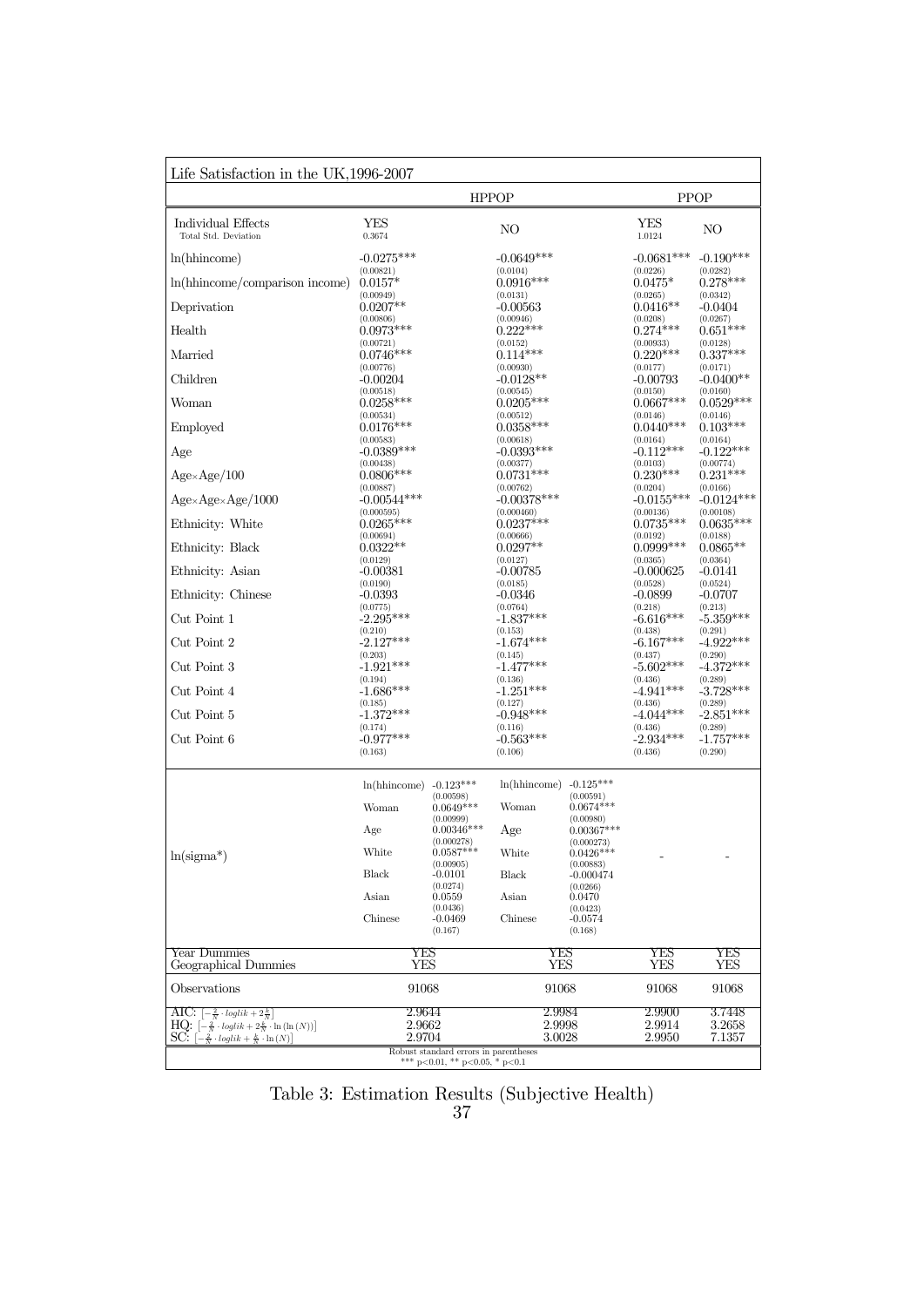| Life Satisfaction in the UK, 1996-2007                                                                                                                |                                                 |                                      |                            |                                      |                           |                          |
|-------------------------------------------------------------------------------------------------------------------------------------------------------|-------------------------------------------------|--------------------------------------|----------------------------|--------------------------------------|---------------------------|--------------------------|
|                                                                                                                                                       | <b>HPPOP</b><br><b>PPOP</b>                     |                                      |                            |                                      |                           |                          |
| Individual Effects<br>Total Std. Deviation                                                                                                            | YES<br>0.3501                                   |                                      | NO                         |                                      | YES<br>1.0716             | NO.                      |
| ln(hhincome)                                                                                                                                          | $-0.0294***$                                    |                                      | $-0.0418***$               |                                      | $-0.0840***$              | $-0.131***$              |
| $ln(hhinoome/comparison\ income)$                                                                                                                     | (0.00767)<br>$0.0174**$                         |                                      | (0.00979)<br>$0.0819***$   |                                      | (0.0219)<br>$0.0600**$    | (0.0289)<br>$0.274***$   |
| Deprivation                                                                                                                                           | (0.00876)<br>$0.0191***$                        |                                      | (0.0126)<br>$-0.0150$      |                                      | (0.0256)<br>$0.0363*$     | (0.0349)<br>$-0.0861***$ |
| ADL                                                                                                                                                   | (0.00741)<br>$-0.0474***$                       |                                      | (0.00925)<br>$-0.145***$   |                                      | (0.0201)<br>$-0.133***$   | (0.0272)<br>$-0.427***$  |
| Married                                                                                                                                               | (0.00731)<br>$0.0672***$                        |                                      | (0.0130)<br>$0.106***$     |                                      | (0.0195)<br>$0.212***$    | (0.0257)<br>$0.331***$   |
| Children                                                                                                                                              | (0.00710)<br>0.00159                            |                                      | (0.00893)<br>$-0.00640$    |                                      | (0.0171)<br>0.00415       | (0.0177)<br>$-0.0202$    |
| Woman                                                                                                                                                 | (0.00475)<br>$0.0162***$                        |                                      | (0.00527)<br>$0.0149***$   |                                      | (0.0145)<br>$0.0423***$   | (0.0164)<br>$0.0400***$  |
| Employed                                                                                                                                              | (0.00498)<br>$0.0490***$                        |                                      | (0.00490)<br>$0.0568***$   |                                      | (0.0151)<br>$0.151***$    | (0.0151)<br>$0.180***$   |
| Age                                                                                                                                                   | (0.00663)<br>$-0.0447***$                       |                                      | (0.00690)<br>$-0.0397***$  |                                      | (0.0172)<br>$-0.138***$   | (0.0171)<br>$-0.132***$  |
| $Age \times Age/100$                                                                                                                                  | (0.00446)<br>$0.0806***$                        |                                      | (0.00377)<br>$0.0733***$   |                                      | (0.0101)<br>$0.246***$    | (0.00798)<br>$0.249***$  |
| $Age \times Age \times Age / 1000$                                                                                                                    | (0.00853)<br>$-0.00544***$                      |                                      | (0.00756)<br>$-0.00380***$ |                                      | (0.0199)<br>$-0.0166$ *** | (0.0171)<br>$-0.0135***$ |
| Ethnicity: White                                                                                                                                      | (0.000573)<br>$0.0235***$                       |                                      | (0.000454)<br>$0.0232***$  |                                      | (0.00133)<br>$0.0703***$  | (0.00111)<br>$0.0648***$ |
| Ethnicity: Black                                                                                                                                      | (0.00642)<br>$0.0258**$                         |                                      | $0.0251**$                 | (0.00629)                            |                           | (0.0186)<br>$0.0728**$   |
| Ethnicity: Asian                                                                                                                                      | (0.0120)<br>0.00421                             |                                      | (0.0118)<br>0.00384        |                                      | (0.0362)<br>0.0291        | (0.0360)<br>0.0207       |
| Ethnicity: Chinese                                                                                                                                    | (0.0176)<br>$-0.0776$                           |                                      | (0.0174)<br>$-0.0611$      |                                      | (0.0523)<br>-0.168        | (0.0522)<br>-0.130       |
| Cut Point 1                                                                                                                                           | (0.0769)<br>$-1.899***$                         |                                      | (0.0739)<br>$-1.701***$    |                                      | (0.222)<br>$-5.801***$    | (0.218)<br>$-5.288***$   |
| Cut Point 2                                                                                                                                           | (0.193)<br>$-1.748***$                          |                                      | (0.148)<br>$-1.552***$     |                                      | (0.452)<br>$-5.380***$    | (0.299)<br>$-4.870***$   |
| Cut Point 3                                                                                                                                           | (0.187)<br>$-1.565***$                          |                                      | (0.141)<br>$-1.374***$     |                                      | (0.452)<br>$-4.850***$    | (0.299)<br>$-4.346***$   |
| Cut Point 4                                                                                                                                           | (0.179)<br>$-1.356***$                          |                                      | (0.133)<br>$-1.169***$     |                                      | (0.451)<br>$-4.231***$    | (0.298)<br>$-3.732***$   |
| Cut Point 5                                                                                                                                           | (0.172)<br>$-1.075***$                          |                                      | (0.124)<br>$-0.892***$     |                                      | (0.451)<br>$-3.381***$    | (0.298)<br>$-2.889***$   |
| Cut Point 6                                                                                                                                           | (0.163)<br>$-0.713***$                          |                                      | (0.114)<br>$-0.536***$     |                                      | (0.451)<br>$-2.308***$    | (0.298)<br>$-1.822***$   |
|                                                                                                                                                       | (0.155)                                         |                                      | (0.104)                    |                                      | (0.451)                   | (0.298)                  |
|                                                                                                                                                       | ln(hhincome)                                    | $-0.131***$                          | $ln(hhincome)$ -0.132***   |                                      |                           |                          |
|                                                                                                                                                       | Woman                                           | (0.00613)<br>$0.0666***$<br>(0.0102) | Woman                      | (0.00607)<br>$0.0685***$<br>(0.0101) |                           |                          |
|                                                                                                                                                       | Age                                             | $0.00396***$<br>(0.000281)           | Age                        | $0.00396***$<br>(0.000279)           |                           |                          |
| $ln(sigma^*)$                                                                                                                                         | White                                           | $0.0485***$<br>(0.00873)             | White                      | $0.0416***$<br>(0.00860)             |                           |                          |
|                                                                                                                                                       | Black                                           | 0.00297<br>(0.0261)                  | Black                      | 0.00158<br>(0.0259)                  |                           |                          |
|                                                                                                                                                       | Asian                                           | 0.0518<br>(0.0422)                   | Asian                      | 0.0499<br>(0.0428)                   |                           |                          |
|                                                                                                                                                       | Chinese                                         | 0.000190<br>(0.184)                  | Chinese                    | $-0.0250$<br>(0.182)                 |                           |                          |
| Year Dummies                                                                                                                                          | YES                                             |                                      | YES                        |                                      | YES                       | YES                      |
| Geographical Dummies                                                                                                                                  |                                                 | YES                                  | YES                        |                                      | YES                       | YES                      |
| Observations                                                                                                                                          |                                                 | 91108                                | 91108                      |                                      | 91108                     | 91108                    |
| AIC: $\left[-\frac{2}{N}\cdot loglik+2\frac{k}{N}\right]$                                                                                             |                                                 | 3.0458<br>3.0476                     | 3.0581<br>3.0595           |                                      | 3.0760<br>3.0775          | 3.0886<br>3.0898         |
| HQ: $\left[-\frac{2}{N} \cdot loglik + 2\frac{k}{N} \cdot ln(ln(N))\right]$<br>SC: $\left[-\frac{2}{N} \cdot loglik + \frac{k}{N} \cdot ln(N)\right]$ | 3.0517<br>Robust standard errors in parentheses |                                      |                            | 3.0626                               | 3.0811                    | 3.0924                   |
|                                                                                                                                                       |                                                 | *** p<0.01, ** p<0.05, * p<0.1       |                            |                                      |                           |                          |

Table 4: Estimation Results (Objective Health)